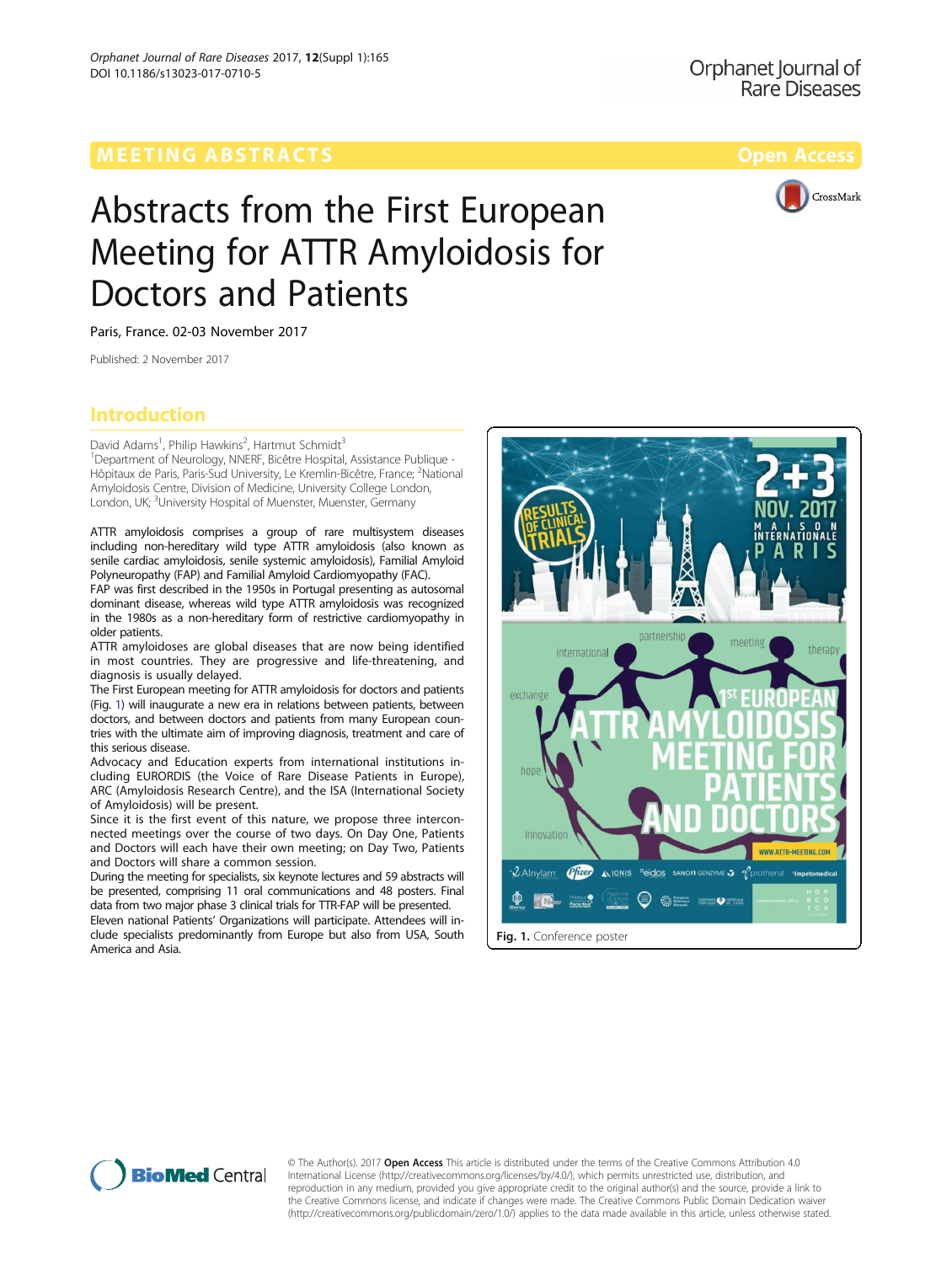# Speaker presentations

#### S1

#### TTR-FAP; where are we now and what are the challenges? Reilly M M (m.reilly@ucl.ac.uk)

MRC Centre for Neuromuscular Diseases, UCL Institute of Neurology, Queen Square, London UK Orphanet Journal of Rare Diseases 2017, 12(Suppl 1):S1

TTR-FAP is a dominantly inherited systemic disease caused by over 100 different pathogenic mutations in the transthyretin (TTR) gene. The classic phenotype of TTR-FAP is characterised by a sensory motor neuropathy with varying degrees of autonomic and cardiac involvement. Since the original description of TTR-FAP Met 30 in Portugal, there have been multiple epidemiological and genotype / phenotype studies published. These studies highlight a number of issues including the phenotypic heterogeneity seen even with the same mutation with early onset and late onset cases, the high incidence of certain mutations in individual ethnic groups e.g. TTR Met 30 in Portugal, TTR Ala 60 in Ireland and the UK and the variety of mutations that can be seen in individual countries e.g. UK, France, USA. There is also increasing recognition that TTR amyloidosis is a systemic disease with reports of involvement of almost every organ including the central nervous system, muscle, lungs, kidneys etc. Neuropathy is increasingly described even in mutations originally though just to cause a cardiomyopathy such as TTR Ile 122 and amyloidosis due to wild type TTR.

The development of successful novel therapies has raised a number of important and urgent challenges. These include the importance of early diagnosis particularly in non endemic areas and with the less common TTR mutations and the need to increase awareness of the risk of misdiagnosis especially by neurologists and cardiologists. A further challenge is both the need to define the optimum time to start therapy in an individual patient and the optimum follow up protocol to monitor therapies.

Finally the new genetic therapies will not be cheap and as in many other genetic diseases, a major challenge will be to make these therapies available in a cost effective way internationally.

### S2

### Update in epidemiology and phenotypes in TTR-FAP

Yesim Parman (parmany@istanbul.edu.tr) Istanbul University, Istanbul Medical Faculty, Neurology Dep., Neuromuscular Unit, Istanbul, Turkey Orphanet Journal of Rare Diseases 2017, 12(Suppl 1):S2

TTR-FAP is a rare autosomal dominant disorder caused by mutations of the TTR gene with variable penetration. More than 100 different mutations of TTR have been identified worldwide, but the firstdescribed Val30Met mutation remains the most common. The prevalence of different mutations varies according to ethnicity and geographic region. As a rare disease, the European prevalence of amyloidosis (including secondary amyloidosis) was estimated at 47/ 100000 in 2014. In particular regions of Portugal and Sweden where TTR-FAP is endemic, disease prevalence ranges from 1 in 1000 to 1 in 10 000 people. Smaller endemic foci have also been identified in Cyprus and Majorca. According to data derived from the ATTReuNET questionnaire, Portugal has the highest number of diagnosed, symptomatic cases (~2000) and more than 500 diagnosed asymptomatic carriers of the disease. The gene carrier frequency for Val30Met in the northern parts of Sweden has been recently estimated at 2% . However, the penetrance is low and the onset is late. These facts lead to a lower prevalence of the disease.

Beyond these endemic regions, the incidence of TTR-FAP is much lower in nonendemic regions. France, Italy, and Germany have the most confirmed cases of TTR-FAP. A prevalence of 8.8/1 000 000 has been reported in Sicily. TTR-FAP cases from non-endemic regions are mainly sporadic or scattered as well as genetically and clinically heteregenous.

In endemic regions (Portugal, Cyprus, and Majorca), TTR-FAP often has a younger age of onset, starts before the age 40 with a In nonendemic areas, the onset is late, after the age of 50 years. A male predominance for the late-onset TTR-FAP has been observed. Although rare, the neuropathy tends to show different clinical chracteristics such as upper limb onset, motor neuropathy, and ataxic features. Typically, sensory and motor neuropathy symptoms are usually associated with mild autonomic symptoms.

TTR-FAP is a rare, yet devastating, systemic disorder with predominant neurologic involvement, with genotypic/phenotypic and epidemiological variability.

#### References

- Parman Y, Adams D, Obici L et al. Sixty years of transthyretin familial amyloid polyneuropathy (TTR-FAP) in Europe: where are we now? A European network approach to defining the epidemiology and management patterns for TTR-FAP. Curr Opin Neurol. 2016 Feb;29 Suppl 1:S3-13.
- Adams D. Hereditary and acquired amyloid neuropathies. J Neurol 2001; 248:647 – 657.
- Adams D, Lozeron P, Lacroix C. Amyloid neuropathies. Curr Opin Neurol .,2012; 25:564 – 572.
- Orphanet Report Series Rare Disease Collection. Prevalence of rare diseases: bibliographic data. Orphanet. [http://www.orpha.net/orphacom/cahiers/](http://www.orpha.net/orphacom/cahiers/docs/GB/Prevalence_of_rare_diseases_by_alphabetical_list.pdf) [docs/GB/Prevalence\\_of\\_rare\\_diseases\\_by\\_alphabetical\\_list.pdf.](http://www.orpha.net/orphacom/cahiers/docs/GB/Prevalence_of_rare_diseases_by_alphabetical_list.pdf)
- Ando Y, Coelho T, Berk JL, et al. Guideline of transthyretin-related hereditary amyloidosis for clinicians. Orphanet J Rare Dis 2013; 8:31.
- Suhr OB, Lindqvist P, Olofsson BO, et al. Myocardial hypertrophy and & function are related to age at onset in familial amyloidotic polyneuropathy. Amyloid 2006; 13:154 – 159.
- Adams D, Suhr OB, Hund E et al., First European consensus for diagnosis, management, and treatment of transthyretin familial amyloid polyneuropathy. Curr Opin Neurol. 2016 Feb;29 Suppl 1:S14-26.

### S4

#### Multimodal imaging of cardiac amyloidosis in aTTR

Michel Slama (prmslama@gmail.com) NNERF (National Reference Centre for Rare Disease), Paris, France Orphanet Journal of Rare Diseases 2017, 12(Suppl 1):S4

Cardiac amyloidosis (CA) is the main cause of mortality in many mutation types of aTTR, and therefore is of major prognostic value. CA is initially latent, and remains underdiagnosed and undertreated. Theoretically, the definitive diagnosis should be established by the demonstration of Congo red staining in cardiac biopsy specimens. However, it cannot reasonably be proposed as an early diagnostic tool, considering its invasive character and limited value due to sampling bias , if alternate reliable noninvasive techniques are available, in addition to genetic testing and non-cardiac positive biopsy. This fuelled the search for multimodal imaging (ECG, echocardiography, MRI, scintigraphy) to assess CA.

The diagnosis is easy in the typical forms of CA, with severe Heart Failure with Preserved Ejection fraction (HPEF), microvoltage and/or conduction disorders on the ECG, myocardial thickening and abnormal strain on echocardiography, cardiac uptake of bone scintigraphy tracers, late gadolinium enhancement (LGE) and T1 mapping with extracellular volume fraction measurement with MRI, and markedly elevated cardiac markers (BNP and troponin). This is a situation where cardiac imaging is at its best, each technique does not add much to the other. Bone scintigraphy is the most specific of aTTR CA, and all have a powerful prognostic value. This is also a situation with no validated therapeutic options.

The diagnosis is more difficult for the early stages of CA, where a disease modifying treatment can possibly translate into an improved prognosis. With the recent refinement of MRI, routine detection of discrete global and regional longitudinal strain abnormalities on echocardiography, cardiac uptake of "bone" tracers (99m Tc-DPD, HMDP), or PYP by scintigraphy, it is possible to precisely detect CA. As proposed by Gillmore et al, cardiac ATTR can be defined using a multimodality imaging approach as the combination of symptoms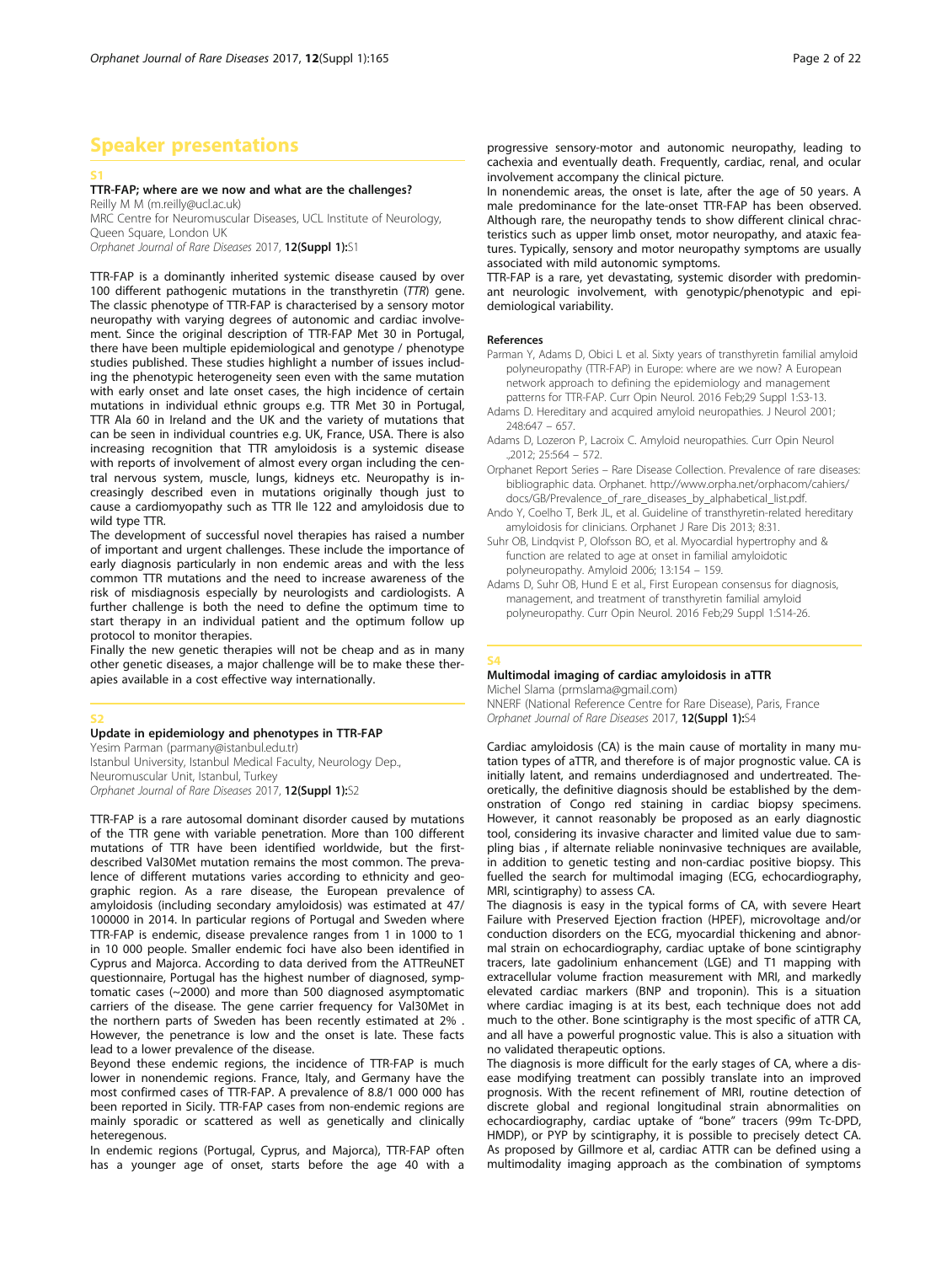with an echocardiogram consistent with or suggestive of cardiac amyloidosis, grade 2 or 3 cardiac uptake on 99mTc-DPD scintigraphy in the absence of monoclonal gammopathy, or in the presence of monoclonal gammopathy, a cardiac biopsy positive for TTR. This is the situation where multimodal imaging is most useful.

Very early diagnosis, at stages where no morphological changes have yet occurred, is highly desirable, and will probably rely on techniques with very high sensitivity and specificity such as PET and MRI. techniques. Cardiac sympathetic denervation assessed by MIBG scintigraphy occurs more frequently and earlier than myocardial deposits and may be a useful diagnostic tool in early stages of CA.

The prognostic value of clinical and morphological abnormalities (orthostatic hypotension, NYHA functional class > I, QRS duration  $\geq$ 120 ms, polyneuropathy disability score ≥III, interventricular thickness) is now established. (<http://www.nnerf.fr/attrtransplantscore>) Cardiac sympathetic denervation detected by 123-I-MIBG also has a very powerful additional prognostic value.

Multimodal imaging of cardiac amyloidosis in aTTR has reached a fair level of precision and is used as a daily practice for diagnostic and prognostic assessment, and can be used to follow patients when disease modifying therapies will become available.

#### **CE**

#### Unmet need for ATTR amyloidosis therapy?

Ole B Suhr (ole.Suhr@umu.se)

Department of Medicine, Umeå University, Umeå, Sweden Orphanet Journal of Rare Diseases 2017, 12(Suppl 1):S5

#### Current available treatment modalities

Even though liver transplantation (LTX) since the last 27 years has improved survival for hereditary transthyretin (TTR) amyloid (ATTRm) amyloidosis patients. However subsequent analysis has shown that it is a limited group of patients that is helped by the procedure, foremost early onset ATTR Val30Met amyloidosis patients that is transplanted early after onset of disease. It has also become apparent that ATTR cardiomyopathy and arrhythmia generally are unaffected by the procedure.

Medical treatments with TTR tetramer stabilisers have showed beneficial outcome on neuropathy in two controlled trials. For Tafamidis, the outcome is depending on age at onset of the disease, type of mutation and also on an early start of treatment after disease onset to reach an acceptable outcome. For Diflunisal, the data are more limited, but for both therapies, a progression of the disease are observed in many individuals, and the efficacy on cardiomyopathy has not been proven.

Lately, differences in amyloid fibril composition has been noted, where occurrence of fragmented TTR can be related the phenotype of the ATTR Val30Met mutation and also to the outcome of LTx. It relationship with response to TTR stabilisers has not been evaluated.

#### Medical treatments at the horizon

We hope that the outcome of two controlled clinical trials, both aiming at profoundly suppress TTR synthesis by either interfering RNA or by antisense oligonucleotides, will be available at this meeting. They both profoundly reduce TTR (both mutant and wild type) concentration in the circulation and should thereby halt ATTR formation. From available data from open-label studies, RNA interference appears to be effective for preventing progression of neuropathy irrespective of mutation and patient's age at disease onset. Both gene-silencing trials evaluate the efficacy of the drugs on neuropathy, thus, ATTR cardiomyopathy are not primarily targeted in the trials.

However, none of the treatments available or under investigation will have an impact on complications caused by local TTRm synthesis within the brain or eye.

#### Conclusions

Substantial progress in the treatment of ATTR amyloidosis has been made since 1990, but many problems remain to be solved before we have met the "Unmet need for ATTR amyloidosis therapy"

#### S6

### How to monitor TTR-FAP under treatment

Giuseppe Vita, Claudia Stancanelli, Anna Mazzeo University of Messina, Messina, Italy Correspondence: Giuseppe Vita (vitag@unime.it) Orphanet Journal of Rare Diseases 2017, 12(Suppl 1):S6

The management of TTR-FAP has expanded considerably in the recent years with the availability of therapeutic options. A multidisciplinary approach is recommended, including the diagnosing physician, a neurologist and a cardiologist at least. Continuing monitoring is crucial and may permit systematic tracing of disease progression.

The use of standardized, reliable, simple and reproducible outcome measures (OMs) provides a common language with which to manage individual patient care and to evaluate the effectiveness of a given treatment. The clinical complexity of TTR-FAP with multisystem involvement does not make it an easy job. Clinical and laboratory assessment should take place no later than 3 months from treatment start, with a full, multidisciplinary consultation at 6 and 12 months. Regular follow-up can help to diminish patient's anxiety and to detect new manifestations of amyloid deposits.

Different quantitative and reliable OMs have been used in TTR-FAP natural history studies and clinical trials. Gross disease staging includes FAP stage 1 to 3 scale and Polyneuropathy Disability Score. Compound Autonomic Dysfunction Test (CADT) is a questionnaire developed to evaluate the main symptoms of autonomic dysfunction and Kumamoto scale is a composite score entailing sensory disturbances, motor weakness, autonomic dysfunction and visceral organ impairment. Occurrence of orthostatic hypotension may be revealed by a tilt test. Scores mostly developed for Charcot-Marie-Tooth (CMT) disease have been applied to TTR-FAP, such as Neuropathy Impairment Score (NIS) with subscales and CMT Neuropathy score (CMTNS) and CMT Examination score (CMTES). The 6-minute walk test (6MWT), largely used in other neuromuscular diseases and evaluating the global and integrated responses in walking including the pulmonary and cardiovascular systems and neuromuscular units, is currently under validation in Italian TTR-FAP patients. Measurement of Modified Body Mass Index is useful in monitoring malnutrition and gastrointestinal dysfunction. Clinicians must also focus on possible renal and ocular involvement. Last but not the least, constant heart evaluation includes blood troponins and N-terminal pro-hormone brain natriuretic peptide (NT-proBNP), ECG, 2D-echocardiography with Doppler examination and deformation imaging, cardiac magnetic resonance imaging (MRI) and Technetium-99m-diphosphonate (99mTc-DPD) scintigraphy.

# Oral presentations

### Topic: Epidemiology, genotypes, phenotypes, and natural history of all types of ATTR

#### O1

#### Transthyretin amyloidosis cardiomyopathy: genotype, phenotype, quality of life and outcome in 997 patients in the UK

Thirusha Lane, Cristina Quarta, Joan Caringal-Galima, Dorota Rowczenio, Janet Gilbertson, David Hutt, Babita Pawarova, Tamer Rezk,

Ana Martinez De Azcona Naharro, Sarah Anderson, Marianna Fontana, Daniel Knight, Carol Whelan, Ashutosh Wechalekar, Helen Lachmann, Philip Hawkins, Julian Gillmore

National Amyloidosis Centre, University College London, London, UK Correspondence: Thirusha Lane (t.lane@ucl.ac.uk) Orphanet Journal of Rare Diseases 2017, 12(Suppl 1):O1

#### Background

Recent developments in non-invasive diagnostic imaging techniques have revealed a greater prevalence of transthyretin amyloid cardiomyopathy (ATTR-CM) than previously recognised. We sought to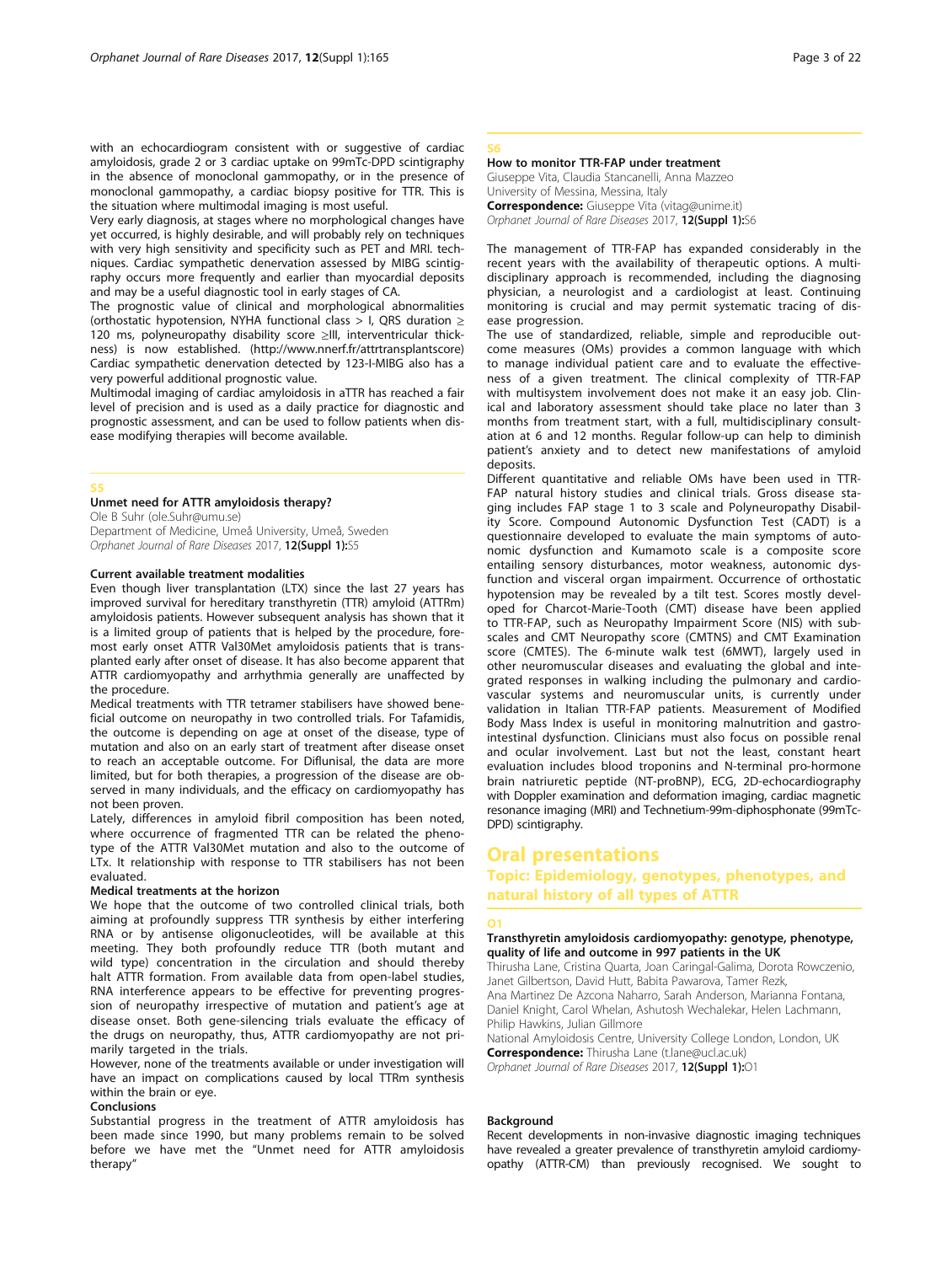characterise the cohort of patients with ATTR-CM under the care of the UK National Amyloidosis Centre (NAC).

#### Materials and methods

We conducted a mixed retrospective and prospective study of patients with ATTR-CM, examining characteristics at diagnosis and at 6 to 12 month follow-up, including assessment of functional status and quality of life (QoL).

#### Results

Nine hundred ninety-seven patients with ATTR-CM attended the NAC between July 2005 and July 2017. 862 were male (86%). Median age at the diagnostic visit (case 1) was 77 (interquartile range, IQR, 71-82) years. 681 patients (68%) were wild-type (ATTRwt), 316 (32%) hereditary (ATTRv). The commonest variants in the ATTRv population were V122I (n=201; 64% of the ATTRv cohort), T60A (96; 30%) and S77Y (14; 4%). Within the ATTRwt cohort, 640 (94%) were male, whilst in the ATTRv cohort, 222 (70%) were male. Median age of ATTRwt patients at diagnosis was 79 (73-83), compared with 73 (67-97) in ATTRv patients ( $p$ <0.0001). Patients with the V122I variant, although similar in age to the ATTRwt patients, at case 1, at 77 (72-80), appeared to be functionally worse at baseline: 28% of V122I patients were too unwell to perform the baseline six-minute walk test (6MWT) compared with 15% of ATTRwt; the median distance walked by those able was 241 (147-349) metres by V122I versus 340 (230-414) metres by ATTRwt. Analysis of SF-36 data revealed that V122I patients had worse limitation of physical and social function, greater symptom burden and poorer overall QoL than ATTRwt at case 1. Survival differed between the cohorts: 57 months from baseline in ATTRwt versus 43 in ATTRv  $(p=0.0047)$  and 31 in V122l  $(p<0.0001)$ . Baseline factors prognostic of survival included physical impairment, cardiac biomarkers and renal function. Conclusions

Patients with ATTR-CM are already significantly functionally and socially impaired by the time they are diagnosed, indicating substantial diagnostic delay. Patients with ATTR-CM associated with the V122I variant appear to have the most severe phenotype at diagnosis, and poorer outcomes. In this era of promising novel therapies for ATTR amyloidosis, population screening studies may be useful to establish the diagnosis earlier in the disease course.

### O2

#### A new staging system for cardiac ATTR amyloidosis

Julian D. Gillmore<sup>1</sup>, Thibaud Damy<sup>2</sup>, Marianna Fontana<sup>1</sup>

, Matthew Hutchinson<sup>1</sup>, Helen J. Lachmann<sup>1</sup>, Ana Martinez Naharro<sup>1</sup> , Candida Quarta<sup>1</sup>, Tamer Rezk<sup>1</sup>, Carol J. Whelan<sup>1</sup>, Esther Gonzalez-Lopez<sup>1</sup> , Thirusha Lane<sup>1</sup>, Janet A. Gilbertson<sup>1</sup>, Dorota Rowczenio<sup>1</sup>, Aviva Petrie<sup>1</sup> , Philip N. Hawkins1

<sup>1</sup>UCL, London, UK; <sup>2</sup>Henri Mondor Teaching Hospital, Creteil, France Correspondence: Julian D. Gillmore (j.gillmore@ucl.ac.uk) Orphanet Journal of Rare Diseases 2017, 12(Suppl 1):O2

#### Background

Cardiac transthyretin (ATTR) amyloidosis is an increasingly recognised, progressive and fatal cardiomyopathy, the natural history of which remains unclear. We sought to establish and validate a new prognostic staging system applicable to patients with both wild-type (ATTRwt) and hereditary variant (ATTRv) ATTR amyloid cardiomyopathy.

#### Materials and methods

Eight hundred and sixty-nine patients with cardiac ATTR amyloidosis (553 with ATTRwt and 316 with ATTRv) attending the UK National Amyloidosis Centre, were stratified into 3 disease stages at baseline on the basis of cut points in two universally measured biomarkers, NT-proBNP and estimated GFR (eGFR). Stage I was defined as NT-proBNP ≤3000 ng/L and eGFR ≥45 ml/min, Stage III was NT-proBNP >3000 ng/L and eGFR <45 ml/ min; the remainder were Stage II. The staging system was validated in a cohort of 318 patients with cardiac ATTR amyloidosis from France.

#### Results

Median survival among 393 (45%) Stage I patients was 69.2 months, 334 (38%) Stage II patients was 46.7 months, and 142 (16%) Stage III patients was 24.1 months ( $p$ <0.0001). After adjusting for age, compared to Stage I the hazard ratio (HR) for death for Stage II was 2.05 (CI: 1.54-2.72,  $p<0.001$ ) and for Stage III was 3.80 (CI: 2.73-5.28,  $p<0.001$ ). HRs and statistical significance were little altered by TTR genotype, and were maintained in the validation cohort.

#### Conclusions

This simple, universally applicable staging system stratifies patients with both ATTRwt and ATTRv amyloid cardiomyopathy into prognostic categories. It will be of value in the design of forthcoming clinical trials of novel amyloid-specific therapies.

O3

#### Transthyretin familial amyloid polyneuropathy (ATTR V30M) in Cyprus: an updated epidemiological, clinical and genetic study

Savanna Andreou<sup>1</sup>, Elena Panayiotou<sup>1</sup>, Kyriaki Michailidou<sup>2</sup> , Panayiota Pirpa<sup>2</sup>, Andreas Hadjisavvas<sup>2</sup>, Daniel Barnes<sup>3</sup> , Antonis Antoniou<sup>3</sup>, George Tanteles<sup>4</sup>, Theodoros Kyriakides<sup>1</sup> <sup>1</sup>Department of Neuropathology/ Neurology Clinic A, The Cyprus Institute of Neurology & Genetics, Nicosia, Cyprus; <sup>2</sup>Department of Electron Microscopy/Molecular Pathology, The Cyprus Institute of Neurology & Genetics, Nicosia, Cyprus; <sup>3</sup>Centre for Cancer Genetic Epidemiology, Department of Public Health and Primary Care, University of Cambridge, Cambridge, UK; <sup>4</sup>Clinical Genetics Clinic, The Cyprus Institute of Neurology & Genetics, Nicosia, Cyprus

Correspondence: Savanna Andreou (savannaa@cing.ac.cy) Orphanet Journal of Rare Diseases 2017, 12(Suppl 1):O3

#### Background

ATTR V30M is a lethal autosomal dominant sensorimotor and autonomic neuropathy caused by amyloid deposition. Amyloid consists of aggregated misfolded TTR monomers with the V30M mutation. ATTR V30M neuropathy has been described in many endemic foci such as Portugal, Sweden, Japan and Cyprus. The varied age of onset in patients with ATTR V30M varies in different foci and the mechanism behind it is still unknown. The modifying role of the complement protein C1q has recently been identified as a possible modifier. The current study aims to provide an updated epidemiological status of ATTR V30M in Cyprus and investigate the modifying effect of the C1q component on the patients' age of onset.

#### Materials and methods

Demographic data were collected from the patients' files at the Cyprus Institute of Neurology and Genetics, where all Cypriot ATTR V30M patients are diagnosed by clinical and genetic testing. DNA was collected and a candidate gene approach was performed for 21 C1q tagging SNPs: 19 SNPs were assessed by allelic discrimination using real-time PCR and 2 SNPs using conventional PCR/sequencing protocol.

#### Results

Eighty-two patients (deceased included) have been diagnosed with ATTR V30M in Cyprus so far, with the mean age of onset being 44.5±15. On the 31st of December 2015, the prevalence was 6.61/100,000, while the mean incidence between 2003 and 2015 was 0.32/100,000. Anticipation analysis indicated that the disease's onset is on average 9.57 years earlier in offspring than in manifesting parents. SNP analysis of 80 manifesting carriers and 19 non-manifesting carriers revealed rs672693 (A>G) with minor allele frequency 0.38 and hazard risk 1.63 (CI: 1.15-2.30) having the most significant modifying effect on age of onset. When analyzing only the manifesting carriers, the most significant modifying effect comes from rs665691 (G>C) with minor allele frequency 0.38 and hazard risk 1.54 (CI: 1.17-2.03).

#### Conclusions

The current study has provided updated epidemiologic data of ATTR V30M neuropathy in Cyprus and identified two C1q tagging that influence age of onset.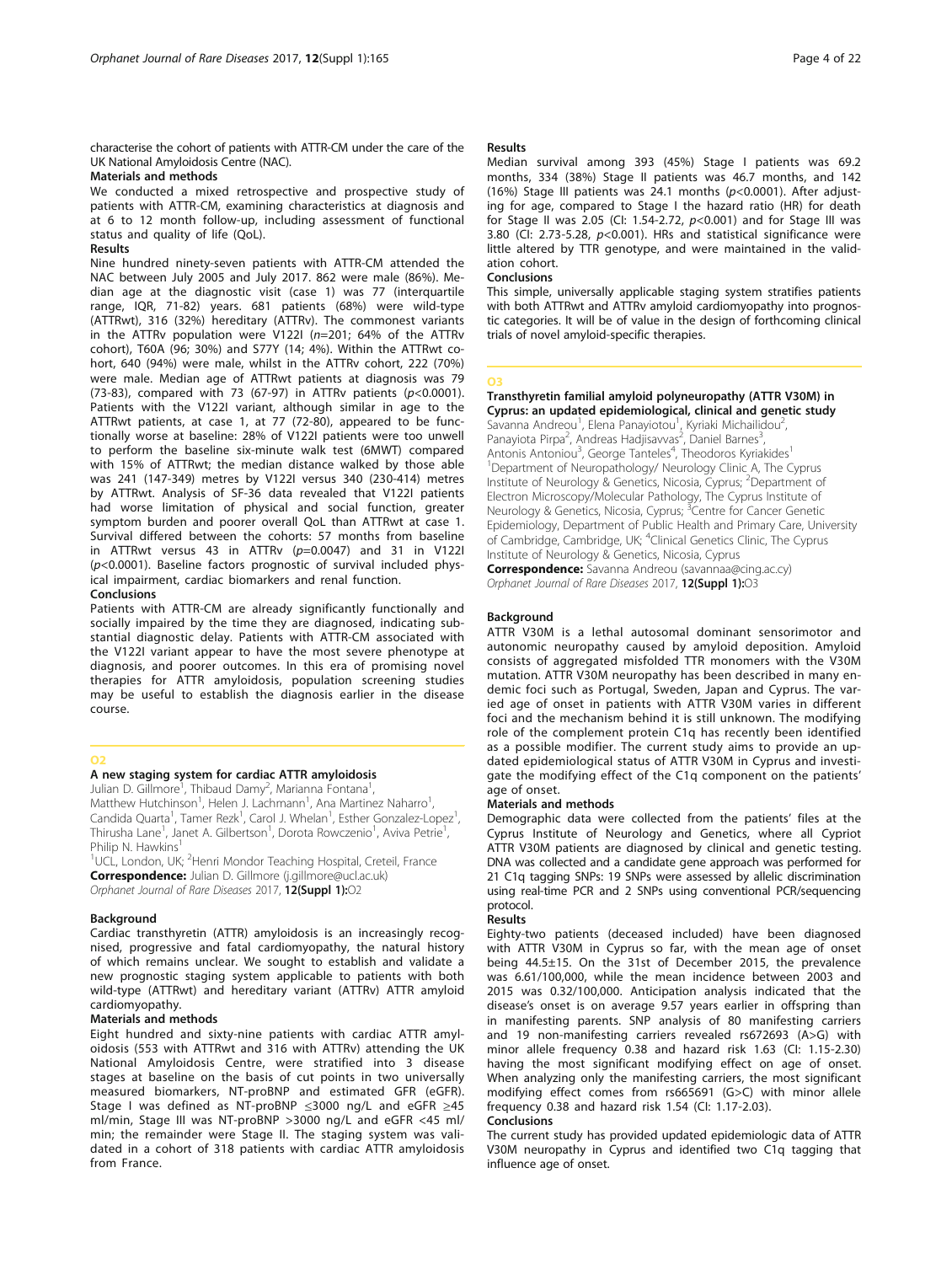#### O4

#### TTR FAP in Central and Eastern Europe

Ivailo Tournev<sup>1</sup>, Yesim Parman<sup>2</sup>, Sevim Erdem-Ozdamar<sup>3</sup>, Marta Lipowska<sup>4</sup> , Janez Zidar<sup>5</sup>, Menachem Sadeh<sup>6</sup>, Daniel Coriu<sup>7</sup>, Dijana Plaseska – Karanfilska<sup>8</sup> , Enver Bogdanov<sup>9</sup>, Olga Zinovyeva<sup>10</sup>, Mariana Gospodinova<sup>11</sup>, Stayko Sarafov<sup>1</sup> <sup>1</sup> Expert TTR FAP Center, UMBAL Aleksandrovska; Department of Neurology, Medical University, Sofia, Bulgaria; <sup>2</sup>Neurology Department, Istanbul Medical Faculty, Istanbul University, Istanbul, Turkey; <sup>3</sup>Neurology Department University Neuromuscular Disease Research Laboratory, School of Medicine, Ankara, Turkey; <sup>4</sup>Department of Neurology, Medical University of Warsaw, Warsaw, Poland; <sup>5</sup>Institute of Clinical Neurophysiology, University Medical Centre Ljubljana, Ljubljana, Slovenia; 6 Department of Neurology, Edith Wolfson Medical Center, Holon, Israel; 7 Department of Hematology; University of Medicine "Carol Davila", Bucharest, Romania; <sup>8</sup>Research Centre for Genetic Engineering and Biotechnology "Georgi D. Efremov", within the Macedonian Academy of Sciences and Arts - Skopje, Macedonia; <sup>9</sup>Department of Neurology, Kazan State Medical University, Kazan, Russian Federation; <sup>10</sup>Department of nervous diseases and neurosurgery, I.M. Sechenov First Moscow State Medical University, Moscow, Russian Federation; 11Medical Institute of Ministry of Inferior, Sofia, Bulgaria

Correspondence: IvailoTournev (itournev@emhpf.org) Orphanet Journal of Rare Diseases 2017, 12(Suppl 1):O4

#### **Background**

TTR amyloidosis was first identified in Northern Portugal, where it was found to be associated with a Val30Met mutation of the TTR gene. Portugal, Brazil, Japan, and Sweden are considered endemic regions. More than 120 different mutations were identified in the whole world. In the last ten years there is a big advance in identification of the disease in Central and Eastern Europe. The disease was found in Bulgaria, Turkey, Cyprus, Poland, Romania, Izrael, Slovenia, Macedonia, Kosovo.

#### Materials and methods

A survey was performed among reference centers for ATTR amyloidosis in central and eastern Europe countries to detect TTR-FAP cases.

#### Results

#### Conclusions

There is a significant genetic and clinical heterogeneity of TTR FAP. Val30Met mutation was found in many countries in Central and Eastern Europe and it causes TTR FAP with late onset. Glu89Gln is specific regional Balkan-Mediterranean mutation, identified in Turkey, Bulgaria, Macedonia, Kosovo, Italy. Second regional Balkan-Mediterranean mutation, identified in Italy, Greece, Bulgaria. In Bulgaria the mutation was identified in Gypsies.

### Topic: New Tools for Diagnosis in ATTR Amyloidosis

#### O5

#### Mass spectrometry and immunohistochemistry are complementary techniques for typing of cardiac amyloid

Tamer Rezk, Janet Gilbertson, Nigel Rendell, Graham Taylor, Patrizia Mangione, Diana Canetti, Vittorio Bellotti, Philip Hawkins, Julian Gillmore UCL Division of Medicine. National Amyloidosis Centre, London, UK Correspondence: Tamer Rezk (t.rezk@ucl.ac.uk) Orphanet Journal of Rare Diseases 2017, 12(Suppl 1):O5

#### **Background**

Cardiac amyloidosis is a progressive and fatal condition the clinical management of which depends upon identifying the correct amyloid fibril precursor protein. Systemic chemotherapy is the treatment for cardiac AL amyloidosis but should be avoided in patients with cardiac ATTR amyloidosis, up to 20% of whom have a monoclonal gammopathy which is incidental to their amyloid. Proteomic analysis of amyloid can be used to determine the fibril protein when immunohistochemistry (IHC) is non diagnostic. We describe our single centre experience of proteomics in endomyocardial biopsies (EMB).

### Matherials and methods

EMBs from 59 patients with suspected cardiac amyloid were stained with Congo red at the UK National Amyloidosis Centre (NAC) by the method of Puchtler et al along with a panel of monospecific antibodies against known amyloid fibril proteins, including TTR and immunoglobulin light chains. Proteomic analysis, on the Velos platform, was performed on laser micro-dissected tissue. Mass spectrometry data files were analysed using Mascot software.

#### Results

Fifty-six samples were Congo Red (CR) positive and 3 CR negative. Amyloid was confirmed on proteomics by presence of all 3 signature proteins (SAP, APOE and APOA4) in 44/56 (79%) and 2 signature proteins in 11/56 (20%); in 1 (2%) case proteomics failed to support CR staining, likely due to scanty available tissue. The proteomic 'amyloid signature' was not present in any of the 3 CR negative samples. 47/56 (84%) CR positive biopsies were definitively typed by IHC. However, there was no immunospecific staining (NISS) in 8/47 cases and in the remaining case, the tissue was too scanty for IHC. Proteomic analysis concurred with definitive IHC typing of amyloid in 44/47 (94%) cases but failed to support IHC results in 3/47 cases. Among 8 cases in which there was NISS by IHC, 3 were identified as AL (2 kappa, 1 lambda), 3 were ATTR, 1 was AApoA4 and one was not conclusively typed by proteomic analysis.

#### Conclusions

Proteomic analysis and Congo red/immunohistochemical staining of EMBs are complimentary techniques for identifying and typing amyloid in EMBs. Both are associated with occasional false negative results but used together, presence and type of amyloid can be definitively determined in >96% of EMBs.

### O6

T1, extracellular volume and rest myocardial blood flow mapping: a multiparametric mapping approach in ATTR cardiac amyloidosis Ana Martinez-Naharro, Daniel Knight, Tushar Kotecha, Rohin Francis, Tamer Rezk, Cristina Quarta, Esther Gonzalez, Richa Manwani, Carol Whelan, Helen Lachman, Ashutosh Wechalekar, Julian Gillmore, Philip Hawkins, Marianna Fontana

National Amyloidosis Centre, UCL, London, UK

Correspondence: Ana Martinez-Naharro (a.naharro@ucl.ac.uk) Orphanet Journal of Rare Diseases 2017, 12(Suppl 1):O6

#### **Background**

Cardiac involvement is the main driver of outcome in systemic amyloidosis, but the relationship between amyloid deposits and cellular injury is not well understood. The simple explanation of physical, mechanical replacement of parenchymal tissue seems insufficient, and preliminary studies support the hypothesis that

In Bulgaria, 112 TTR-FAP patients and 94 asymptomatic carriers from 80 affected families were identified with the following mutations: Glu89Gln – 63 families; Val30Met – 8 families; Ser77Phe – 6 families, Ser52Pro – 1 family and Gly47Glu – 2 Roma (Gypsy) families. In Turkey 28 TTR FAP patients were diagnosed – 19 in Istanbul and 9 – in Ankara. Val30Met – 11 patients. The following mutations were found: Glu89Gln – 5 patients; Gly47Glu – 4 patients, Gly53Glu – 3 patients; Thr49Ser – 2 patients; Glu54Lys – 2 patients and Glu54Gly – 1 patient. In Cyprus 50 patients and 140 asymptomatic carriers were identified. All of them have Val30Met mutation. In Poland the following TTR FAP mutations were found: V71A- 9 family members over four generations diagnosed with TTR-FAP; D38V - 1 patient; F33L - 1 patient and 1 carrier; Val30- Met - 1 patient and 2 carriers; p.Glu81Lys mutation – one family. In Slovenia nine TTR FAP patients from 4 different families with four different rare mutations were found: Val122Ala, Val30Ala, Ile107Phe and Asp38Asn. In Romania four TTR-FAP cases were diagnosed. All of them have the same mutation - Glu54Gln. In Israel, 19 TTR FAP patients and 4 asymptomatic carriers were identified with the following mutations were identified: Ser77Tyr, Phe33Leu, Gly6Ser, Val32Ala andVal30Met. In the most patients the onset is in the sixth decade. In Russia several TTR families were found with Val30Met mutation and late onset of the disease. Macedonia and Kosovo several TTR FAP families were identified with Glu89Gln mutation.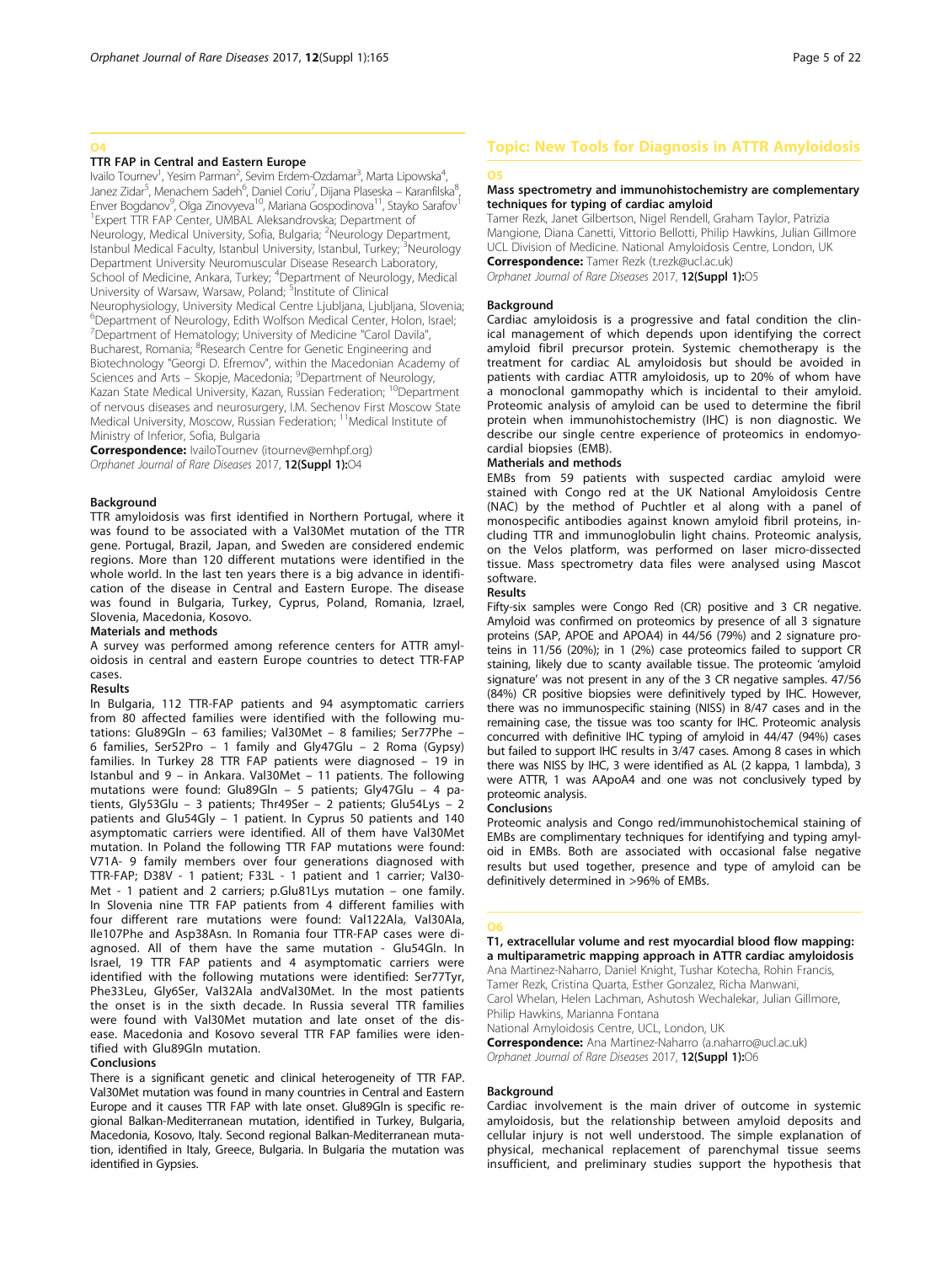myocardial hypoperfusion could contribute to cell damage in amyloidosis. The aim of this study was: 1) To assess feasibility of fully automated pixel-wise rest myocardial blood flow (MBF) mapping in cardiac amyloidosis during routine clinical scans; 2) To assess the prevalence of myocardial hypoperfusion and correlation with amyloid deposits and disease severity.

#### Materials and methods

Patients with cardiac ATTR (n=28) amyloidosis and healthy volunteers (n=16) were recruited. All subjects underwent CMR at 1.5T (Siemens) with standard SSFP cine imaging, Phase Sensitive Inversion Recovery Reconstruction Late Gadolinium Enhancement (PSIR-LGE), T1 mapping, Extracellular Volume (ECV) mapping and rest MBF mapping.

#### Results

The pixel-wise MBF maps for all slices were generated automatically in all patients within 2.5 minutes after image acquisition. Myocardial perfusion was globally reduced in patients with cardiac amyloidosis compared to healthy volunteers (0.53±0.12ml/min/g vs 0.85±0.09ml/ min/g, p<0.05). Myocardial perfusion inversely correlated with amyloid burden measured as extracellular volume fraction ( $r = -0.57$ ,  $p$ <0.01) and with the transmurality of LGE (no LGE 0.84 $\pm$ 0.19ml/min/ g, subendocardial LGE 0.56±0.10ml/min/g and transmural LGE 0.51  $\pm 0.14$ ml/min/g,  $p < 0.01$ ).

#### Conclusions

Myocardial perfusion can be measured in cardiac amyloidosis during routine clinical scans with fully automated MBF mapping. Myocardial hypoperfusion at rest is highly prevalent in subjects with cardiac amyloidosis, and correlates with the degree of amyloid infiltration and disease severity.

### O7

#### Rethinking heart failure in TTR amyloidosis

Rodney Falk, Avinainder Singh

Cardiac Amyloidosis Program, Brigham and Women's Hospital, Boston, MA, LISA

Correspondence: Rodney Falk (rfalk@bwh.harvard.edu) Orphanet Journal of Rare Diseases 2017, 12(Suppl 1):O7

#### **Background**

The mechanism of heart failure in TTR amyloidosis is complex, and not fully understood. Epidemiological data from patients with V122I indicate that this variant is associated with an increased risk of heart failure (HF), even though the typical phenotype of cardiac amyloid is rare. This suggests that the presence of a modest amount of amyloid, insufficient to cause significant LV thickening, may result in HF, perhaps requiring perhaps a "second hit", such as hypertension.

It is well-recognized that patients with ATTRm neuropathy undergoing liver transplantation may have post-transplant progressive cardiac disease, presumably due to ongoing ATTRwt deposition in the heart, triggered by a seeding phenomenon. Whether seeding plays a role in other amyloid patients is unknown.

#### Materials and methods

We present four illustrative cases clinical cases, unrelated to liver transplantation for ATTRm, with unusual manifestations, that illustrate the two aspects of the disease noted above. These cases cast a broader light on heart failure mechanisms in this increasinglyrecognized disease.

#### Results

Case 1: TTRwt on cardiac biopsy with an amyloidogenic TTRm -Error in pathological diagnosis or another explanation?

Case 2: A Thickening heart two decades after AL "cure" for AL nephropathy –

Case 3: HF with normal wall thickness and HFrEF - amyloid or not? Case 4: AL amyloidosis in an African man destined for HF despite hematologic cure?

#### Conclusions

These patients highlight the importance of thinking outside the box when evaluating patients with potential cardiac amyloidosis and the potential role of a seeding phenomenon.

### Topic: Updates in the Treatment for ATTR Amyloidosis; Clinical Trials of Disease Modifying **Therapies**

### O8

#### Safety and efficacy of inotersen in patients with hereditary transthyretin amyloidosis with polyneuropathy (hATTR-PN)

Merrill Benson<sup>1</sup>, Márcia Waddington-Cruz<sup>2</sup>, Annabel Wang<sup>3</sup>, Michael Polydefkis<sup>4</sup>, Violaine Plante-Bordeneuve<sup>5</sup>, John Berk<sup>6</sup>, Fabio Barroso<sup>7</sup> , David Adams<sup>8</sup>, Peter Dyck<sup>9</sup>, Thomas Brannagan<sup>10</sup>, Carol Whelan<sup>11</sup> Giampaolo Merlini<sup>12</sup>, Morton Scheinberg<sup>13</sup>, Brian Drachman<sup>14</sup> Stephen Heitner<sup>15</sup>, Isabel Conceição<sup>16</sup>, Hartmut Schmidt<sup>17</sup> Giuseppe Vita<sup>18</sup>, Josep Maria Campistol<sup>19</sup>, Josep Gamez, Edward Gane<sup>21</sup>, Peter Gorevic<sup>22</sup>, Acary Oliveria<sup>23</sup>, Brett Monia<sup>24</sup>, Steven Hughes<sup>24</sup>, Jesse Kwoh<sup>24</sup>, Bradley Mc Evoy<sup>24</sup>, Brenda Baker<sup>24</sup>, Andrew Shenker<sup>25</sup> Helen Millns, Rito Bergemann<sup>26</sup>, Elizabeth Ackermann<sup>24</sup>, Morie Gertz<sup>9</sup>, , Teresa Coelho<sup>27</sup>

<sup>1</sup>Indiana University School of Medicine, Indianapolis, IN, USA; <sup>2</sup>Federal University of Rio de Janeiro University Hospital, Rio De Janeiro, Brazil; <sup>3</sup>University of California, Irvine, CA, USA; <sup>4</sup>Johns Hopkins University, Baltimore, MD, USA; <sup>5</sup>CHU Henri Mondor, Creteil, France; <sup>6</sup>Boston University, Boston, MA, USA; <sup>7</sup>FLENI, Ciudad Autónoma De Buenos Aires Argentina; <sup>8</sup>CHU Bicetre, Universite Paris-Sud, Paris, France; <sup>9</sup>Mayo Clinic Rochester, MN, USA; <sup>10</sup>Columbia University Medical Center, New York, NY, USA; 11UCL, National Amyloidosis Centre, London, UK; 12Centro Amiloidosi Fondazione IRCCS, Pavia, Italy; <sup>13</sup>Associação de Assistência a Criança Deficien, Sao Paulo, Brazil; 14University of Pennsylvania, Philadelphia, PA, USA; <sup>15</sup>Oregon Health and Science University, Portland, OR, USA; <sup>16</sup>CHLN - Hospital de Santa Maria, Lisbon, Portugal; <sup>17</sup>Universitatsklinikum Münster, Münster, Germany; <sup>18</sup>A.O.U. Policlinico G.Martino, University of Messina, Messina, Italy; <sup>19H</sup>ospital Clínic, Barcelona, Spain; <sup>20</sup>Hospital Universitari Vall D' Hebron, Barcelona, Spain;<br><sup>21</sup>Auckland City Hospital, Auckland, New zealand; <sup>22</sup>Mount Sinai Medical Center, New York, NY, USA; <sup>23</sup>Universidade Federal de Sao Paulo, Sao<br>Paulo, Brazil; <sup>24</sup>lonis Pharmaceuticals, Inc, Carlsbad, CA, USA; <sup>25</sup>GlaxoSmithKline, Philadelphia, PA, USA; <sup>26</sup>GlaxoSmithKline, London, UK; <sup>27</sup>Centro Hospitalar do Porto, Porto, Portugal Correspondence: Merrill Benson (mdbenson@iupui.edu)

Orphanet Journal of Rare Diseases 2017, 12(Suppl 1):O8

#### Background

Transthyretin (TTR) is a liver-derived protein that functions to transport vitamin A and thyroxin to peripheral tissues. In patients with hereditary TTR amyloid polyneuropathy (hATTR-PN), point mutations in the TTR gene encode single amino acid substitutions that induce deposition of amyloid in various organs including peripheral and autonomic nerves. Amyloid deposition eventually leads to multiorgan failure, with life expectancy ~10 years from symptom onset. Despite the use of liver transplantation and small molecule TTR stabilizers, there remains a high unmet medical need for new therapies to treat all forms of ATTR. Inotersen is a generation 2+ antisense oligonucleotide (ASO) inhibitor of TTR protein production.

#### Materials and Methods

A randomized, double-blind, placebo controlled phase 3 study (NEURO-TTR, NCT01737398) of inotersen in patients with hATTR-PN was conducted at 24 sites world-wide (USA 48%, Europe 35%, South-America 17%). The trial design included two co-primary endpoints: change from baseline in the composite modified Neuropathy Impairment Score +7 (mNIS+7) and patient reported Norfolk Quality of Life Diabetic-Neuropathy (Norfolk QoL-DN) score. Eligible patients were adults who had Stage I (ambulant) or Stage II (ambulant with assistance) disease characterized by an NIS score of 10 to 130 at screening, documented TTR variant by genotyping and documented amyloid deposition by biopsy. Enrolled patients were randomized (2:1) to receive 300 mg weekly SC doses of inotersen, or placebo, for 15 months. Results

One hundred seventy-two patients received at least one dose of study drug. At baseline, the study population was 69% male, had a mean age of 59 years (range 27, 81) and a mean NIS of 45 based on the average of two assessments. The study cohort included 27 TTR mutations with 52% of patients expressing the Val30Met mutation. Eighty percent of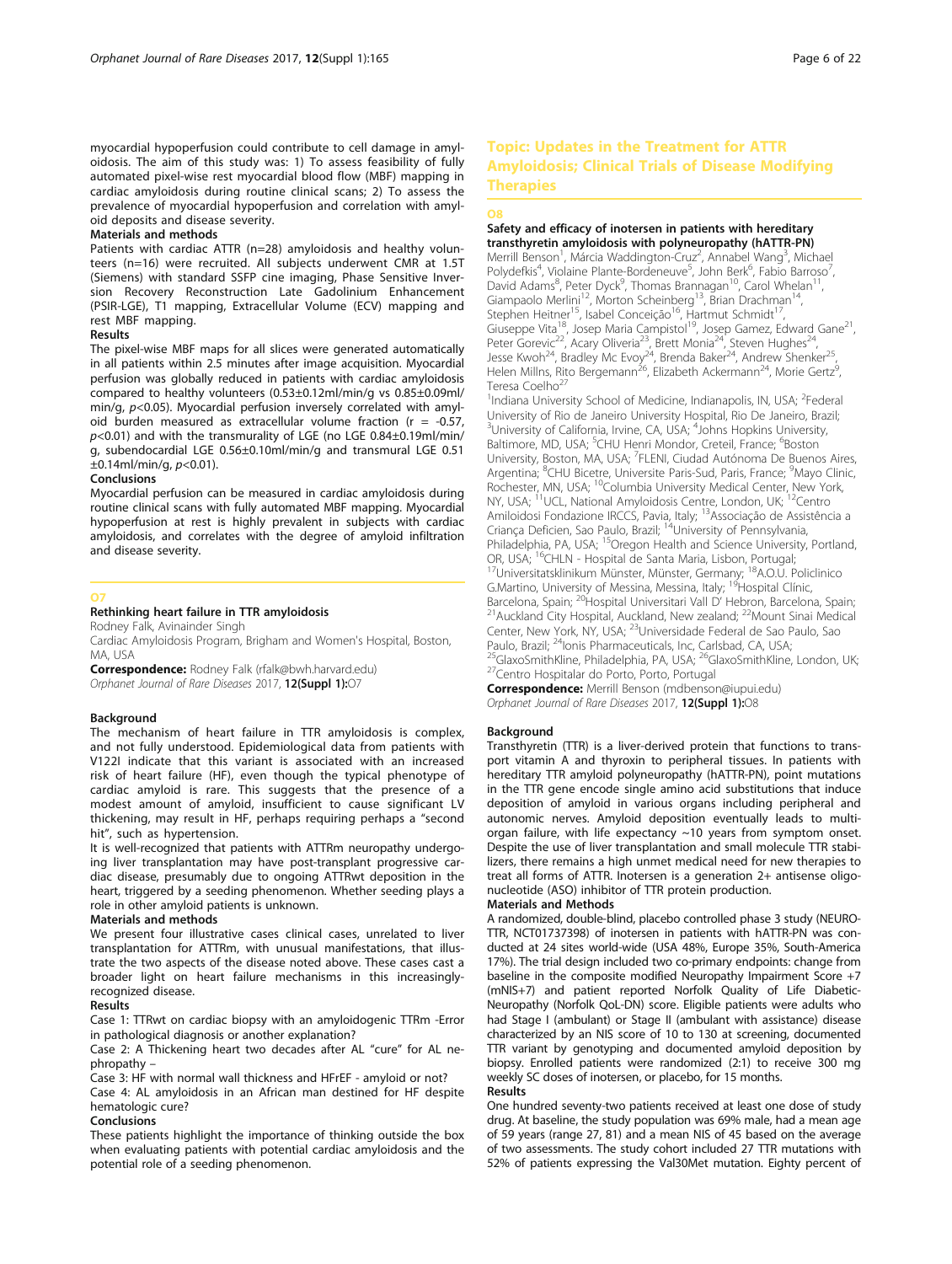patients completed the 15-month treatment period. Inotersen-treated patients achieved statistically significant benefit compared to placebo for mNIS+7 ( $p$ <0.0001) and Norfolk QoL-DN ( $p$ =0.0006). Key safety findings were thrombocytopenia and renal dysfunction in some patients. More than 95% who completed treatment have participated in the open-label extension study.

#### Conclusions

Inotersen demonstrated significant benefit on both primary clinical endpoints of neurological disease progression and quality of life in patients with hATTR-PN in the Phase 3 NEURO-TTR study.

#### O9

#### Patisiran, an investigational RNAi therapeutic for patients with hereditary transthyretin-mediated (hATTR) amyloidosis with polyneuropathy: results from the phase 3 apollo study

.<br>David Adams<sup>1</sup>, Alejandra Gonzalez-Duarte<sup>2</sup>, William O'riordan<sup>3</sup> , Chih-Chao Yang<sup>4</sup>, Taro Yamashita<sup>5</sup>, Arnt Kristen<sup>6</sup>, Ivaylo Tournev<sup>7</sup> , Hartmut Schmidt<sup>8</sup>, Teresa Coelho<sup>9</sup>, John L. Berk<sup>10</sup>, Kon-Ping Lin<sup>11</sup>, Peter J. Dyck<sup>12</sup>, Pritesh Gandhi<sup>13</sup>, Marianne Sweetser<sup>13</sup>, Jihong Chen<sup>13</sup>, Jared Gollob<sup>13</sup>, Ole Suhr<sup>14</sup>

<sup>1</sup>National Reference Center for FAP, CHU Bicêtre, APHP, Le Kremlin-Bicêtre, France; <sup>2</sup>National Institute of Medical Sciences and Nutrition -Salvador Zubiran, Mexico City, Mexico; <sup>3</sup>eStudy Site, La Mesa, CA, USA;<br><sup>4</sup>National Taiwan University Hospital Tainoi Taiwan, Bopublic of China <sup>4</sup>National Taiwan University Hospital, Taipei, Taiwan, Republic of China; <sup>5</sup>Kumamoto University Hospital, Kumamoto, Japan; <sup>6</sup>Heidelberg University Hospital, Heidelberg, Germany; <sup>7</sup>University Multiprofile Hospital for Active Treatment, Sofia, Bulgaria; <sup>8</sup>University Hospital Muenster, Muenster, Germany; <sup>9</sup>Hospital de Santo António, Centro Hospitalar do Porto, Porto, Portugal; <sup>10</sup>Amyloid Treatment and Research Program, Boston University, Boston, MA, USA; <sup>11</sup>Taipei Veterans General Hospital, Taipei, Taiwan, Republic of China; 12Mayo Clinic Hospital, Rochester, MN, USA; <sup>13</sup>Alnylam Pharmaceuticals, Cambridge, MA, USA; 14Umeå University Hospital, Umeå, Sweden

Correspondence: David Adams (david.adams@aphp.fr) Orphanet Journal of Rare Diseases 2017, 12(Suppl 1):O9

#### Background

hATTR amyloidosis is a multisystemic, rapidly progressive, life-threatening disease caused by a mutation in the TTR gene, resulting in deposition of amyloid fibrils in multiple organs. Heterogeneous clinical presentation of hATTR amyloidosis includes sensory, motor and autonomic neuropathy, as well as cardiac involvement, resulting in significant morbidity and mortality. Patisiran, an RNAi investigational agent, uses a naturally occurring pathway to target TTR mRNA in the liver. Previous Phase 2 OLE study data with patisiran in patients with hATTR amyloidosis with polyneuropathy showed that chronic dosing over 24 months was generally well-tolerated and resulted in a >80% sustained reduction of serum TTR and improvement in the mNIS+7 neuropathy impairment score. The Phase 3 APOLLO study aimed to further evaluate the efficacy and safety of patisiran in patients with hATTR amyloidosis with polyneuropathy.

#### Methods

Multi-center, international, randomized (2:1), double-blind, placebocontrolled study of patisiran 0.3mg/kg or placebo IV q3W in adult patients with hATTR amyloidosis with polyneuropathy (NCT01960348). Symptomatic patients with a neurological impairment score (NIS) of 5-130 were eligible. Select exclusion criteria: patients with prior liver transplant, PND score IV, and NYHA Class >2. Primary endpoint was a change from baseline at 18 months in the mNIS+7 neuropathy impairment score. Secondary endpoints included assessment of quality of life (Norfolk QOL-DN), motor strength (NIS-W), disability (R-ODS), gait speed (10-MWT), nutritional status (mBMI) and autonomic function (COMPASS-31).

#### Results

From Dec 2013 to Jan 2016, 225 patients were enrolled at 44 sites in 19 countries (EU: 51%; N. America: 21%; Asia-Pac: 20% and LatAm: 8%). Baseline demographics include median age: 62 years (range: 24- 82); males: 74%; V30M: 42%, non-V30M: 57% (including 49 different TTR genotypes); and previous TTR tetramer stabilizer use: 53%. Measures of baseline disease severity included FAP Stage 1: 47%, FAP

#### Stage 2: 52% and mean baseline mNIS+7: 78.6 (range: 8.0-165.0). Echocardiographic evidence of cardiac involvement was noted in 54% of patients.

#### Conclusions

APOLLO is the largest, controlled study of patients with hATTR amyloidosis with polyneuropathy and includes patients with a wide range of TTR genotypes and neuropathy severity, including >50% with cardiac involvement. Efficacy and safety results from this Phase 3 study will be presented.

### O11

#### Proposal for a minimal neuropathy assessment protocol for ATTR amyloidosis in routine clinical practise

Mary M. Reilly<sup>1</sup>, Matilde Laura<sup>1</sup>, Andrea Cortese<sup>1</sup>, Michael Shy<sup>2</sup> , Davide Pareyson<sup>3</sup>

<sup>1</sup>UCL Institute of Neurology, Queen Square, London, UK; <sup>2</sup>University of lowa, Iowa City, IA, USA; <sup>3</sup>IRCCS Foundation, C.Besta Neurological Institute, Milan, Italy

Correspondence: Mary M. Reilly (m.reilly@ucl.ac.uk) Orphanet Journal of Rare Diseases 2017, 12(Suppl 1):O11

#### **Background**

Hereditary transthyretin (ATTR) amyloidosis is a dominantly inherited systemic disease caused by over 100 different pathogenic mutations in the transthyretin (TTR) gene. The multisystem involvement, the phenotypic heterogeneity and the variable disease course make the clinical evaluation of the disease and of its progression difficult. This is particularly true of the neuropathy. Although detailed protocols of the neuropathy have been developed for use in a clinical trial setting, there is no standardised agreed protocol for the neuropathy assessment in routine clinical practise. Many ATTR patients first present to a neurologist and early diagnosis is increasingly important with the advent of disease modifying treatments. Once the diagnosis is established it will become important to standardise the neuropathy evaluation so that decisions on the optimal time to initiate treatments can be made. In many countries it may be some time before a patient can be seen in a specialised amyloid centre so having accurate retrospective neuropathy assessments to help inform treatment decisions will be critical. This protocol needs to be simple enough to be performed in any neurological clinic.

#### Materials and methods

Based on current clinical practice, a literature review and our experience we propose the following minimal assessment protocol: Neuropathy Impairment Scale (NIS) and NIS-Lower Limb subscale (NIS-LL), Kumamoto scale, FAP stage, Norfolk Quality of life scale, FAP-R-ODS and the weighted Charcot-Marie-Tooth Neuropathy or examination score (CMTNSv2, CMTESV2).

#### Conclusions

We would like to discuss this protocol and agree an international standardised protocol going forward.

### Poster presentations

Topic: Genotype, phenotype

#### P1

#### Genetic diagnosis in ATTR amyloidosis; a single UK centre 26 year experience

Dorota Rowczenio, Janet Gilbertson, Marianna Fontana, Ashutosh Wechalekar, Carol Whelan, Ana Martinez-Naharro, Candida Quarta, Tamer Rezk, Esther Gonzalez-Lopez, Philip Hawkins, Julian Gillmore, Helen Lachmann National Amyloidosis Centre, UCL Medical School, London, UK Correspondence: Dorota Rowczenio (d.rowczenio@ucl.ac.uk) Orphanet Journal of Rare Diseases 2017, 12(Suppl 1):P1

#### Background:

ATTR amyloidosis is caused by a deposition of either wild-type (ATTRwt) or variant (ATTRv) TTR fibrils. More than 120 amyloidogenic TTR mutations have been described and typically these are rare, reported only in isolated kindreds. ATTRv can be associated with a range of organ involvement,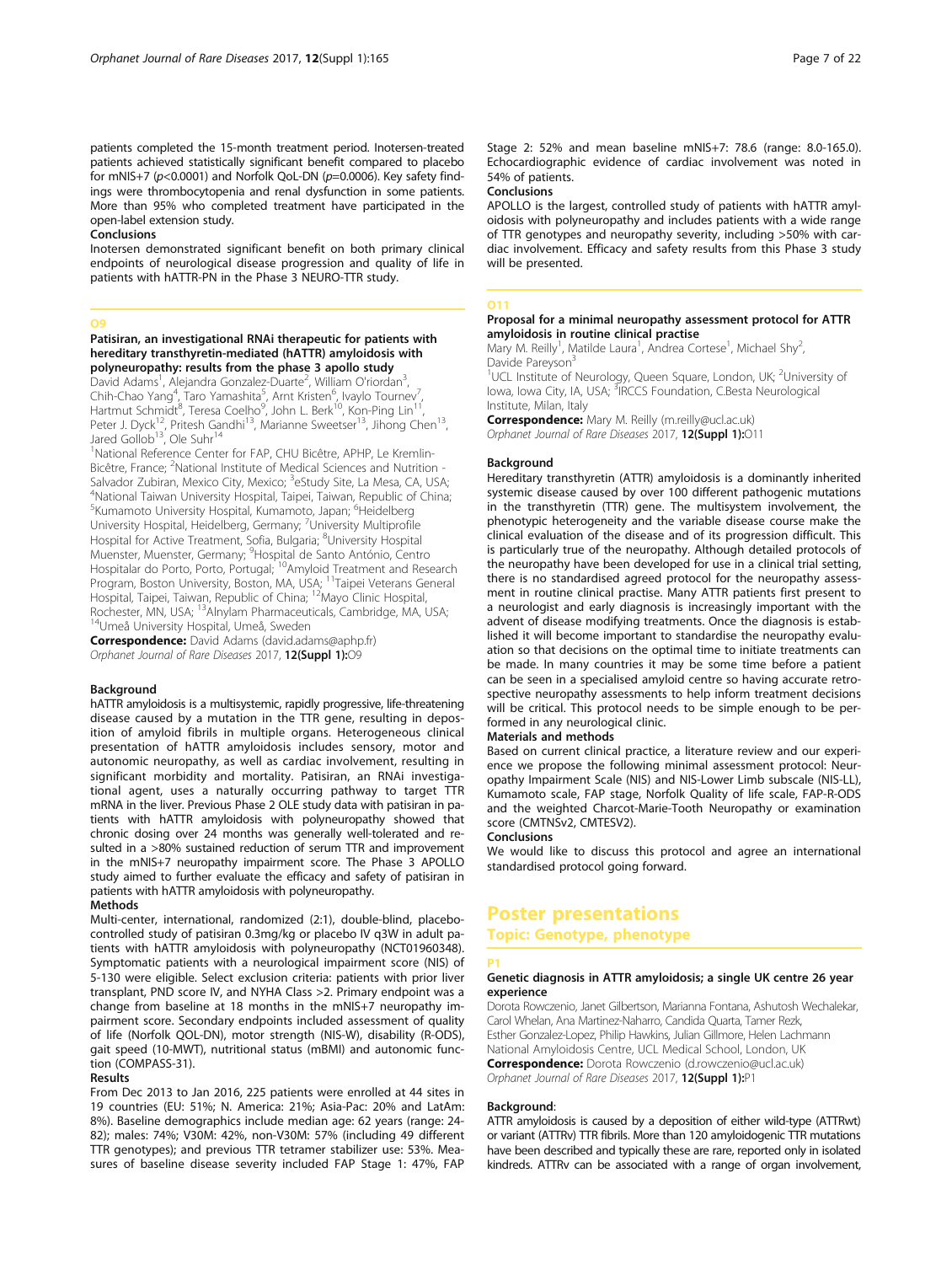particularly neuropathy and cardiomyopathy, whereas ATTRwt presents with restrictive cardiomyopathy in the elderly.

#### Materials and Methods:

This retrospective study includes all patients referred between 1991 and 2017 for assessment of known or suspected amyloidosis, who underwent TTR gene sequencing as part of their routine work up. Additional diagnostic procedures included immunohistochemistry, proteomics, echocardiography, CMR, DPD and SAP scintigraphy. Results:

TTR gene was sequenced in 4457 patients, mutations were found in 724 (16%). The most prevalent variants were: V122I (40%); T60A (26%); V30M (17%). Less common mutations found in 125 cases (17%) included: S77Y (n= 16 cases); G47E (8); G47V (7); V20I (7); E89K (6); A97S (6); F33V, I68L and I107V (5 each); E89Q (4); I107F (4); G53E/A, V71A, S77F, A81V and H90D (3 each). 27 variants were found in ≤ 2 individuals. 16 patients were homozygous: 13 had V122I (all Afro-Caribbean); and single cases for V30M, T60A and D38V (Greek, Irish and Ghanaian ancestry respectively). 557 patients (94% male), were diagnosed with ATTRwt. The protective TTR substitution T119M was found in 11 subjects (allele frequency 0.12%). None had ATTR amyloidosis; 8 had AL lambda, 1 AL kappa, and in 2 there was no evidence of amyloid. 5 patients (all Afro-Caribbean) diagnosed with AL amyloidosis (4 lambda, 1 kappa) carried V122I. 4 of these patients died of cardiac amyloidosis between the ages of 46 and 55 years. Conclusions:

Improvements in diagnostics resulted in an increase in referrals with ATTR type amyloid, now accounting for 23.7 % of new cases seen in the last 2 years of whom 69.3% were TTRwt. Of our TTRv cohort V122I was the commonest variant, almost always found in patients of African ancestry; T60A was the second commonest identified largely in patients of Irish ancestry; whilst V30M was found in a heterogeneous group originating from Cyprus, Greece, Portugal, Sweden, UK and Spain. Our findings of TTRv in 16% of screened patients highlights the need for genetics in the routine evaluation of suspected ATTR amyloidosis but the incidental finding of variants in cases of AL amyloidosis shows the importance of interpreting genetics in context.

#### P2

#### Clinical–genetic correlations in Bulgarian TTR– FAP cohort – ten years observations

.<br>Stayko Sarafov<sup>1</sup>, Mariana Gospodinova<sup>2</sup>, Andrey Kirov<sup>3</sup>, Tihomir Todorov<sup>4</sup> , Teodora Chamova<sup>1</sup>, Albena Todorova<sup>4</sup>, Ivaylo Tournev<sup>1</sup>

<sup>1</sup> Expert TTR FAP Center, UMBAL Aleksandrovska, Sofia, Bulgaria; <sup>2</sup>Medical Institute of Ministry of Inferior, Sofia, Bulgaria; <sup>3</sup>IMDL Genome Centre Bulgaria, Sofia, Bulgaria; <sup>4</sup>Genetic Medico-Diagnostic Laboratory "Genica", Department of Medical Chemistry and Biochemistry, Medical University Sofia, Sofia, Bulgaria

Correspondence: Stayko Sarafov (stayko\_sarafov@abv.bg) Orphanet Journal of Rare Diseases 2017, 12(Suppl 1):P2

#### Background

To present clinical-genetic correlations in Bulgarian TTR-FAP cohort according to: patient's ethnicity, individual mutation, clinical phenotype, positive familial history, average age of onset and range, average survival and range, male/female ratio.

#### Materials and methods

Glu89Gln in 64 families, Val30Met in 9, Ser77Phe in 7, Gly47Glu in 2 gipsy families, Ser52Pro in 1. Salting out DNA extraction from whole EDTA blood samples from our patients. Sanger sequencing of targeted part (usually including exons 2 and 3) of TTR gene.

### Results

Glu89Gln: mean age of onset - 52,7 years for both sexes, m/f ratio 1:1,2; mixed phenotype: onset with PNP+CTS in a  $\sim$ 2/3, cardiac onset in a  $\sim$ 1/3, GI onset in  $\sim$  7-10%. In a 4/5 of the cases the onset is after the age of 45-50. M/f survival is the same. Familial history (+) in 85%.

Ser77Phe: clinically mixed phenotype similar to Glu89Gln, average age of onset - 57,6 years. Mostly men are affected. Familial history (+) in 75%

Val30Met: highest average of onset – 66 years, not rare after age of 70. Phenotype at the onset is usually Polyneuropathy. Mostly men are affected. Familial history is uncertain, (+) in no more than 25%, usually presented as "sporadic".

Ser52Pro – one female, age of onset 44,2 years; mixed phenotype PNP onset with early kidney involvement.

Gly47Glu (in gipsies) – mean age of onset 35,3 years, mixed phenotype with GI onset, early kidney involvement.

The average survival for all mutations is 8,3; range 7,9-9,4 except for Gly47Glu – 5 years.

#### Conclusions

The different mutations expresses less or more mixed phenotype at the onset. The average age and rage of onset are connected. Age of onset differs – earliest in Glu47Gly and latest in Val30Met. Family history appears to be inversely related to the age of onset. The average survival is lowest in Glu47Gly and the same for the other mutations. Males appear to have more severe phenotype and were affected more than females except for Glu89Gln - preliminary data. Val30Met is "rare", due to a "specific" clinical phenotype possible explanation for a small number of patients.

### P3

#### Genotypic and phenotypic presentation of Val30Met mutation in a Turkish cohort

Arman Çakar, Erdi Sahin, Hacer Durmus-Tekçe, Yesim Parman-Gülsen Neurology Department, Istanbul University, Istanbul Faculty of Medicine, Istanbul, Turkey

Correspondence: Arman Çakar (arrmmaan@hotmail.com) Orphanet Journal of Rare Diseases 2017, 12(Suppl 1):P3

#### Background

Transthyretin-related familial amyloid polyneuropathy (TTR-FAP) is an autosomal dominant disorder caused by mutations of the transthyretin (TTR) gene. Mutant TTR protein dissociate from its native tetramer form to monomer form and aggregate in several tissues and organs. More than 100 different mutations of the transthyretin gene are identified worldwide, but still the first described Val30Met is the most common one. Although, length dependent sensory-motor polyneuropathy accompanied by autonomic involvement is the most common feature of TTR-FAP, various clinical presentations can be observed.

#### Patients and methods

Herein, we studied clinical, and genetic characteristics in eight patients from seven unrelated families with Val30Met mutation in TTR gene from a nonendemic region.

#### Results

There were 1 female and 7 male patients. Mean age of onset was 50.1 ±11.2 (ranges 37-66) years. Mean follow-up duration was 6.1±2.1 years. Mean presenting symptom was paresthesiae in lower limbs, whereas one patient had asymmetric numbness and pain in upper limbs. Two patients were homozygous for Val30Met. Age at onset and the severity of the neuropathy were not different from the heterozygotic patients. Ocular involvement with vitreous opacities was only observed in a homozygous patient. Cardiac symptoms were rare at the presentation, but 5 patients demonstrated evidence of amyloid cardiomyopathy during the follow-up. Mean disease duration at the time of the observation of evident cardiomyopathy signs was 4.5±2.7 years after neuropathy. Low creatinine clearance and proteinuria suggesting renal involvement was observed in one patient but kidney biopsy could not be performed. Two patients died during the follow-up due to cardiac dysfunction. Conclusions

TTR-FAP is a rare, but progressive and fatal, systemic disease with predominant neurologic involvement. Our patients suggest TTR-FAP that patients with Val30Met mutation can exhibit clinical heterogeneity.

### P4

### Transthyretin amyloidosis in Slovenia

Janez Zidar (janez.zidar@kclj.si) Institute of Clinical Neurophysiology, Ljubljana, Slovenia Orphanet Journal of Rare Diseases 2017, 12(Suppl 1):P4

#### Background

Two years ago we reported on two families with 4 members having transthyretin amyloidosis (TTR-A) and one sporadic patient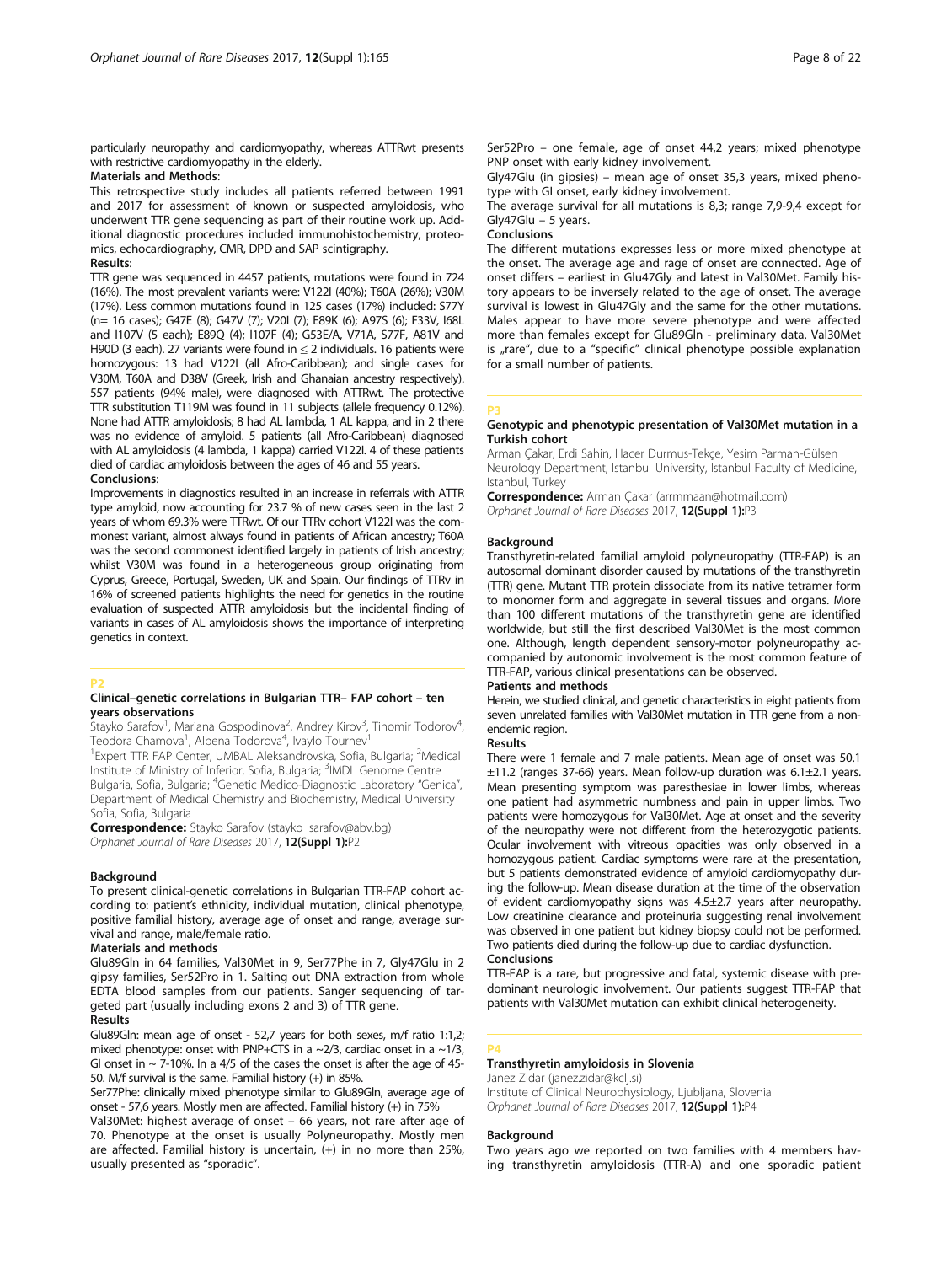with the senile systemic TTR-A that were at that time ascertained in Slovenia. During the last two years two new families with 5 affected members were found and two new cases with the senile systemic TTR-A

#### Cases report

The index case in the first family presented with cardiomyopathy and polyneuropathy at the age of 54. In addition he had vitreous opacities in the right eye. The patient died the day after liver transplantation. The TTR mutation was characterised as Val122Ala. His son, who was at that time of diagnosis asymptomatic, was found to be the disease carrier. He is, unfortunately lost for follow-up.

The disease of the second family's index case started with pain in his feet, orthostatic hypotension, sexual impotence, diarrhoea alternating with constipation, and weight loss. Later on he also noticed weakness in his lower limbs. The Val30Ala mutation was found. Except to the polyneuropathy, which is in his case rapidly progressive despite therapy with tafamidis, no other organs are affected. His sister is asymptomatic but is having electrophysiological signs of motor polyneuropathy and cardiac vagal denervation. She is taking tafamidis and her condition is stable during the last 2 years.

Sporadic female patient from the third family was diagnosed only 8 years after the disease onset. She has rather rapidly progressive form of polyneuropathy with signs of the autonomic, sensory and motor nerve fibres involvement. The mutation found in this family is Ile107Phe. At the time of diagnosis this lady was already wheel-chair bound and did not qualify for the treatment with tafamidis.

The fourth family is family with cardiac form of the disease. Three affected members are already deceased. The fourth, the index case, presented with cardiac failure at the age of 45 and is currently doing well on medical treatment. Asp38Asn mutation was found as the cause. Conclusions

In the last few years 9 patients with TTR-A from 4 different families with four different rare mutations were found in Slovenia. In addition 3 male patients with wild type TTR –A were discovered. We believe this was instigated by the increased awareness of the disease, especially amongst neurologists and cardiologists.

#### Consent to publish

Written informed consent was obtained from the patients involved in this study.

### P5

Withdrawn

#### P6

#### Late-onset transthyretin familial amyloid polyneuropathy:

characterization of Brazilian subjects from the THAOS registry Márcia Waddington-Cruz<sup>1</sup>, Amanda Berensztejn<sup>1</sup>, Marcus V. Pinto<sup>1</sup> , Rajiv Mundayat<sup>4</sup>

<sup>1</sup> Federal University of Rio de Janeiro, National Amyloidosis Referral Center, CEPARM, Rio De Janeiro, Brazil; <sup>2</sup>Pfizer Inc., New York, NY, USA Correspondence: Márcia Waddington-Cruz

(mwaddingtoncruz@gmail.com)

Orphanet Journal of Rare Diseases 2017, 12(Suppl 1):P6

#### Background:

Transthyretin familial amyloid polyneuropathy (TTR-FAP) is a severe small-fiber predominant polyneuropathy, typically emerging in patients' third or fourth decade. More recently, a lateonset form of TTR-FAP involving both large and small sensory fibers and more severe motor and cardiac involvement has been recognized. Little is known about the condition in many countries, including Brazil, despite increasing numbers of lateonset FAP patients being diagnosed. To improve characterization of late-onset TTR-FAP by comparing demographic and clinical

characteristics of patients in Brazil with late-onset and early-onset TTR-FAP.

#### Materials and Methods:

Demographic and clinical data at the time of enrolment for Brazilian subjects with symptomatic Val30Met TTR-FAP were extracted from the ongoing, multinational, longitudinal, observational Transthyretin Amyloidosis Outcomes Survey (THAOS; cut-off date: January 30, 2017). Subjects were divided into those with symptom onset at age <50 years (early-onset), and at age ≥50 years (late-onset).

#### Results:

A total of 162 subjects with TTR-FAP were enrolled in Brazil; 148 had the Val30Met mutation and, of these, 96 were symptomatic. Late-onset subjects ( $n=25$ , 26.0%) had a longer time to diagnosis (mean 5.1 years compared to 2.8 years) and were more likely to be misdiagnosed (68% of the cases compared to 26.8%) than early-onset subjects. Clinically, subjects with late-onset tended to have more severe neurological impairment and more frequent cardiac involvement, as shown by NIS (mean Neurology Composite Score of 101 compared to 70) and cardiac measures (ECG abnormalities in 88.9 % in contrast to 59.4 %) (Echocardiogram IVS thickness >12 mm in 69.2% of the cases in contrast to none of the early onset group).

#### Conclusions :

The late-onset form of TTR-FAP is not unusual in Brazil, tending to be more difficult to diagnose and presenting with a more severe phenotype. Increased characterization may assist earlier recognition and improve patient outcomes.

#### P7

#### Amyloidosis research consortium cardiac amyloidosis survey: results from patients with ATTR amyloidosis and their caregivers

Isabelle Lousada<sup>1</sup>, Mathew Maurer<sup>2</sup>, Melissa Warner<sup>1</sup>, Spencer Guthrie<sup>3</sup> , Kristen Hsu<sup>1</sup>, Martha Grogan<sup>4</sup>

<sup>1</sup> Amyloidosis Research Consortium, Newton, MA, USA; <sup>2</sup>Columbia University - New York, NY, USA; <sup>3</sup>Biopharma Strategic Consulting, Seattle,<br>WA, USA; <sup>4</sup>Mayo Clinic, Rochester, MN, USA

Correspondence: Isabelle Lousada (ilousada@arci.org)

Orphanet Journal of Rare Diseases 2017, 12(Suppl 1):P7

#### **Background**

Cardiac amyloidosis is a severe disease that can lead to cardiac dysfunction and death. Both hereditary transthyretin (hATTR) amyloidosis and wild-type transthyretin (wtATTR) amyloidosis may result in cardiac amyloidosis. Initial symptoms are often nonspecific, causing delays in diagnosis until the disease is advanced. To understand delays and errors in the diagnostic pathway for ATTR cardiac amyloidosis.

#### Materials and methods

The Amyloidosis Research Consortium (ARC) developed an online survey, which was distributed to patient lists of ARC, the Amyloidosis Foundation, and Amyloidosis Support Groups in January 2017. The survey was designed for all forms of amyloidosis, but is limited to ATTR in the present analysis.

#### Results

In this subanalysis, 139 responders (76 patients, 63 caregivers) completed the survey for ATTR amyloidosis (88 hATTR, 51 wtATTR). Initial reported symptoms were most commonly shortness of breath, fatigue, and dizziness (Table 2). A majority of hATTR (52%) and wtATTR patients (65%) were diagnosed with carpal tunnel before their diagnosis of amyloidosis. Most wtATTR patients had solely cardiac involvement (53%), while nearly all hATTR patients had involvement of ≥1 other organ (94%), most commonly nerves (74%) (Table 1). Caregivers reported that 35% of wtATTR patients were diagnosed in <12 months from the start of symptoms, while this was true in only 14% of hATTR patients. 17% of all respondents reported visiting 5 different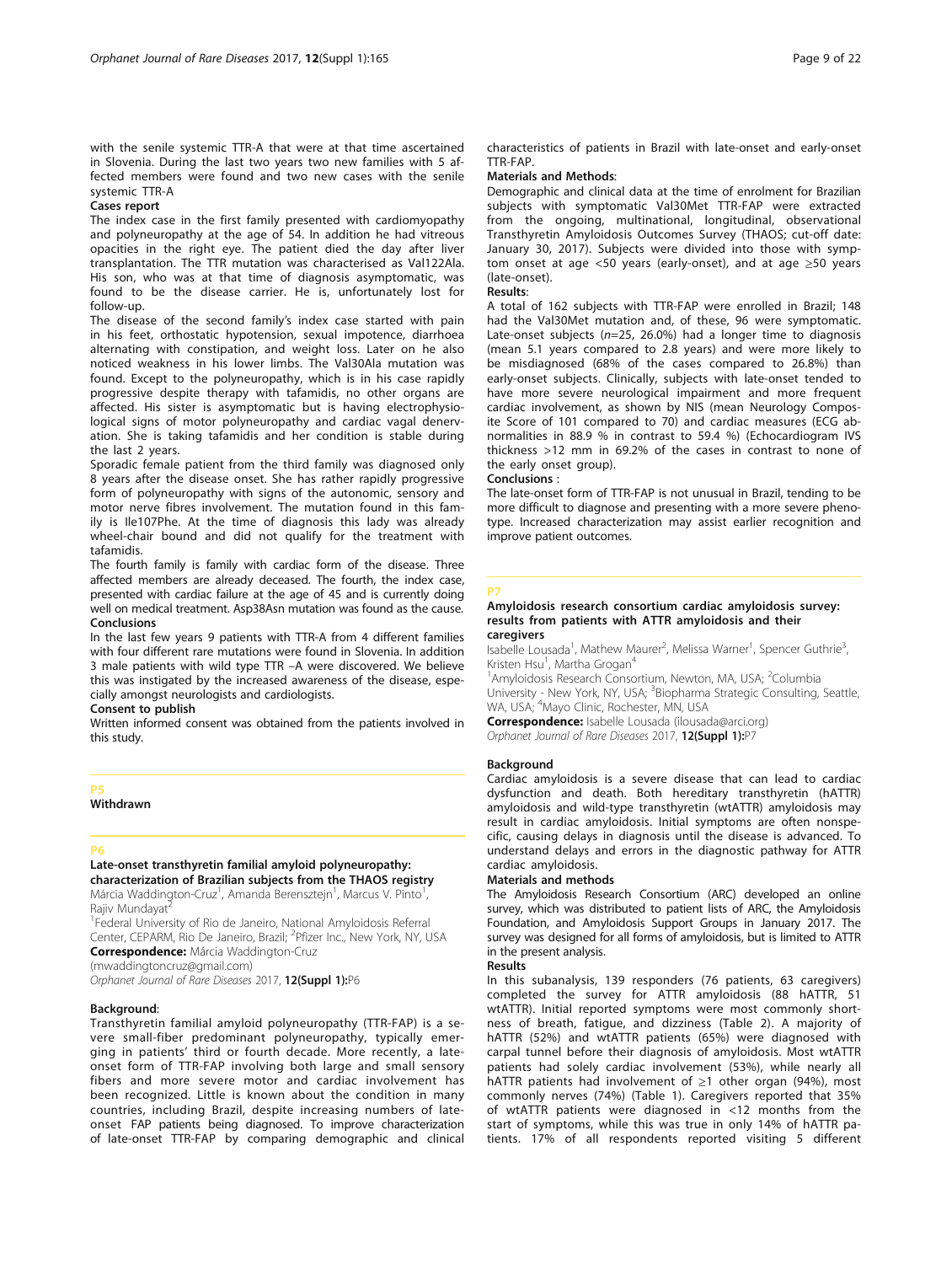physicians before receiving the correct diagnosis (Table 1). 57% of hATTR and 39% of wtATTR patients received a misdiagnosis; of those 76% and 75%, respectively, received treatment for the misdiagnosed condition. While cardiologists were found to correctly diagnose the most patients (35% in hATTR, 78% in wtATTR), they were also found to miss the most (26% in hATTR, 31% in wtATTR) (Table 1).

#### Conclusions

This represents the first survey compiling caregiver and patient experiences with cardiac ATTR amyloidosis. Alignment of caregiver with patient responses validates our patient-directed research. hATTR and wtATTR patients experience some differences in disease presentation and diagnosis; however, similarities in the diagnostic journey are present. Patients frequently receive misdiagnoses and often receive incorrect treatment for the misdiagnosed condition. Disease awareness and understanding of common presenting symptoms, like carpal tunnel, is vital, especially among those to whom patients are initially referred.

### Table 1 (abstract P7). Hereditary ATTR (hATTR) vs. Wild-type TTR (wtATTR) survey responses, % (n)\*

| What organs are involved besides the heart? +          |                 |                                             |                  |                  |                |             |
|--------------------------------------------------------|-----------------|---------------------------------------------|------------------|------------------|----------------|-------------|
|                                                        | Kidney          | Nerves                                      | Liver            | GI               | Skin           |             |
| hATTR                                                  | 18% (16)        | 74% (65)                                    | 25% (22)         | 45% (40)         | 11% (10)       |             |
| wtTTR                                                  | 20% (10)        | 18% (9)                                     | 16% (8)          | 6% (3)           | 8% (4)         |             |
|                                                        |                 | Number of organs involved besides the heart |                  |                  |                |             |
|                                                        | $\theta$        | 1                                           | $\mathfrak{D}$   | 3                | $\overline{4}$ | $\geq$ 5    |
| <b>hATTR</b>                                           | 11% (10)        | 31% (27)                                    | 35% (31)         | 15% (13)         | 6% (5)         | 2% (2)      |
| wtTTR                                                  | 53% (27)        | 30% (15)                                    | 8% (4)           | 8% (4)           | $2\%$ (1)      | $0%$ $(0)$  |
|                                                        |                 | What diagnostic procedures were done? +     |                  |                  |                |             |
|                                                        | Heart<br>biopsy | Fat pad<br>biopsy                           | Rectal<br>biopsy | Kidney<br>biopsy | PYP/DPD        | MRI         |
| <b>hATTR</b>                                           | 35% (31)        | 59% (52)                                    | 14% (12)         | 7% (6)           | 23% (20)       | 50%<br>(44) |
| wtTTR                                                  | 76% (39)        | 27% (14)                                    | 4% (2)           | 2% (1)           | 18% (9)        | 55%<br>(28) |
| How many different doctors were seen before diagnosis? |                 |                                             |                  |                  |                |             |
|                                                        | 1               | $\mathfrak{D}$                              | 3                | 4                | 5 or more      |             |
| <b>hATTR</b>                                           | 23% (20)        | 13% (11)                                    | 13% (11)         | 16% (14)         | 23% (20)       |             |
| wtTTR                                                  | 18% (9)         | 41% (21)                                    | 16% (8)          | 8% (4)           | 8% (4)         |             |
| What type of physician made the diagnosis?             |                 |                                             |                  |                  |                |             |
|                                                        | Cardiologist    | Hematologist                                | Internist        | Neurologist      | Nephrologist   |             |
| hATTR                                                  | 35% (31)        | 5% (4)                                      | 6% (5)           | 17% (15)         | $2\%$ (2)      |             |
| wtTTR                                                  | 78% (40)        | 6% (3)                                      | 6% (3)           | 2% (1)           | 2% (1)         |             |
| What type of doctor made a misdiagnosis? <sup>+</sup>  |                 |                                             |                  |                  |                |             |
|                                                        | Cardiologist    | Hematologist                                | Internist        | Neurologist      | Nephrologist   | GP          |
| hATTR                                                  | 26% (23)        | 3% (3)                                      | 10% (9)          | 5% (4)           | 8% (7)         | 16%<br>(14) |
| wtTTR                                                  | 31% (16)        | 2% (1)                                      | 6% (3)           | 2% (1)           | 2% (1)         | $6%$ (3)    |

\* not all respondents answered all questions

+ respondents could check all answers that applied

#### Table 2 (abstract P7). Patient vs. caregiver survey responses. % (n)<sup>\*</sup>

|           |                                      | What organs are involved besides the heart? + |                  |                  |              |            |
|-----------|--------------------------------------|-----------------------------------------------|------------------|------------------|--------------|------------|
|           | Kidney                               | Nerves                                        | Liver            | GI               | Skin         | Other      |
| Patient   | 11% (8)                              | 50% (38)                                      | 17% (13)         | 26% (20)         | 5% (4)       | 43% (33)   |
| Caregiver | 28% (18)                             | 57% (36)                                      | 27% (17)         | 37% (23)         | 16% (10)     | 16% (10)   |
|           |                                      | What diagnostic procedures were done? +       |                  |                  |              |            |
|           | Heart biopsy                         | Fat pad<br>biopsy                             | Rectal<br>biopsy | Kidnev<br>biopsy | PYP/DPD      | MRI        |
| Patient   | 57% (43)                             | 53% (40)                                      | 11% (8)          | 3% (2)           | 32% (24)     | 68% (50)   |
|           | Caregiver 43% (27)                   | 41% (26)                                      | 10% (6)          | 8% (5)           | 8% (5)       | 35% (22)   |
|           | What were the presenting symptoms? + |                                               |                  |                  |              |            |
|           | Shortness of<br>breath               | Fatigue                                       | Edema            | Dizziness        | Fainting     | Neuropathy |
| Patient   | 54% (41)                             | 41% (31)                                      | 21% (19)         | 24% (18)         | 21% (16)     | 25% (19)   |
|           | Caregiver 43% (27)                   | 30% (19)                                      | 22% (14)         | 21% (13)         | $11\%$ (7)   | 32% (20)   |
|           |                                      | What type of physician made the diagnosis?    |                  |                  |              |            |
|           | Cardiologist                         | Hematologist                                  | Internist        | Neurologist      | Nephrologist |            |
| Patient   | 61% (46)                             | 7% (5)                                        | 7% (5)           | 13% (10)         | 1% (1)       |            |
|           | Caregiver 40% (25)                   | 3% (2)                                        | $5%$ (3)         | 10% (6)          | 3% (2)       |            |
|           |                                      | What type of physician made a misdiagnosis? + |                  |                  |              |            |
|           | Cardiologist                         | Hematologist                                  | Internist        | Neurologist      | Nephrologist | GP         |
| Patient   | 28% (21)                             | 3% (2)                                        | 4% (3)           | 7% (5)           | 3% (2)       | 8% (6)     |
| Caregiver | 29% (18)                             | 3% (2)                                        | 14% (9)          | $5%$ (3)         | $5%$ (3)     | 17% (11)   |
|           |                                      | not all respondents answered all questions    |                  |                  |              |            |

<sup>+</sup> respondents could check all answers that applied

### Topic: Phenotypic Variability

### P8

#### Phenotypic variability of TTR Val122Ile mutation: a Caucasian patient with axonal neuropathy and normal heart after two years follow up

Claudia Stancanelli<sup>1</sup>, Luca Gentile<sup>2</sup>, Gianluca Di Bella<sup>2</sup>, Fabio Minutoli<sup>3</sup> , Massimo Russo<sup>4</sup>, Giuseppe Vita<sup>2</sup>, Anna Mazzeo<sup>2</sup>

<sup>1</sup>Biomedical Department of Internal Medicine and Specialistic, University of Palermo, Palermo, Italy; <sup>2</sup>Department of Clinical and Experimental Medicine, University of Messina, Messina, Italy; <sup>3</sup>Department of Biomedical and Dental Sciences and of Morphological and Functional Images, University of Messina, Messina, Italy; <sup>4</sup>Nemo Sud Clinical Centre, AOU Policlinico, Messina, Italy

Correspondence: Claudia Stancanelli (claudia.stancanelli09@gmail.com) Orphanet Journal of Rare Diseases 2017, 12(Suppl 1):P8

#### Background

Val122Ile is one of more than 100 mutations in transthyretin gene (TTR) that is associated with transthyretin-related hereditary amyloidosis (ATTR) with a prevalence as high as 3.9% in Afro-Americans. It has, as main clinical expression, a hypertrophic restrictive cardiomyopathy with mild or no neurological symptoms. A prospective study performed in an American urban population showed only two of 453 DNA samples from Caucasian newborns being positive for Val122Ile (0.44%). Significant ethnic differences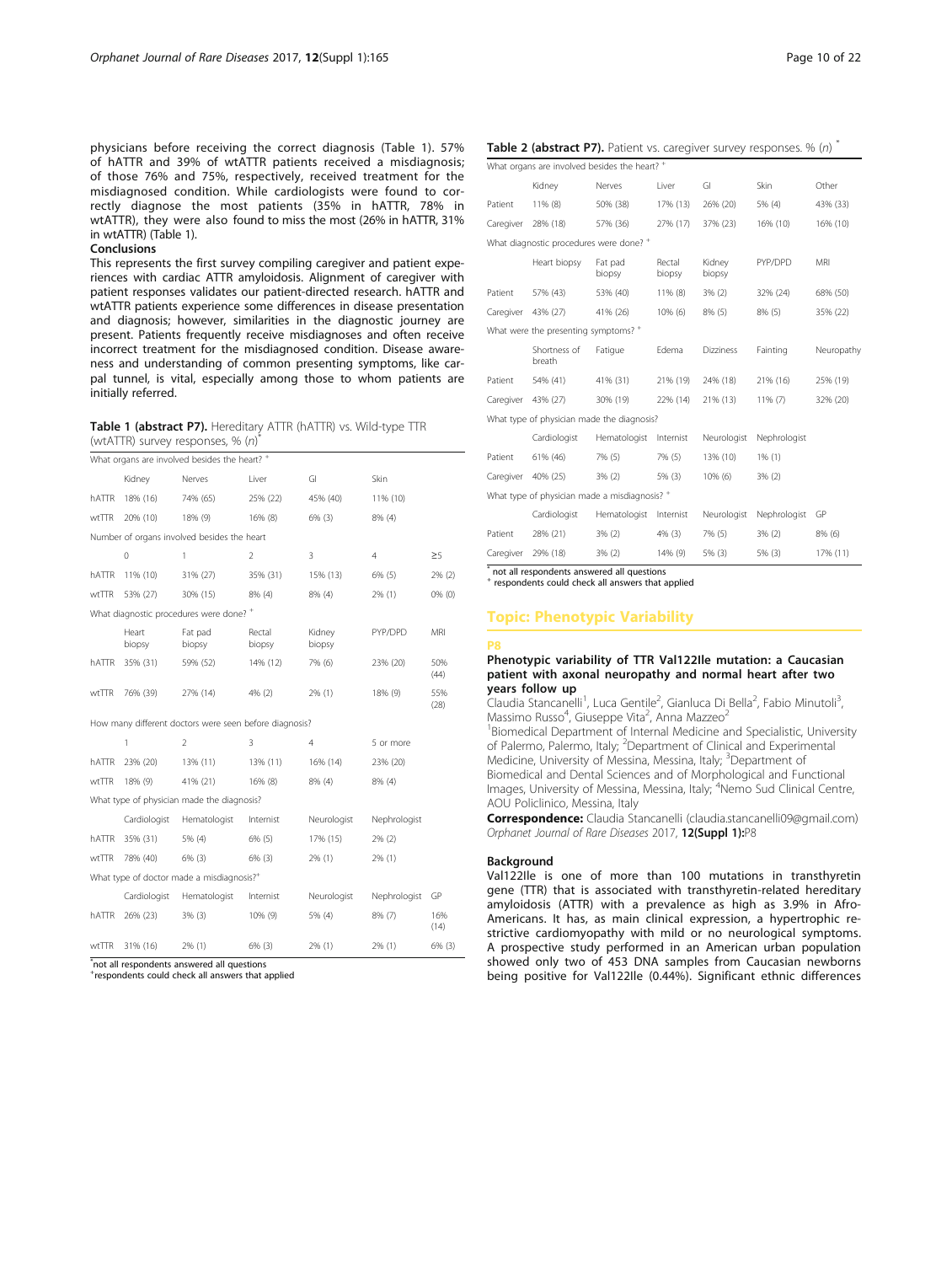are present in the TTR gene, and some differences may affect its function. In particular, the non-coding variants potentially associated with regulatory function showed a significant diversity between African and non-African individuals.

#### Case report

We report the first Caucasian patient carrying Val122Ile mutation with an axonal neuropathy and no cardiac involvement. The patient came to our attention 2 years ago complaining of numbness in the lower limbs and poor balance. Family history was negative for neuromuscular diseases. He had been diagnosed with a normal pressure hydrocephalus at age 69. At the first evaluation, his neurological examination showed deep tendon areflexia, hypoaestesia, and hypopallestesia on hands and feet. Neurophysiological study showed a significant reduction of compound motor and sensory action potentials (SNAP) on the peroneal and ulnar nerve and absent sural SNAP indicating an axonal neuropathy. After 1 year, we reviewed the patient clinically because of a rapid worsening of gait, so that he required a stick to walk. He underwent a sural nerve biopsy that showed loss of axonal fibers, negative at Congo Red staining. Since our region Sicily is endemic for late-onset FAP due to Phe64Leu mutation, we performed TTR genetic analysis. Surprisingly, the patient carried Val122Ile mutation. In two years follow-up ECG, cardiac ultrasound and MR remained normal and (99m)Tc-DPD scintigraphy did not detect any heart uptake after 1 and 2 years.

#### Conclusions

Our report confirms the heterogeneity in the genotype–phenotype correlation of ATTR, suggesting that other factors may interact with disease causing mutations. The absence of cardiac involvement suggests the possible understimation of Val122Ile mutation in non-African population. In addition, with the recent discovery of gene modifiers and the "cis-regulatory" hypothesis in Val30Met, we have now greater needs for TTR genetic analysis than in the past as well as more uncertainties in family genetic counseling

#### Consent to publish

Written informed consent was obtained from the patients involved in this study.

#### P9

#### The c.337-18 G>C mutation in the transthyretin gene is amyloidogenic

Sami Khella, Patricia Divito, Brian Drachman University of Pennsylvania, Philadelphia, PA, USA Correspondence: Sami Khella (sami.khella@mail.med.upenn.edu) Orphanet Journal of Rare Diseases 2017, 12(Suppl 1):P9

#### Background

To describe a previously unreported amyloidogenic autonomic neuropathy in a patient with a single point polymorphism (SNP) in the transthyretin (TTR) gene. Hereditary amyloid neuropathy is most often due to a SNP in the TTR gene. There have been a number of variants of unknown significance (VUS) in that gene. Most recently, a report of patients with combined autonomic and small fiber neuropathy had an association with non-amyloidogenic c.337-18 G>C mutation in the TTR gene.\*

#### Case report

Case presentation from an amyloid referral practice in a large university. 74 year old African American man with progressive severe orthostatic hypotension and mild sensory motor neuropathy; both have been present 2 years. He had a history of long standing well controlled diabetes mellitus (recent HbA1C 7.2%) and a remote history of non-hodgkins lymphoma (2008). A fat pad aspirate revealed apple green birefringent material on congo red staining. Neither a skin nor an open fat biopsy showed similar findings. Genetic testing revealed c.337-18 G>C mutation in the TTR gene.

#### Conclusions

We describe a patient with a c.337-18 G>C mutation, a severe progressive autonomic and somatic neuropathy and evidence of amyloidosis. It is possible that this previously considered VUS affects the TTR gene function and results in amyloidosis.

#### Consent to publish

Written informed consent was obtained from the patients involved in this study.

\*Levine, TD; Bland RJ: Incidence of Nonamyloidogenic Mutations in the Transthyretin Gene in Patients with Autonomic and Small Fiber Neuropathy. Muscle Nerve 14 JUN 2017, DOI: 10.1002/mus.25701

### P11

#### A Val30Met sporadic familial amyloid polyneuropathy case with atypical presentation: upper limb onset of symptoms

Erdi Sahin, Yesim Parman, Hacer Durmus-Tekce, Arman Cakar Neurology Department, Istanbul University, Istanbul Faculty of Medicine, Istanbul, Turkey

Correspondence: Erdi Sahin (erdisahin@gmail.com) Orphanet Journal of Rare Diseases 2017, 12(Suppl 1):P11

#### **Background**

Transthyretin-related familial amyloid polyneuropathy (TTR-FAP) is an autosomal dominant disorder caused by the mutations of the transthyretin (TTR) gene. Length dependent axonal sensory-motor and autonomic polyneuropathy is the hallmark feature of TTR-FAP hence, lower limb sensory symptoms are generally the initial manifestations. Yet, Koike et al reported that 5 of 50 patients presented with upper limb sensory symptoms. Herein, we describe a patient with Val30Met mutation presented with asymmetrical upper limb symptoms which was not previously reported in non-endemic regions.

Case report

A 66-year-old male patient was admitted with 3-year history of progressive numbness and pain in right hand. He progressively deteriorated and his symptoms have spread to his left hand in several months. He was diagnosed as bilateral carpal tunnel syndrome and underwent bilateral surgical carpal tunnel ligament release. However, he gradually worsened with tingling and numbness spreading to his forearms followed by weakness in both hands without any significant lower limb symptoms. He has had recurrent constipation, orthostatism and impotence for three years. Two years after the onset of the upper limb symptoms he developed numbness in footpad, followed by pain and weakness in both legs. His medical history was significant for systemic hypertension and a myocardial infarction four years prior. In his neurologic examination, he had bilateral miosis, distal muscle weakness predominantly in upper and left-side with absent deep tendon reflexes, stocking and glove type hypoaesthesia and hypoalgesia, diminished vibration sensation. Nerve conduction studies revealed a demyelinating sensory and motor polyneuropathy syndrome accompanied by the signs of axonal loss. These findings were accompanied by sympathetic autonomic involvement. Echocardiography was performed which revealed secondary changes in the myocardium associated with amyloid deposition. His cardiac magnetic resonance imaging results correlated with the findings of echocardiogram. Minor salivary gland biopsy was performed and amyloid infiltration of the blood vessel wall was observed. Molecular analysis of TTR gene revealed heterozygous Val30Met mutation in exon 2. Conclusions

TTR-FAP is a multisystemic and increasingly popular disease but still very difficult to recognize especially in non-endemic regions. Upper limb onset axonal polyneuropathy is a rare presentation in general practice and was not reported in TTR-FAP patients in non-endemic regions.

#### Consent to publish

Written informed consent was obtained from the patients involved in this study.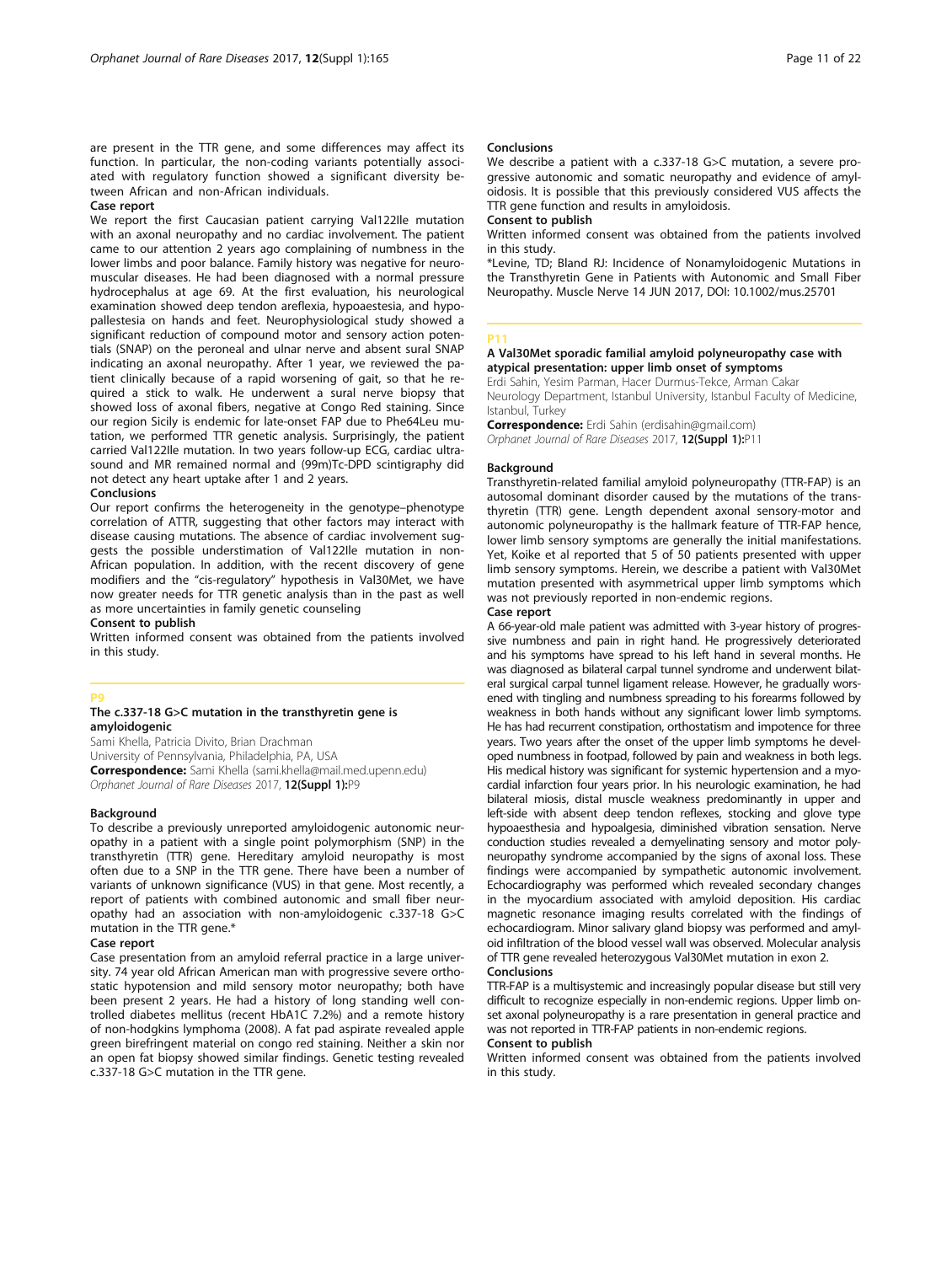#### P12

#### Proteinuric renal phenotype in the Mallorca cohort of hereditary transthyretin amyloidosis patients

Asunción Ferrer-Nadal<sup>1</sup>, Mercedes Uson<sup>2</sup>, Tomás Ripoll<sup>3</sup>, Hernán Andreu<sup>4</sup> , Manuel Raya-Cruz<sup>5</sup>, Eugenia Cisneros-Barroso<sup>5</sup>, Juan Buades<sup>5</sup> 1 Nephrology Department. Hospital Son Llàtzer, Palma De Mallorca, Spain; <sup>2</sup>Neurology Department. Hospital Son Llàtzer, Palma De Mallorca, Spain; <sup>3</sup>Cardiology Department. Hospital Son Llàtzer, Palma De Mallorca, Spain; <sup>4</sup> Gastroenterology Department. Hospital Son Llàtzer, Palma De Mallorca, Spain; <sup>5</sup>Internal Medicine Department. Hospital Son Llàtzer, Palma De Mallorca, Spain

Correspondence: Asunción Ferrer-Nadal (asfnadal@yahoo.com) Orphanet Journal of Rare Diseases 2017, 12(Suppl 1):P12

#### Background

Kidney disease has been reported in patients with Transthyretin- Hereditary Amyloidosis (TTRhA) with different mutations over the last years. Portuguese group has published the largest series of patients with Val30Met mutation. In Portugal the most frequent type of renal manifestation is proteinuria with moderate or severe kidney disease. They identified one third of patients who developed proteinuria and 10% progressing to End Stage Renal Disease (ESRD). However, in Mallorca we observed 2 different phenotypes of renal disease in patients with Val30Met mutation. One, more common that is nonproteinuric and the other much less frequent proteinuric. Both types of phenotypes developed ESRD with need of renal replacement therapy (RRT) by different mechanisms.

#### Materials and methods:

Observational study of proteinuric patients in Mallorca Cohort with TTRhA (V30M).

#### **Results**

We present 7 patients (4,6%) with proteinuria more than 1 g/24h, median 2,5 g/24h (IQR 1,8-3,4). Mean age at the onset was 60,3 years (SD 8,7). 57% were female. 4 patients developed ESRD with need of RRT. The mean duration of renal replacement therapy was 1,9 years, with a 33% survival at two year treatment. 3 patients died at the mean age of 66,7 years (SD 5). 57% of patients had received a liver transplant and one liver-kidney transplant.

#### Conclusions

We have observed few patients with severe proteinuria  $(> 1q/$ 24h), lower than other groups. It can be explained in part because of the high prevalence of patients with liver transplantation with anticalcineurin inhibitors drugs and high use of other common antiproteinuric therapies such as Angiotensin Converting Enzyme (ACE) inhibitors.

#### References

- 1. Lobato L. Portuguese-type amyloidosis (transthyretin amyloidosis, ATTR V30M). J Nephrol. 2003 May-Jun;16(3):438-42.
- 2. End-stage renal disease and dialysis in hereditary amyloidosis TTR V30M: presentation, survival and prognostic factors. L Lobato, I Beirão, M Silva, I Fonseca, J Queirós, G Rocha, A Morais Sarmento, A Soua, J Sequeiros. Amyloid 2004; Vol. 11: 27-37.
- 3. Lobato L, Rocha A. Transthyretin amyloidosis and the kidney. Clin J Am Soc Nephrol. 2012 Aug;7(8):1337-46.

#### P13

#### Ocular manifestations in S77T transthyretin-related familial amyloid polyneuropathy

Roxane Bunod<sup>1</sup>, Cécile Cauquil<sup>2</sup>, Halima Bourenane<sup>2</sup>, Emmanuel Barreau<sup>1</sup> , Marc Labetoulle<sup>1</sup>, David Adams<sup>2</sup>, Antoine Rousseau<sup>1</sup>

1 Department of Ophthalmology, NNERF, Bicêtre Hospital, APHP, DHU Vision & Handicaps, Paris-Sud University, Le Kremlin-Bicêtre, France; 2 Department of Neurology, NNERF, Bicêtre Hospital, Assistance Publique - Hôpitaux de Paris, Paris-Sud University, Le Kremlin-Bicêtre, France

**Correspondence: Roxane Bunod** 

Orphanet Journal of Rare Diseases 2017, 12(Suppl 1):P13

#### Background

Transthyretin-related familial amyloid polyneuropathies (TTR-FAP) are associated with ocular manifestations including dry eye, amyloid deposits in the anterior chamber, secondary glaucoma and vitreous amyloid deposits and retinal angiopathy, which have been extensively described for V30M mutation. S77T is the second most frequent transthyretin amyloidogenic mutation in France after V30M and is associated with a severe neurologic and cardiac phenotype. However, ocular manifestations of this particular form of TTR-FAP have been scarcely described.

#### Materials and methods

This monocentric observational study was conducted at the French national reference center for TTR-FAP. Genetically confirmed S77T-TTR-FAP patients had complete neurologic and ophthalmologic evaluation. Sensorimotor polyneuropathy (SPN) was staged using the Polyneuropathy Disability (PND) score. Ophthalmological examination included best corrected visual acuity (BCVA), Schirmer test, intraocular pressure (IOP), slit lamp photographs, fundus examination with retinography. Medical and surgical treatments were analyzed for each patient. Results

Eighteen S77T-TTR-FAP patients (11 males and 7 females), aged 31- 71 years, (mean 58.2±11.1 years), all originating from France, were included. Symptomatic patients ( $N=15$ ), had a mean PND of 1.9 $\pm$ 1.3, and a delay between first symptoms and ophthalmological evaluation of 5.6±4.4 years. None of them presented with amyloid deposits in the anterior chamber, secondary glaucoma nor vitreous amyloid deposits. However, conjunctival lymphangiectasia were present in both eyes in 9 patients (50%) and associated with more severe neurologic disease (PND =  $2.5\pm1.0$  vs  $1.2\pm1.2$ ;  $p<0.05$ ). Retinal ischemic amyloid angiopathy was found in one patient (5%). Dry eye was found in one third of patients.

Conclusions

Our results suggest that, unlike in V30M-TTR-FAP, anterior chamber deposits, secondary glaucoma and vitreous deposits do not occur in S77T-TTR-FAP. However, S77-TTR-FAP is associated with conjunctival lymphangiectasia, dry eye and amyloid angiopathy. Conjunctival lymphangiectasia occur in patients with severe neurologic disease and were not described in TTR-FAP associated with other TTR mutations, suggesting a genotype-phenotype correlation in TTR-FAP ocular manifestations, with conjunctival lymphangiectasia being a specific feature of S77T-TTR-FAP.

### Topic: Wild Type Ttr Amyloidosis

#### P14

#### The frequency of wild-type transthyretin amyloidosis in Russia according to the results of an autopsy study

Anzhelika Poliakova<sup>1</sup>, Evgeny Semernin<sup>2</sup>, Mariya Sitnikova<sup>2</sup>, Karapet Avagyan<sup>2</sup> , Roman Grozov<sup>2</sup>, Svetlana Pyko<sup>3</sup>, Alexandr Krutikov<sup>2</sup>, Viktoriya Davydova<sup>2</sup> , Tinatin Bezhanishvili<sup>1</sup>, Karina Khmelnitskaya<sup>1</sup>, Mihail Shavloskii<sup>4</sup> , Dmitrij Korzhevskii<sup>4</sup>, Alexandra Gudkova<sup>1</sup>

<sup>1</sup>Pavlov First Saint Petersburg State Medical University, St. Petersburg, Russian Federation; <sup>2</sup>Almazov Federal Medical Research Centre, St. Petersburg, Russian Federation; <sup>3</sup>St. Petersburg Electrotechnical University "LETI", St. Petersburg, Russian Federation; <sup>4</sup>Federal State Budgetary Scientific Institution «Institute of Experimental Medicine», St. Petersburg, Russian Federation

Correspondence: Anzhelika Poliakova (lica.polyakova@mail.ru) Orphanet Journal of Rare Diseases 2017, 12(Suppl 1):P14

#### Background

Life-time diagnostics of wild type transthyretin amyloidosis (ATTR wt) is practically absent. At the same time, ATTR wt is an underestimated cause of morbidity and mortality, especially in the older age group. To study the frequency of detection, demographic parameters and morpho-functional features of TTR wt in patients with сhronic heart failure (CHF) I-IV functional classes and left ventricular hypertrophy  $\geq$ 15 mm according to autopsy results.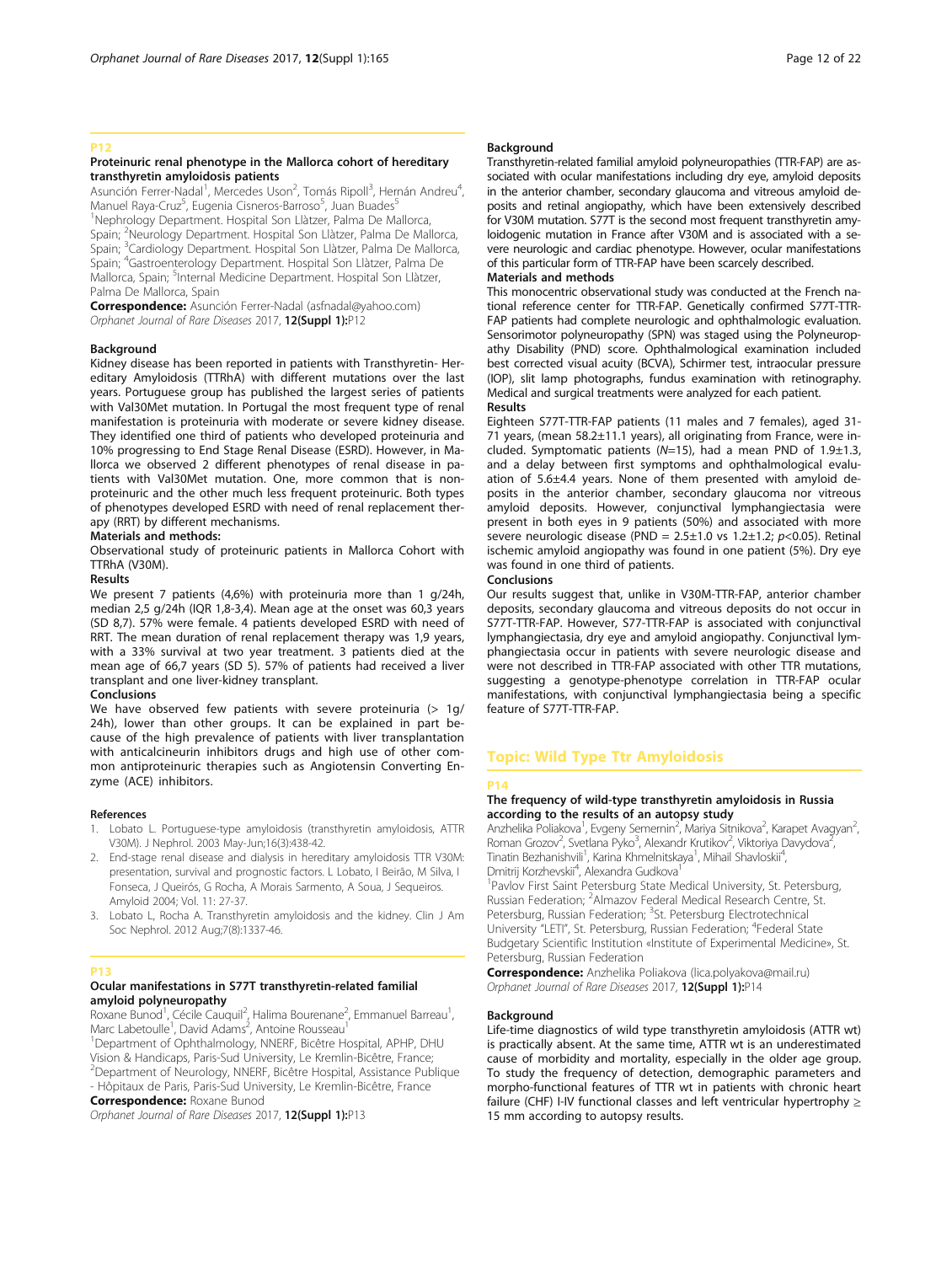#### Materials and methods

A retrospective analysis of the postmortem investigations of the patients of the cardiological department ( $n = 141$ ) with the leading syndrome of CHF was carried out. The age was  $\geq$  69 years, men - 19%, women - 81%. All formalin-fixed paraffin blocks were stained with Congo red and viewed under polarized light. Immunohistochemical analysis was also performed using antibodies to AA-amyloid, transthyretin, prealbumin, kappa and lambda-light chains.

#### Results

Amyloid deposits were detected in old age and in long-livers, the average age was 91.25  $\pm$  9.67 years, mainly in women due to the lower life expectancy of men. In patients with CHF of a different functional classes, associated with left ventricular hypertrophy (LVH), amyloid deposits occur in almost every fourth deceased (in 21% of cases) according to autopsy data. The amount of amyloid deposits in the myocardium were mostly small (56% of observations had amyloid deposits -  $(+)$  and 27% -  $(++)$ , a significant amount of amyloid was detected in 17% of cases  $(+++ - 7\%$  and  $+++ - 10\%)$ . The presence of amyloid deposits did not significantly affect on the indices of myocardial hypertrophy, such as the thickness of the interventricular septum, left ventricle posterior wall and left ventricular mass index. In the presented cases, a focal amyloid deposits in the myocardium was observed which is typical for TTR wt, with that in 97% of cases amyloid deposits located in the interstitial area around the cardiomyocytes, and in 3% - exclusively around the vessels.

#### Conclusions

ATTR wt was detected in every fourth patient in a cohort of patients of old age and long-livers, predominantly in women (83%), and was not diagnosed during life. Typical morphological manifestations of ATTR wt are focal amyloid deposits, located mainly in myocardial interstitium.

#### P16

#### Machine learning predicts mortality better than biomarker staging in wild-type transthyretin cardiac amyloidosis

Avinainder Singh, Tara Mirto, Rodney Falk Brigham & Women's Hospital, Boston, MA, USA

Correspondence: Avinainder Singh (asingh11@bwh.harvard.edu) Orphanet Journal of Rare Diseases 2017, 12(Suppl 1):P16

#### Background.

A biomarker-based staging system has recently been described for prognosis in wild-type transthyretin cardiac amyloidosis (ATTRwt). We validated this staging system in consecutive ATTRwt patients and compared its predictive accuracy to machine learning algorithms.

#### Materials and methods.

Clinical data was extracted from medical records of patients diagnosed with ATTRwt over the past 5 years. Diagnosis was based on technetium pyrophosphate scanning, or histopathological analysis of cardiac biopsy specimens. Data on death was collected from medical records as well as social security death index. The following machine learning algorithms were tested – Random Forest learner, AdaBoost, Naïve Bayes, Stochastic Gradient Descent (SGD). The model was built on a random sampling of 80% data, and tested on the remaining 20%, over 100 iterations. For comparison, a recently described staging system was used, which allots one point each for NT-proBNP >3000 pg/mL and troponin-  $T > 0.05$  ng/mL, which results in the stages 1(0 points), 2 & 3 (2 points). The Area under the Curve (AUC) and the classification accuracy (proportion of outcome correctly predicted) were compared.

#### Results

Among 197 individuals with ATTRwt (mean age 76  $\pm$  6 years, 6 women) 86 were in Stage 1 (44%), 66 in Stage 2 (33%) and 45 in Stage 3 (23%). There were 59 deaths (30%), with a median survival of 5.1 years. The staging system had an AUC of 0.70 (95% CI 0.62-0.77). All machine learning approaches performed better than clinical staging, except for AdaBoost (AUC – 0.71) (Table 1). Naïve Bayes had the highest AUC (0.86), whereas SGD had the highest classification accuracy (0.83).

#### Conclusion

Biomarker based staging is valid and has moderate accuracy for predicting mortality in patients with ATTRwt cardiac amyloidosis. However, machine learning algorithms can provide superior predictions compared with biomarker staging.

#### Table 1 (abstract P16). Predictive Accuracy of Machine Learning Approaches for Mortality in ATTRwt Cardiac Amyloidosis

| Algorithm                   | <b>AUC</b> | Classification Accuracy |
|-----------------------------|------------|-------------------------|
| Random Forest               | 0.84       | 79%                     |
| Naive Bayes                 | 0.86       | 77%                     |
| AdaBoost                    | 0.71       | 74%                     |
| Stochastic Gradient Descent | 0.80       | 83%                     |
| Clinical Staging            | 0.70       | 73%                     |

D<sub>17</sub>

#### Characterization of wild-type transthyretin amyloidosis among women: preliminary results from an international multicenter study

Cristina C. Quarta<sup>1</sup>, Anna L. Tinuper<sup>2</sup>, Esther Gonzalez-Lopez<sup>1</sup> , Thirusha Lane<sup>1</sup>, Mathew Maurer<sup>3</sup>, Carol J. Whelan<sup>1</sup>, Arnt Kristen<sup>4</sup> , Rodney H. Falk<sup>5</sup>, Thibaud Damy<sup>6</sup>, Pablo Garcia-Pavia<sup>7</sup>, Giampaolo Merlini<sup>8</sup> , Claudio Rapezzi<sup>2</sup>, Julian D. Gillmore<sup>1</sup>, Philip N. Hawkins<sup>1</sup> <sup>1</sup>National Amyloidosis Centre, Division of Medicine, University College London, London, UK; <sup>2</sup>Cardiology, Department of Experimental Diagnostic and Specialty Medicine (DIMES), Alma Mater Studiorum, University of Bologna, Bologna, Italy; <sup>3</sup>Center for Advanced Cardiac Care Columbia University College of Physicians and Surgeons, New York, NY, USA; <sup>4</sup> Amyloidosis Center, Department of Cardiology, Heidelberg University, Heidelberg, Germany; <sup>5</sup>Cardiac Amyloidosis Program, Division of Cardiology, Department of Medicine, Heart & Vascular Center, Brigham and Women's Hospital, Harvard Medical School, Boston, MA, USA; <sup>6</sup>Centre de Reference National, Amyloses Cardiaques, UPEC, Créteil, France; <sup>7</sup> Heart Failure and Inherited Cardiac Diseases Unit, Department of Cardiology, Hospital Universitario Puerta de Hierro Majadahonda, Madrid, Spain; <sup>8</sup>Amyloidosis Research and Treatment Center, Fondazione IRCCS Policlinico San Matteo and University of Pavia, Pavia, Italy Correspondence: Cristina C. Quarta (ccquarta@gmail.com) Orphanet Journal of Rare Diseases 2017, 12(Suppl 1):P17

#### Background

Over 90% of patients with wild-type transthyretin amyloidosis (ATTRwt) are reported to be male. This gender disproportion remains unexplained and little is known about the characteristics of female patients affected by ATTRwt. We aimed to to assess the clinical and instrumental findings of women with ATTRwt.

#### Materials and methods

We conducted a multicenter study of female patients diagnosed with ATTRwt at 8 internattional Amyloid Centres (London, Boston, New York, Paris, Pavia, Madrid, Heidelberg and Bologna).

### Results

In 2005-2016, 97 women were diagnosed with ATTRwt. Exertional dyspnea was the main presenting symptom, with 75 patients (77%) showing NYHA class≥2. A history of carpal tunnel syndrome was reported in 45 (46%) patients.

Electrocardiographically, low QRS voltage was present in 16% of cases, I degree atrioventricular block in 17%, atrial fibrillation in 35%; left or right bundle branch block in 25%. Of the 62 patients with available scintigraphic data (either DPD or PYP or HMDP), 57 (92%) showed an intense cardiac uptake, with a visual score of 2 and 3 in 28 (45%) and 29 (47%) of cases, respectively.

Echocardiographically, patients showed a severe symmetric increase of the left ventricular (LV) wall thickness with no LV dilatation (LV end-diastolic diameter 40±6mm), preserved LV ejection fraction (54 ±12%) and diastolic dysfunction (E/E' 17±7). Longitudinal systolic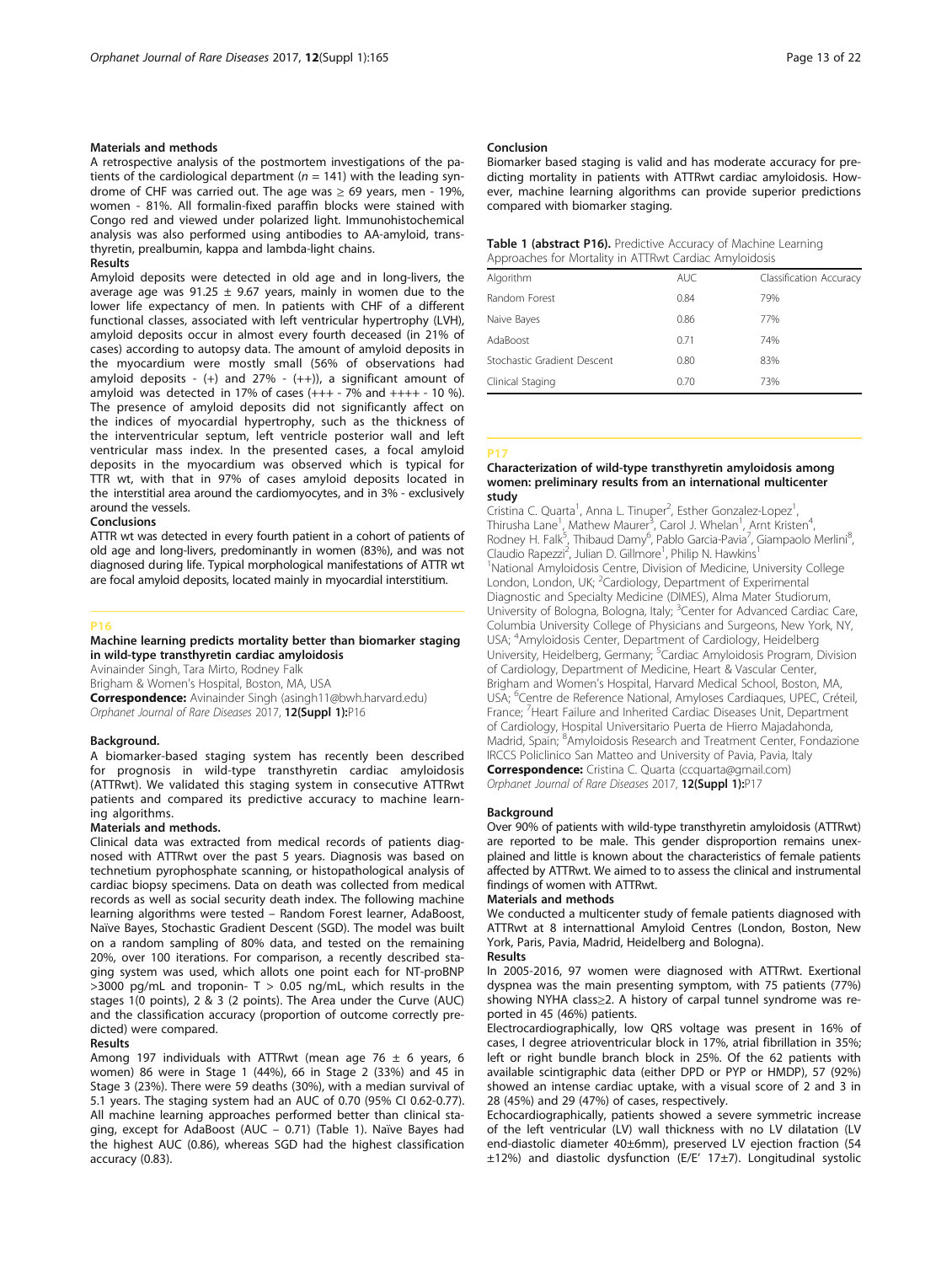function was impaired (S' 0.06 [0.04-0.07]m/s; global longitudinal strain -11±6%). Table 1 shows the main findings of the 97 female ATTRwt patients compared to 598 male patients diagnosed in the same period. Compared to men, women showed a better overall survival (Log-rank p=0.02).

#### Conclusions

This is the largest series of female ATTRwt patients ever studied. Compared to men, female patients were older, suggesting that women may get the disease slightly later in life, which could only partly explain the different incidence between men and women. Also, female patients showed less functional cardiac impairment and better survival. Our findings suggest the need of larger prospective studies involving more referral centers across the world in order to assess the real impact of gender and age on the incidence and pathophysiology of ATTRwt.

Table 1 (abstract P17). Main characteristics of female vs male patients with ATTRwt

|                                | Female $(n=97)$      | Male $(n=598)$       |
|--------------------------------|----------------------|----------------------|
| Age, yrs                       | $79 + 8$             | $77+7$ <sup>*</sup>  |
| NT-proBNP, ng/L                | 3271 [1778-6151]ng/L | 3087 [1624-5461]     |
| LV wall thickness, mm          | $16+3$               | 16±3                 |
| E/E'                           | $17 + 7$             | $19+7$ <sup>*</sup>  |
| LV ejection fraction, %        | $54+12$              | $47+13$ <sup>*</sup> |
| Global longitudinal strain, -% | $-11+6$              | $-9+6"$              |

 $p$  < 0.05

### Topic: Clinical Biology In ATTR Amyloidosis

#### P18

#### Serum transthyretin levels are significantly lower in Val122Ile cardiomyopathy compared with wild-type transthyretin cardiomyopathy

Avinainder Singh, Kevin Alexander, Rodney Falk Brigham & Women's Hospital, Boston, MA, USA Correspondence: Avinainder Singh (asingh11@bwh.harvard.edu) Orphanet Journal of Rare Diseases 2017, 12(Suppl 1):P18

#### Background

Recent data suggest that serum levels of biomarkers, such as prealbumin/transthyretin (TTR) levels or retinol binding protein-4, may assist in differentiating patients with Val122Ile amyloid cardiomyopathy from non-amyloid heart failure. Our objective was to assess whether TTR levels can help differentiate patients with Val122Ile cardiomyopathy from wild-type ATTR (ATTRwt) cardiomyopathy.

#### Materials and methods

Data from the Brigham & Women's Hospital Cardiac Amyloidosis Program Database were retrospectively analyzed, querying patients with ATTR cardiomyopathy who had a serum TTR level measured at the time of diagnosis or initial visit. Diagnosis of amyloidosis was based on consensus criteria. The Val122Ile mutation was identified by genetic testing or mass spectrometry analysis of endomyocardial biopsy specimens. Patients with mutations other than Val122Ile were excluded. Receiver operator characteristic curves were constructed to identify optimal cut-offs. Cox proportional hazards modeling was performed to assess the prognostic impact of serum TTR concentration.

#### Results

The cohort consisted of 78 patients (mean age 74±6 years, 4 females), of whom 26 (33%) had Val122Ile cardiomyopathy. Serum TTR levels were significantly lower in patients with Val122Ile compared with ATTRwt (14.9 $\pm$ 1.5 vs. 20.4 $\pm$ 0.8; p=0.001). A serum TTR value less than 19.25 mg/dL had a sensitivity of 77% and specificity of 60% for Val122Ile cardiomyopathy (area under the curve=0.68). Low serum TTR was a predictor of mortality (HR 0.93,  $p=0.02$ ). This effect was attenuated but remained significant after adjusting for NT-proBNP and troponin-T concentrations (HR 0.94,  $p=0.04$ ). This association was stronger in those with ATTRwt (HR 0.93,  $p=0.06$ ) compared to Val122Ile ATTR (HR 0.95, p=0.23).

#### Conclusions

Serum TTR levels are significantly lower in patients with Val122Ile ATTR than ATTRwt. Among patients with ATTRwt, a lower TTR level is associated with a worse prognosis. Mechanisms for a low serum TTR concentration in ATTRwt may include poor nutritional status or decreased TTR stability.

#### References

#### P22

#### Immortalization of primary cells derived from attr patients

Paula Ballmaier, Christoph Niemietz, Sarah Guttmann, Sara Reinartz Groba, Andree Zibert, Hartmut Schmidt

Klinik für Transplantationsmedizin, Universitätsklinikum Münster, Münster, Germany

**Correspondence: Paula Ballmaier** 

(paulajohanna.ballmaier@ukmuenster.de)

Orphanet Journal of Rare Diseases 2017, 12(Suppl 1):P22

#### **Background**

The penetrance, onset, symptoms, and prognosis differ between ATTR patients, even for the same mutant. Patient-specific mechanisms of amyloid fibril formation and clearance have been proposed to affect penetrance. Amyloid deposits preferentially occur in the extracellular matrix (ECM), largely produced by stromal cells. The impact of primary stromal cells derived from different TTR-FAP patients (e.g. presymptomatic vs. overt disease) for accumulation/internalization of TTR is not known. Urine-derived cells (UCs) are an easily attainable source of primary, fibroblast-like cells. The aim of this study is to establish immortalized primary cells from ATTR patients for the study of patient-specific amyloid deposits.

#### Materials and Methods

Retroviral transduction of UCs was performed using various gene combinations of transgenes. Cells were transduced with either hTERT/p53, CyclinD1/CDK4(R24C), and HPV16E6E7 or combinations thereof. The influence of gene transfer was assessed by determination of cell proliferation, mRNA expression (qRT-PCR) and protein expression (e.g. flow cytometry, immunofluorescence).

#### Results

Untreated or GFP transduced UCs underwent senescence after 5-10 days as determined by senescence-associated beta-galactosidase assay. In contrast, UCs could be cultured for several months (presently  $> 130$  days) after HPVE6E7 gene transfer ( $n=3$ ). UCs which were also transduced with CyclinD1/CDK4(R24C) showed accelerated cell growth as compared to other combinations and single HPVE6E7 expression. High expression levels of KRT7, FN1, SLC2A1, CD29 and CD44 where observed in the cells, whereas CD105 and CD90 expression was almost absent indicating epithelial and fibroblast cell marker expression. Immortalization did not affect marker epithelial/ fibroblast marker expression as observed by immunofluorescence and qRT-PCR analysis. However, cell cycle regulator p21 was significantly downregulated after immortalization.

#### Conclusion

Our data indicate that immortalization of urine-derived cells is an excellent tool to generate primary ATTR fibroblast-like cell lines that are highly valuable for the molecular understanding of TTR ECM deposition using a patient-specific analysis.

Arvanitis, Marios, et al. "Identification of Transthyretin Cardiac Amyloidosis Using Serum Retinol-Binding Protein 4 and a Clinical Prediction Model." JAMA Cardiology 2.3 (2017): 305-313.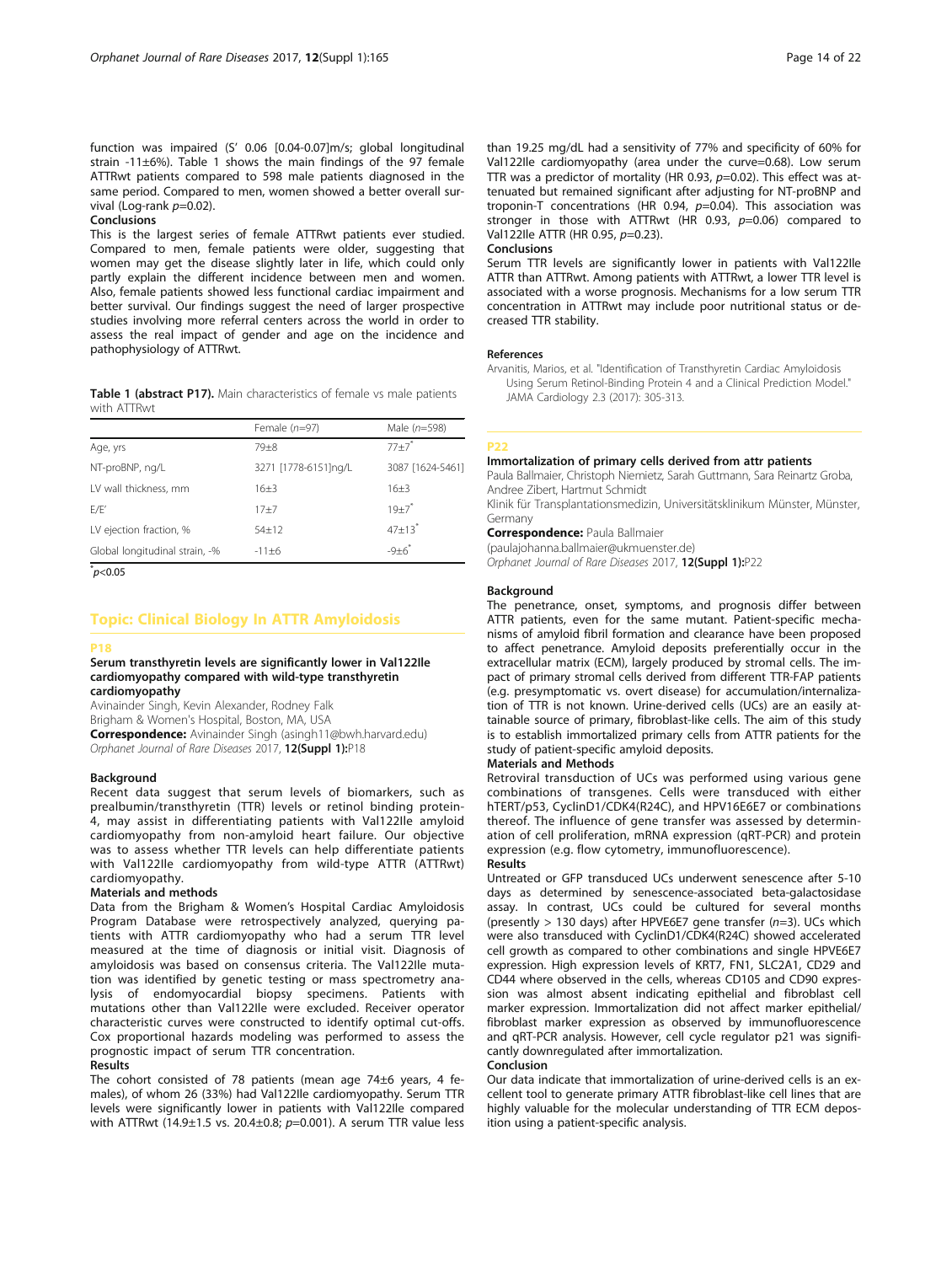#### P23

#### Mechano-enzymatic mechanism of transthyretin amyloidogenesis: long distance effects of optimally effective inhibitors

Vittorio Bellotti<sup>1</sup>, Patrizia P. Mangione<sup>1</sup>, Guglielmo Verona<sup>1</sup> , Alessandra Corazza<sup>2</sup>, Diana Canetti<sup>1</sup>, Julian D. Gillmore<sup>3</sup> , Philip N. Hawkins<sup>3</sup>, Graham W. Taylor<sup>1</sup>, Mark B. Pepys<sup>1</sup> <sup>1</sup>Wolfson Drug Discovery Unit, Centre for Amyloidosis and Acute Phase Proteins, UCL, London, UK; <sup>2</sup>Department of Medical and Biological Sciences, University of Udine, Udine, Italy; <sup>3</sup>National Amyloidosis Centre, UCL and Royal Free Hospital, London, UK

Correspondence: Vittorio Bellotti (v.bellotti@ucl.ac.uk) Orphanet Journal of Rare Diseases 2017, 12(Suppl 1):P23

#### **Background**

We have recently identified a new mechano-enzymatic pathway of transthyretin (TTR) amyloid fibrillogenesis, under physiological conditions, which is catalyzed by a selective proteolytic cleavage of the loop interconnecting the strands C and D. This model is consistent with the presence of the corresponding large TTR fragment in most of natural amyloid fibrils, particularly in cardiac amyloid deposits.

#### Materials and methods

We have used a range of physico-chemical techniques to monitor the effects of prototypic ligands bound by TTR on the structural dynamics, kinetics of proteolytic cleavage and fibrillogenesis of TTR. Results

We observed that occupancy of the two symmetrical binding sites by known TTR stabilizers can modulate the susceptibility of the protein to the amyloidogenic proteolytic cleavage.

#### Conclusions

The most potent inhibition of mechano-enzymatic fibrillogenesis is achieved by ligands that simultaneously occupy both the binding sites and, uniquely by our family of bivalent ligands, also the central channel present at the dimer-dimer interface.

#### P24

#### Serum protein electrophoresis (spe): a review in hereditary transthyretin amyloidosis

Juan Buades, Manuel Raya-Cruz, Cristina Gallego-Lezaun, Asunción Ferrar-Nadal, Mercedes Uson, Antoni Figuerola, Cristina Descals, Joan Carles Montala, Tomas Ripoll, Juana Nuñez, Francisco Vega, Maria Ángeles Alonso, Hernán Andreu, Mateu Antonia, Eugenia Cisneros-Barroso Hospital Son Llàtzer, Palma De Mallorca, Spain

Correspondence: Juan Buades (doctorjuanbuades@gmail.com) Orphanet Journal of Rare Diseases 2017, 12(Suppl 1):P24

#### **Background**

Proteins are made up of amino acids chains linked by peptide bonds. Proteins have in their structure carboxyl and amine groups that confer negative or positive charge to the proteins depending on the number of free acidic and basic amino acids, ternary and quaternary structure and pH and ionic strength of the media.

Proteins can be separated when exposed to an electric current because the speed of the movement depends on the charge of the protein and the strength of the electric field.

### Materials and methods

Electrophoresis is a method of separating proteins based on their physical properties. Serum is placed on a specific medium, and a charge is applied. The net charge (positive or negative) and the size and shape of the protein commonly are used in differentiating various serum proteins. **Results** 

We have analyzed a cohort of 23 patients of AhTTR with the Val30- Met mutation. We have found that 13 of 23 patients had serum protein electrophoresis alterations. Among them, 5 had a SPE image suggestive of chronic inflammation, 4 had acute inflammation profile, 3 a monoclonal band in the ɣ region and 1 showed hypogammaglobulinemia.

#### Conclusions

Classical immunofixation using IgG, IgM, IgA, kappa and lambda light chains antibodies is indicated to characterize the monoclonal band in the ɣ region. However, immunofixation failed to identify the composition of the band in 2 of the 3 patients.

### Topic: New Tools In ATTR Amyloidosis

#### P25

#### Diagnostic accuracy of 99mTc-DPD scintigraphy for detecting ATTR cardiac amyloid deposits

David F. Hutt<sup>1</sup>, Simona F. Grigore<sup>1</sup>, Joanne Page<sup>1</sup>, Maria Burniston<sup>2</sup> Ann M. Quigley<sup>3</sup>, Daniel Knight<sup>1</sup>, Ana Martinez-Naharro<sup>1</sup> , Ashutosh D. Wechalekar<sup>1</sup>, Helen J. Lachmann<sup>1</sup>, Candida C. Quarta<sup>1</sup> , Tamer Rezk<sup>1</sup>, Richa Manwani<sup>1</sup>, Shameem Mahmood<sup>1</sup> , Sajitha Sachchithanantham<sup>1</sup>, Taryn Youngstein<sup>1</sup>, Carol J. Whelan<sup>1</sup> , Thirusha Lane<sup>1</sup>, Janet A. Gilbertson<sup>1</sup>, Dorota Rowczenio<sup>1</sup>, Julian D. Gillmore<sup>1</sup> , Marianna Fontana<sup>1</sup>, Philip N. Hawkins<sup>1</sup>

<sup>1</sup>National Amyloidosis Centre, Division of Medicine, UCL, London, UK <sup>2</sup>Nuclear Medicine Department, Barts Health NHS Trust, London, UK <sup>3</sup>Nuclear Medicine Department, Royal Free London NHS Foundation Trust, London, UK

Correspondence: David F. Hutt (d.hutt@ucl.ac.uk) Orphanet Journal of Rare Diseases 2017, 12(Suppl 1):P25

#### Background

A number of authors have suggested that bone scintigraphy with planar quantitation is able to distinguish between cardiac AL and cardiac ATTR amyloidosis. We sought to investigate the diagnostic accuracy of 99mTechnetium labelled 3,3-diphosphono-1,2-propanodicarboxylic acid (99mTc-DPD) scintigraphy for detecting cardiac ATTR amyloid in a large population of patients with endomyocardial biopsy-proven cardiac amyloid, the current diagnostic gold-standard.

Methods

All patients with endomyocardial biopsy-proven cardiac amyloid who underwent 99mTc-DPD scintigraphy were included in the analysis. Delayed whole body scan images were graded as Perugini 0-3. Planar quantitation was performed on all scans using both a heart to contralateral (H/CL), and heart retention to whole body region of interest (HR/WBR) ratio, as previously reported.

#### Results

Two hundred sixty-two patients were included in the analysis, 201 with ATTR (wild-type in 136), 55 with AL, four with AApopA4 and two with AApoA1 cardiac amyloid. 99mTc-DPD scans were positive in 200/201 patients with ATTR and 33/55 (60%) patients with AL amyloid (21 grade 1 uptake, eight grade 2 and four with grade 3). Both patients with AApoA1 amyloid had a grade 1 scan and none of those with AApoA4 amyloid demonstrated cardiac tracer uptake. A positive (Perugini grade 1-3) 99mTc-DPD scan on its own was 99.5% sensitive but only 43% specific for diagnosing cardiac ATTR amyloid. A 99mTc-DPD scan with  $\geq$  grade 2 uptake was 96% sensitive and 80% specific for ATTR amyloid, similar to that reported for pyrophosphate (PYP) scintigraphy by Bokhari and colleagues (97% sensitivity, 83% specificity), whilst Cappelli et al reported 93% sensitivity and 100% specificity using hydroxymethylene diphosphonate (HMDP). ROC analyses of H/CL and HR/WBR methods of planar quantitation demonstrated an AUC for both of 0.962 ( $p$ <0.001) for differentiating cardiac ATTR from non-ATTR using 99mTc-DPD. A H/CL ratio cut-off of 2.06 was 91% sensitive and 93% specific whilst a HR/WBR ratio cut-off of 3.07 yielded 92% diagnostic sensitivity and specificity for cardiac ATTR amyloid.

#### Conclusions

Bone scintigraphy with DPD, like PYP and HMDP, is extremely sensitive for diagnosing cardiac ATTR amyloid. Although the visual score (Perugini grade) and planar quantitation can lead to improved specificity, they should not be relied upon, in isolation, to differentiate between ATTR and non-ATTR forms of cardiac amyloidosis.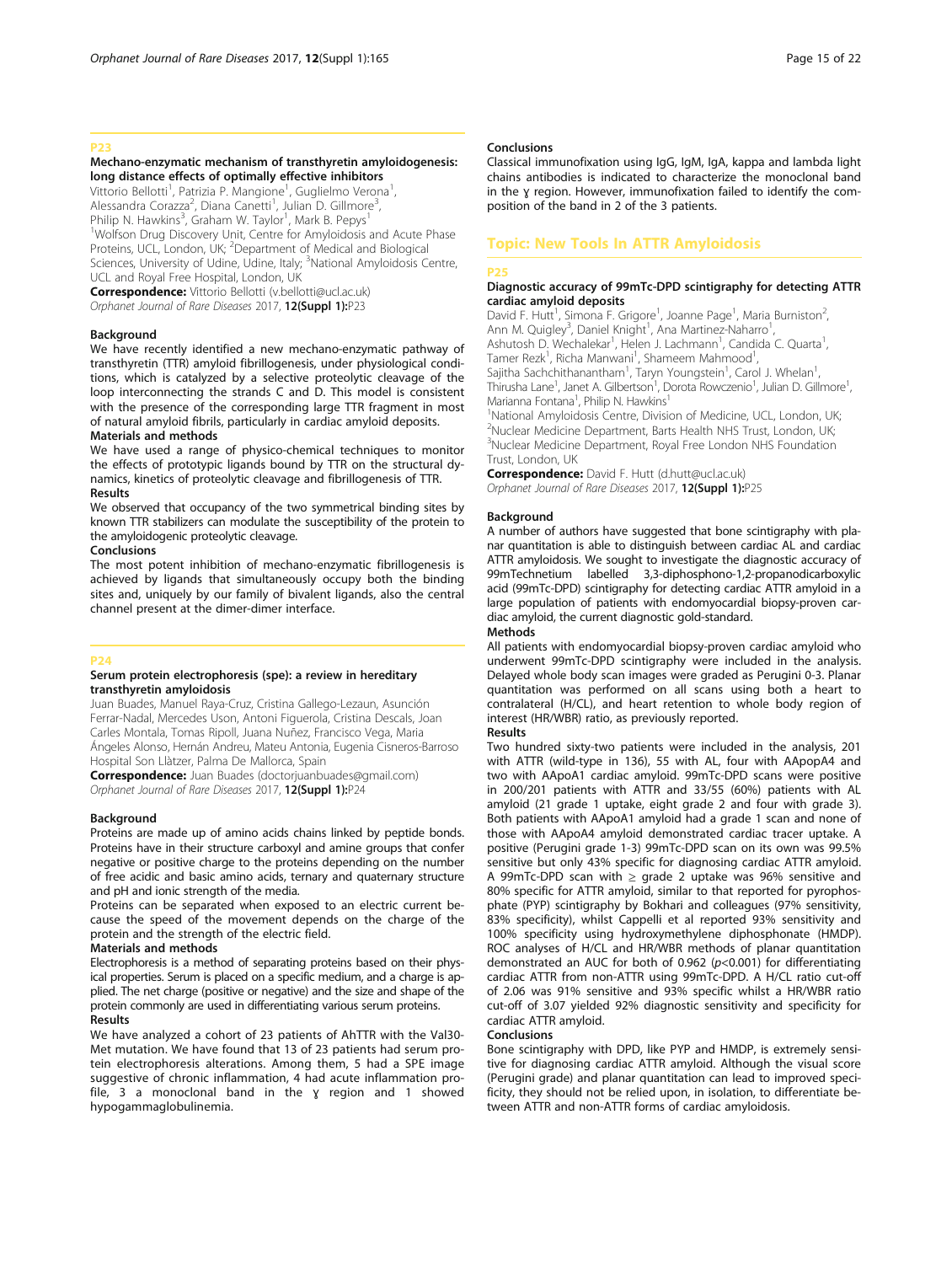#### P26

#### Spectrum and significance of CMR findings in cardiac transthyretin amyloidosis

Ana Martinez-Naharro<sup>1</sup>, Thomas Treibel<sup>2</sup>, Amna Abdel-Gadir<sup>2</sup> , Heerajnarain Bulluck<sup>2</sup>, Giulia Zumbo<sup>1</sup>, Daniel Knight<sup>1</sup>, Tushar Kotecha<sup>1</sup> , Rohin Francis<sup>1</sup>, David Hutt<sup>1</sup>, Tamer Rezk<sup>1</sup>, Stefania Rosmini<sup>1</sup>, Cristina<br>Quarta<sup>1</sup>, Carol Whelan<sup>1</sup>, Peter Kellman<sup>3</sup>, Julian Gillmore<sup>1</sup>, Philip Hawkins<sup>1</sup> , Marianna Fontana<sup>1</sup>

<sup>1</sup>National Amyloidosis Centre, UCL, London, UK; <sup>2</sup>Barts Heart Centre, West Smithfield, London, UK; <sup>3</sup>National Institutes of Health/NHLBI, Laboratory of Cardiac Energetics, Bethesda, MD, USA

Correspondence: Ana Martinez-Naharro (a.naharro@ucl.ac.uk) Orphanet Journal of Rare Diseases 2017, 12(Suppl 1):P26

#### Background

Cardiac transthyretin amyloidosis (ATTR amyloidosis) is an increasingly recognised cause of heart failure. Cardiovascular magnetic resonance (CMR) with late gadolinium enhancement (LGE) and T1 mapping is emerging as a reference standard for diagnosis and characterisation of cardiac amyloid.

#### Materials and methods

We used CMR with extracellular volume fraction (ECV) measurement to characterise cardiac involvement in relation to outcome in ATTR amyloidosis. Subjects comprised 263 patients with cardiac ATTR amyloidosis corroborated by grade 2-3 99mTc-DPD cardiac uptake, 17 with suspected cardiac ATTR amyloidosis (grade 1 99mTc-DPD) and 12 asymptomatic individuals with amyloidogenic transthyretin (TTR) mutations. Fifty patients with cardiac AL amyloidosis acted as disease controls.

#### Results

In contrast to AL amyloidosis, asymmetric septal hypertrophy was present in 79% of ATTR patients (70% sigmoid septum and 30% reverse septal curvature), whilst symmetric left ventricular hypertrophy (LVH) was present in only 18%; 3% of patients has no LVH. In patients with cardiac amyloidosis, the pattern of LGE was always typical for amyloidosis (29% subendocardial, 71% transmural) including right ventricular LGE (96%). 65 patients died during follow-up (19±14months). ECV independently correlated with mortality and remained independent after adjustment for age, N-terminal pro-brain natriuretic peptide, ejection fraction, E/E' and left ventricular mass index (hazard ratio, 1.164; 95% confidence interval, 1.066-1.271; P<0.01).

#### Conclusions

Asymmetric hypertrophy, traditionally associated with hypertrophic cardiomyopathy, is the commonest pattern of ventricular remodelling in ATTR amyloidosis. LGE imaging is typical in all patients with cardiac ATTR amyloidosis. ECV correlates with amyloid burden and provides incremental information on outcome even after adjustment for known prognostic factors.

#### P27

#### Clinical utility of T1 mapping in cardiac ATTR amyloidosis – diagnostic performance and prognostic capability

Ana Martinez-Naharro, Karl Norrington, Andrea Baggiano, Tushar Kotecha, Rohin Francis, Tamer Rezk, Cristina Quarta, Esther Gonzalez, Carol Whelan, Helen Lachman, Daniel Knight, Ashutosh Wechalekar, Julian Gillmore, Philip Hawkins, Marianna Fontana

National Amyloidosis Centre, UCL, London, UK

Correspondence: Ana Martinez-Naharro (a.naharro@ucl.ac.uk) Orphanet Journal of Rare Diseases 2017, 12(Suppl 1):P27

#### Background

Heart failure caused by transthyretin amyloidosis (ATTR) is underdiagnosed and has an overlapping clinical phenotype with hypertrophic cardiomyopathy (HCM). Native myocardial T1 mapping by CMR is useful for diagnosis in cardiac amyloidosis. We investigated the diagnostic and prognostic value of T1 mapping in the largest ATTR population studied so far as well as patients with HCM.

#### Materials and methods

We aimed to assess the ability of native T1 to 1) diagnose cardiac amyloidosis and 2) stratify prognosis. 134 wild-type ATTR (ATTRwt) (122 males, age 76± 7 years), 81 mutant-type (ATTRm) (60 males, age 69  $\pm$  11 years) and 12 mutation carriers (4 males, age 47  $\pm$  10 years) were compared to 44 HCM patients. All subjects underwent CMR with standard SSFP-cine imaging and T1 mapping. ATTR patients underwent Tc-DPD scintigraphy, the current diagnostic imaging reference standard for ATTR.

#### Results

Native T1 was elevated in ATTR compared to HCM  $(p<0.001)$ (mean T1: in ATTRwt 1092  $\pm$  51ms, in ATTRm 1086  $\pm$  67ms, in HCM 1026  $\pm$  64ms). No significant difference between native T1 was found between ATTRwt and ATTRm. Native T1 diagnostic performance was similar for ATTRwt and ATTRm (AUC 0.865). Native T1 tracked amyloid burden ( $p < 0.001$ ) measured by DPD scintigrapgy. During follow-up, 95 deaths occurred: 55 ATTRwt, 40 ATTRm. Native T1 was predictive of death (HR 1.225; 95% confidence interval, 1.010-1.486; p<0.05).

#### **Conclusions**

CMR-determined native myocardial T1 has excellent diagnostic accuracy for identification of ATTR cardiac amyloidosis, tracks DPD-determined amyloid burden well and correlates with prognosis.

#### **D<sub>28</sub>**

#### The effect of tracer kinetics on heart to contralateral ratio in 99mTc-DPD scintigraphy

Joanne Page<sup>1</sup>, David Hutt<sup>1</sup>, Maria Burniston<sup>2</sup>, Julian Gillmore<sup>1</sup> , Philip Hawkins<sup>1</sup>

<sup>1</sup>National Amyloidosis Centre, London, UK; <sup>2</sup>Barts Health NHS Trust, London, UK

Correspondence: Joanne Page (joanne.page1@nhs.net) Orphanet Journal of Rare Diseases 2017, 12(Suppl 1):P28

#### **Background**

99mTechnetium labelled 3,3-diphosphono-1,2-propanodicarboxylic acid (99mTc-DPD) is a bone tracer used for imaging cardiac amyloid deposits. However the kinetics of its uptake and clearance in amyloid deposits and other body tissues is not well understood, and therefore it is unclear how quantitative measures would be affected by the choice of measurement time point, given that different imaging protocols have developed at various centres.

A commonly used measure is the heart to contralateral ratio (H/ CL) on planar imaging. This measure aims to cancel out the effect of overlying bone and soft tissue in the heart region by mirroring the region of interest (ROI) across the body and it might be hypothesised that it would be minimally sensitive to changes in measurement time points. This work seeks to test this hypothesis.

### Materials and methods

Nineteen patients under investigation for cardiac amyloidosis underwent static imaging over the thorax at multiple timepoints up to 4 hours post-injection in addition to their routine whole body scan at 3 hours. H/CL was calculated for each timepoint and the range in H/CL between 1 and 4 hours post-injection was calculated for each patient. Results

Patients were grouped by Perugini grade and an average patient range in H/CL was calculated for each group: grade  $0 = 0.21$  (n=4); grade 1 = 0.23 ( $n=6$ ); grade 2 = 0.45 ( $n=5$ ); grade 3 = 0.14 ( $n=4$ ). In the grade 0, 1 and 3 patients there was a slight downward trend in H/CL over time, mirroring a trend noted in PYP patients by Castane et al [Castano, A et. al. Multicenter Study of Planar Technetium 99m Pyrophosphate Cardiac Imaging Predicting Survival for Patients With ATTR Cardiac Amyloidosis. JAMA Cardiol. 2016;1(8):880-889.] However an upward trend with a greater range in H/CL was seen in grade 2 patients.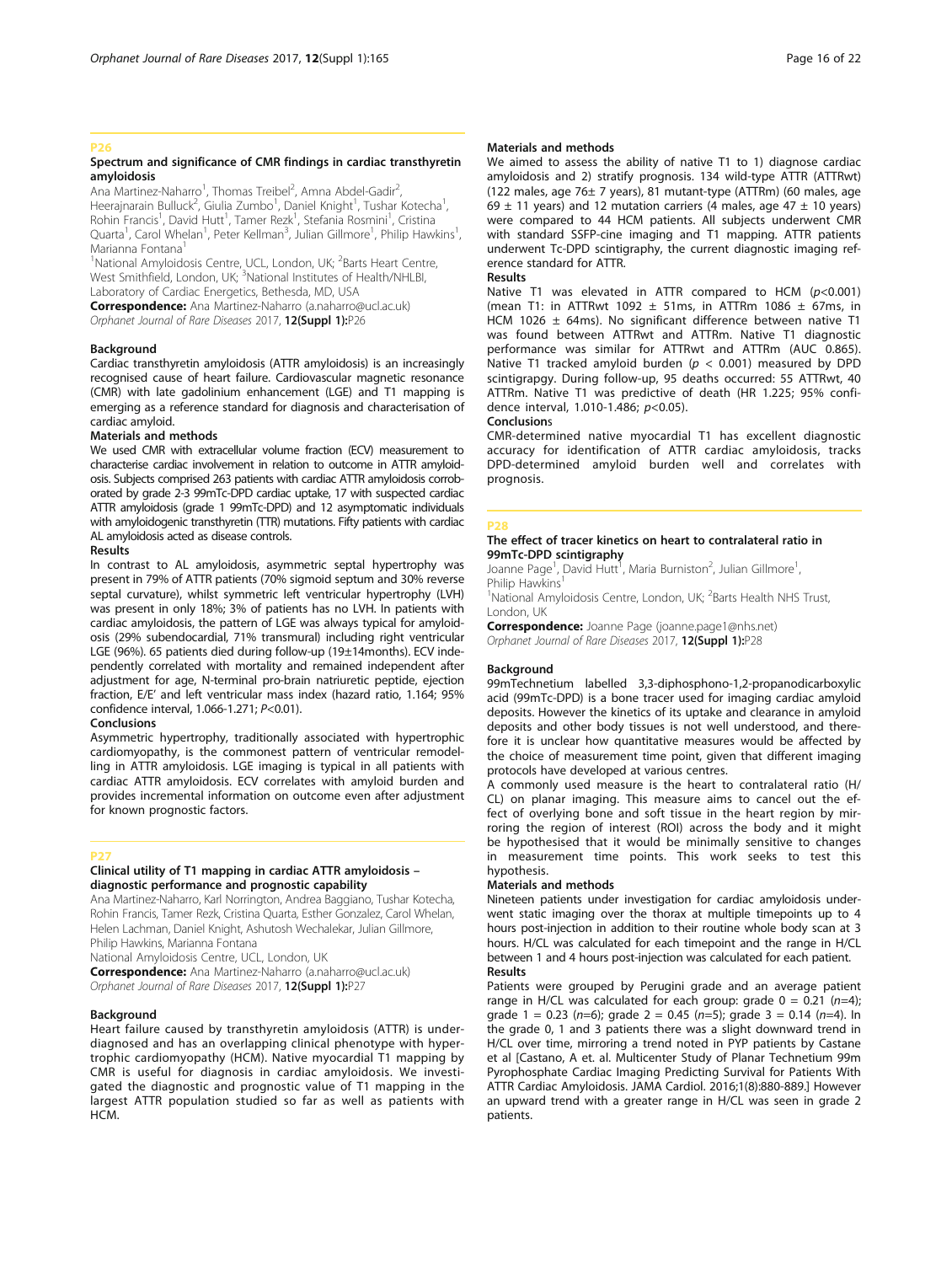#### Conclusions

While uptake of 99mTc-DPD in different tissues has previously been demonstrated to be dependent on the timepoint at which it is measured, H/CL seems to remain relatively constant between 1 and 4 hours post-injection, although this variation can be significant for grade 2 patients. These differences need to be considered when combining results from different centres.

#### P29

#### The relationship between 99mTc-DPD uptake and amyloid fibril composition in hereditary cardiac TTR amyloidosis: is the Glu92Lys variant an exception to the rule?

Laura Obici<sup>1</sup>, Stefano Perlini<sup>2</sup>, Roberta Mussinelli<sup>1</sup>, Eloisa Arbustini<sup>3</sup> , Masayoshi Tasaki<sup>4</sup>, Francesca Lavatelli<sup>1</sup>, Simona Casarini<sup>1</sup>, Ambra Raimondi<sup>5</sup> , Giampaolo Merlini<sup>6</sup>

<sup>1</sup> Amyloidosis Research and Treatment Centre, Fondazione IRCCS Policlinico San Matteo, Pavia, Italy; <sup>2</sup>Clinica Medica II, Fondazione IRCCS Policlinico San Matteo and Department of Internal Medicine, University of Pavia, Pavia, Italy; <sup>3</sup>Centre for Inherited Cardiovascular Diseases, Fondazione IRCCS Policlinico San Matteo, Pavia, Italy; <sup>4</sup>Amyloidosis Research and Treatment Centre, Fondazione IRCCS Policlinico San Matteo, Department of Neurology and Department of Morphological and Physiological Sciences, Kumamoto University, Kumamoto, Japan; <sup>5</sup>Clinica Medica II, Fondazione IRCCS Policlinico San Matteo, Pavia, Italy 6 Amyloidosis Research and Treatment Centre, Fondazione IRCCS Policlinico San Matteo and Department of Molecular Medicine, University of Pavia, Pavia, Italy

Correspondence: Laura Obici (l.obici@smatteo.pv.it) Orphanet Journal of Rare Diseases 2017, 12(Suppl 1):P29

#### **Background**

99mTc-DPD scintigraphy identifies cardiac transthyretin (TTR) amyloid with high sensitivity and specificity (Gillmore et al. Circulation 2016). This method, however, fails to detect amyloid cardiomyopathy in a subset of patients with Val30Met amyloidosis. It has been proposed (Pilebro et al. Upsala J Med Sci 2016) that 99mTc-DPD uptake strongly depends on the biochemical characteristics of TTR amyloid fibrils, being associated with the presence of C-terminal TTR fragments (type A fibrils).

#### Case report

A 61-year-old woman with a family history of TTR amyloidosis associated with the Glu92Lys variant was referred for suspected amyloid heart involvement. Her past medical history was uneventful, except for bilateral carpal tunnel syndrome surgically treated 11 and 9 years before, respectively. Echocardiographic findings were consistent with amyloid infiltration, including increased wall thickness (IVS and PW 15 mm) with preserved ejection fraction (68%) and a restrictive filling pattern (E/A 2,9). A neurological examination was negative, with a normal nerve conduction study. NT-proBNP was 1940 pg/ml (u.r.l. < 334), TnI 0,044 ng/ml (u.r.l. < 0,040). DNA sequencing confirmed the presence of the p.Glu92Lys variant. An abdominal fat aspirate was negative. Unexpectedly, 99mTc-DPD scintigraphy didn't show uptake of the tracer in the heart (grade 0). To clarify the diagnosis and enrol the patient in a clinical trial, an endomyocardial biopsy was performed that showed the presence of amyloid deposits stained by anti-TTR antibody. Amyloid proteins were extracted from frozen cardiac tissue and fibril composition was evaluated by protein separation on 16% acrylamide gel (tris-tricine system) and immunoblotting with antiserum against TTR 50-127 (kindly provided by Prof. P. Westermark). Western blot showed abundant full-length and fragmented TTR in similar amounts, characterizing the fibrils as type A. Conclusion

The sensitivity of 99mTc-DPD scintigraphy in detecting cardiac ATTR deposits may vary according to the amount of amyloid infiltration, the composition of TTR fibrils and, possibly, additional factors related to the specific amino acid substitution. While the mechanisms underlying the affinity of bone tracers to TTR amyloid remain undetermined, lack of DPD uptake in the presence of echocardiographic findings consistent with amyloidosis should not dismiss the diagnostic suspicion and should prompt genetic testing and/or biopsy of the involved organ.

#### Consent to publish

Written informed consent was obtained from the patients involved in this study.

#### P30

#### Comparison of immunohistochemistry and proteomic analysis for identification and typing of amyloid in different histological tissues

Janet A. Gilbertson, Tamer Rezk, Nigel B. Rendell, Graham W. Taylor, Patrizia Mangione, Diana Canetti, Vittorio Bellotti, Philip Hawkins, Julian Gillmore

National Amyloidosis Centre, Division of Medicine, Royal Free Campus, UCL Medical School, London, UK

Correspondence: Janet A. Gilbertson (j.gilbertson@ucl.ac.uk)

Orphanet Journal of Rare Diseases 2017, 12(Suppl 1):P30

#### Background:

Accurate identification of the amyloid fibril protein is essential. Immunohistochemistry (IHC) fails to type amyloid in up to 30% cases. Proteomic analysis of amyloidotic material by mass spectrometry is reported to be a powerful tool for identifying the amyloid fibril protein in fixed tissue sections. We report proteomic findings in patients referred to the UK National Amyloidosis Centre.

#### Materials and methods:

Two hundred seventy-one biopsies from 30 different tissue types were evaluated by Congo red (CR) staining, IHC and proteomic analysis. Proteomic findings and IHC were interpreted by two experienced operators, blind to any clinical details.

Results:

Of the 272 biopsies, 251 contained amyloid (CR+) and 21 did not (CR-). Presence of amyloid was supported by at least 2 amyloid signature proteins (SP: SAP, apoA-IV or apoE), in the proteome of 225/251 (90%) CR+ biopsies (181/251 contained all 3 SPs, 44/251 had 2 of 3 SPs. The 'amyloid signature' was not identified in the proteome of 26/251 (10%) CR+ samples, with 12 (4%) containing only one SP and 14 (6%) no SPs. Absence of the 'amyloid signature' supported CR- staining in 20/21 (95%) samples, but the proteome of 1/21 CR- case revealed AL (kappa subtype) amyloid on the basis of presence of all 3 SPs and kappa light chain. In 125/251 (50%) CR+ samples, the amyloid subtype was definitively established by IHC, and supported in 114/125 (91%) cases by proteomic analysis. In 11/125 (9%) samples, results of IHC and proteomics differed for the following reasons: no amyloid SPs by proteomics (n=2/11), uncertain fibril protein by proteomics (n=8/11), different fibril protein (lambda by IHC, kappa by proteomics) (n=1/11). Of 126/251 (50%) CR+ samples with amyloid of indeterminate type by IHC, the amyloid sub-type was determined in 103/126 (82%) cases. The remaining 23 cases were not definitively typed by either IHC or proteomic analysis, 7/126 (6%) containing no SPs by proteomics, and 16/126 (12%) yielding uncertain results by proteomics.

Conclusions:

Proteomic analysis revealed false negative and false positive results for amyloid in 10% and 5% of cases respectively. IHC concurred with proteomic analyses in determining the amyloid subtype in 91% of cases. The amyloid subtype was successfully determined in over 80% of samples in which IHC was inconclusive. Proteomic analysis and IHC are complimentary techniques for diagnosis and typing of amyloid and should be interpreted in the context of the overall clinical picture.

#### A novel serum microrna signature to screen ATTR

M'hammed Aguennouz<sup>1</sup>, Anna Mazzeo<sup>1</sup>, Claudia Stancanelli<sup>1,2</sup>, Francesca Polito<sup>1</sup>, Marco Ragusa<sup>3</sup>, Roberto Arrigo<sup>1</sup>, Luca Gentile<sup>1</sup> , Anna Maria Ciranni<sup>1</sup>, Rosa Maria Di Giorgio<sup>1</sup>, Giuseppe Vita<sup>1</sup> 1 Department of Clinical and Experimental Medicine, University of Messina, Messina, Italy; <sup>2</sup>Biomedical Department of Internal Medicine and Specialistic, University of Palermo, Palermo, Italy; <sup>3</sup>Department BIOMORF, University of Catania, Catania, Italy

Correspondence: M'hammed Aguennouz (aguenoz@unime.it) Orphanet Journal of Rare Diseases 2017, 12(Suppl 1):P32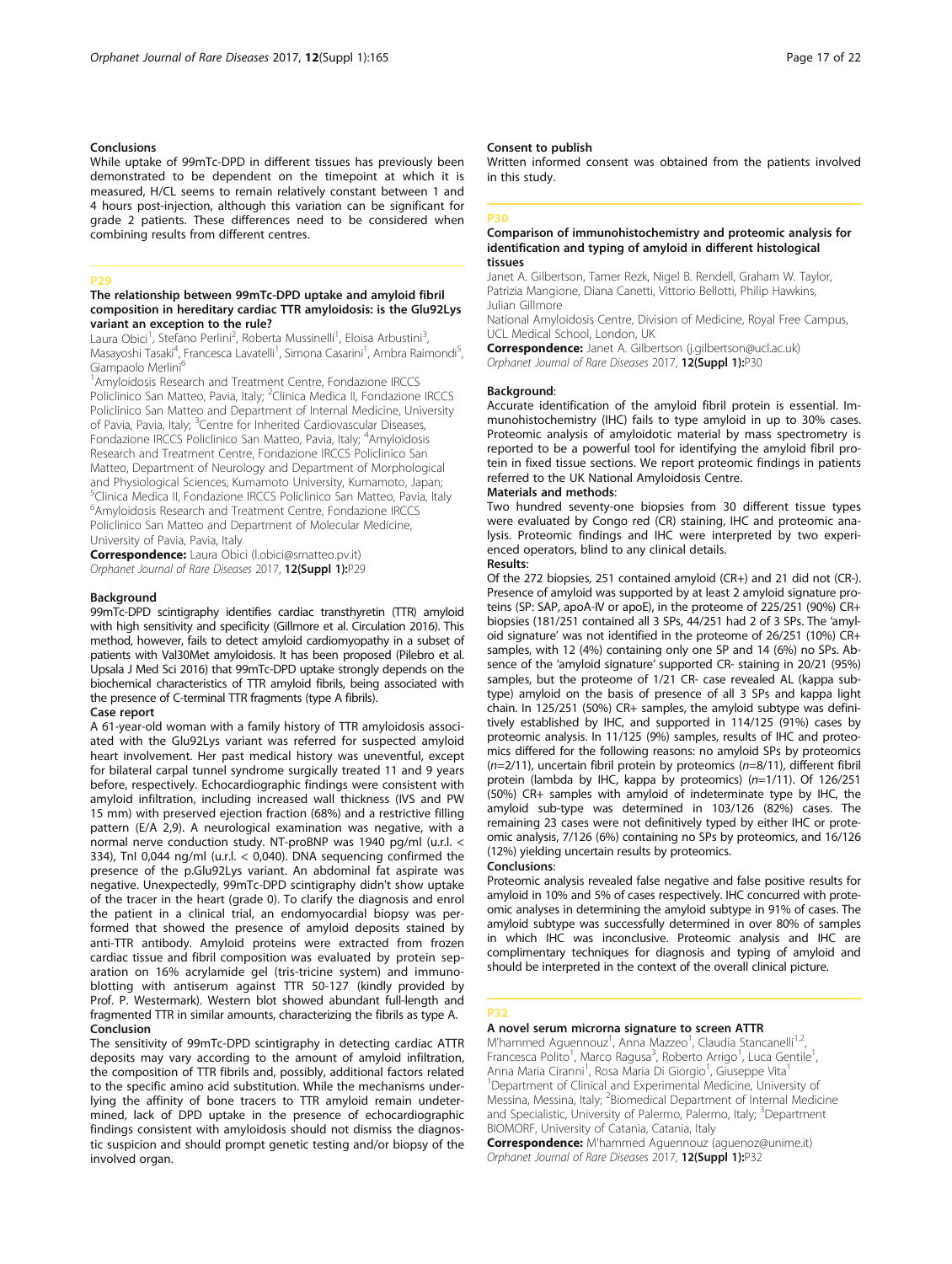#### Background

Transthyretin amyloidosis (ATTR), is the most common form of genetic amyloidosis. It is a progressive devastating disease presenting with a heterogeneous spectrum of manifestations, thus diagnosis is often overlooked. Given that ATTR is now susceptible of treatment and early diagnosis provides for better prognosis, potential biomarkers are needed. Circulating microRNAs (miRNAs) have been described as promising diagnostic biomarkers in many chronic and degenerative neurological disorders. miRNAs show an advantage as biomarkers, being exceptionally stable among blood macromolecules, as they have been reported to be transported in blood on exosomes, high-density lipoproteins, and on complexes with proteins, protecting them from degradation. To evaluate the expression of miRNAs in sera from symptomatic and asymptomatic ATTR patients from South Italy, carrying three endemic mutations, and to identify a miRNA cluster as potential biomarker predictive of disease's progression.

#### Materials and methods:

A quantitative reverse transcription polymerase chain reaction (qRT-PCR) of an array panel containing approximately 836 human miRNAs.

#### Results and conclusions:

Bioinformatics tools showed an involvement of autophagy and apoptotic pathways in ATTR patients vs asymptomatic and pathological controls (other genetic neuropathies), suggesting to use miRNAs as potential biomarkers of disease.

#### P33

#### Strange location for diagnosis of ATTR amyloidosis

Manuel Raya-Cruz<sup>1</sup>, Juan Buades-Reinés<sup>1</sup>, Cristina Gallego-Lezaún<sup>1</sup> , Tomás Ripoll-Vera<sup>2</sup>, Mercedes Usón-Martín<sup>3</sup>, Eugenia Cisneros-Barroso<sup>3</sup> 1 Department of Internal Medicine, Son Llàtzer Hospital, Palma De Mallorca, Spain; <sup>2</sup>Department of Cardiology, Son Llàtzer Hospital, Palma De Mallorca, Spain; <sup>3</sup>Department of Neurology, Son Llàtzer Hospital, Palma De Mallorca, Spain

Correspondence: Manuel Raya-Cruz (manuelraya@hotmail.com) Orphanet Journal of Rare Diseases 2017, 12(Suppl 1):P33

#### **Background**

ATTR amyloidosis is an entity characterized by distal sensorimotor polyneuropathy, autonomic disturbances, autosomal dominant heredity. Val30Met is the most common mutation ATTR patients. Histological diagnosis consists of prospective biopsy of nerves or other tissues like skin, subcutaneous abdominal fat, rectal mucosa and labial salivary glands. To describe a rare case where the presence of amyloid in the nasal mucosa is demonstrated in a Val30Met familial amyloid polyneuropathy (FAP) patient.

#### Case report

A 60-year-old woman, also a carrier of the TTRV30M mutation. She has loss of tactile sensation and pain in her legs. Electromyography showed a chronic axonal polyneuropathy, for which an abdominal fat biopsy was performed where it was, evidenced positive Congo red staining and polarization microscopy revealed amyloid deposition. Liver transplantation was performed, outcome was favorable but later presented clinical worsening with progressively increased pain and loss of sensitivity of legs and arms. Four years later she was seen for a history of obstruction and epistaxis of the right side of her nose. An anterior rhinoscopy showed a delimited and vascularised mass occupying nasal fossa. A nasal biopsy was performed, Congo red staining and polarization microscopy revealed chronic non-specific inflammation of the nasal mucosa with small amyloid deposits in deep vessels. The specimen consisted of several polypoid fragments of nasal mucosa, with focal inflammatory infiltrate and ulceration, the base of the polyp contained several thick-walled vessels, some of which showed focal amyloid deposits but not in newly formed vessels either in stroma of the polyp, thus excluding a new onset amyloid deposition. This was not an amyloid tumour, but a non-specific inflammatory polyp arising on mucosa containing vessels previously involved by amyloid. We cannot rule out that the clinical worsening of the patient at the neurological level is a reflection of the presence of amyloid material in the nasal mucosa, although the deposition in the present case had previously been larger but had diminished after liver transplant.

#### Conclusion

We report the case of a female patient with ATTR amyloid deposition in the inferior nasal conchal vessels, was performed incidentally by a nonspecific inflammatory polyp. Small focal deposits of amyloid TTR were observed on deep thick walled vessels. This location could be a suitable biopsy site.

#### Consent to publish

Written informed consent was obtained from the patients involved in this study.

### P34

#### Peripheral nerve ultrasonography in patients with transthyretin amyloidosis

Zidar, J.<sup>1</sup>, Sarafov, S.<sup>2</sup>, Tournev, I.<sup>2,3</sup>, Omejec, G.<sup>1</sup>, Podnar, S.<sup>1</sup> <sup>1</sup>Institute of Clinical Neurophysiology, Division of Neurology, University Medical Centre Ljubljana, Slovenia; <sup>2</sup>Department of Neurology, Alexandrovska University Hospital, Sofia Medical University, Sofia, Bulgaria; <sup>3</sup>Department of Cognitive Science and Psychology, New Bulgarian University, Sofia, Bulgaria Correspondence: Zidar, J. (janez.zidar@kclj.si)

Orphanet Journal of Rare Diseases 2017, 12(Suppl 1):P34

#### **Background**

We aimed to systematically study peripheral nerve morphology in patients with transthyretin (TTR) amyloidosis and TTR gene mutation carriers using high-resolution ultrasonography (US).

#### Materials and methods

In this prospective cross-sectional study we took a structured history, performed neurological examination, and measured peripheral nerve cross-sectional areas (CSAs) bilaterally at 28 standard locations using US. Demographic and US findings were compared to controls.

#### **Results**

Peripheral nerve CSAs were significantly larger in 33 patients with familial amyloid polyneuropathy (FAP) compared to 50 controls, most dramatically at the common entrapment sites (median nerve at the wrist, ulnar nerve at the elbow), and in the proximal nerve segments (median nerve in the upper arm, sciatic nerve in the thigh). Findings in 21 asymptomatic TTR gene mutation carriers were less marked compared to controls, with CSAs being larger only in the median nerve in the upper arm. Nerve CSAs correlated with abnormalities on nerve conduction studies.

#### Conclusions

Using US, we confirmed previous pathohistological and imaging reports in FAP of the most pronounced peripheral nerve thickening in the proximal limb segments. Similar to US findings in diabetic and vasculitic neuropathies these predominantly proximal locations of nerve thickening may be attributed to ischaemic nerve damage caused by poor perfusion in the watershed zones along proximal limb segments.

### Topic: Update in the Treatment for ATTR Amyloidosis

### P37

#### Tafamidis delays disease progression comparably across Val30Met and non-Val30Met genotypes in transthyretin familial amyloid polyneuropathy

.<br>Balarama Gundapaneni<sup>1</sup>, Marla Sultan<sup>2</sup>, Jeffrey Schwartz<sup>2</sup>, Denis Keohane<sup>-</sup>

<sup>1</sup>inVentiv Health Inc. Burlington, MA, USA; <sup>2</sup>Pfizer, New York, NY, USA **Correspondence: Balarama Gundapaneni** 

(balarama.gundpaneni@pfizer.com)

Orphanet Journal of Rare Diseases 2017, 12(Suppl 1):P37

#### Background

Patients with transthyretin (TTR) familial amyloid polyneuropathy (TTR-FAP) can be broadly divided into two groups based on their TTR genotype: those carrying a Val30Met mutation and those carrying a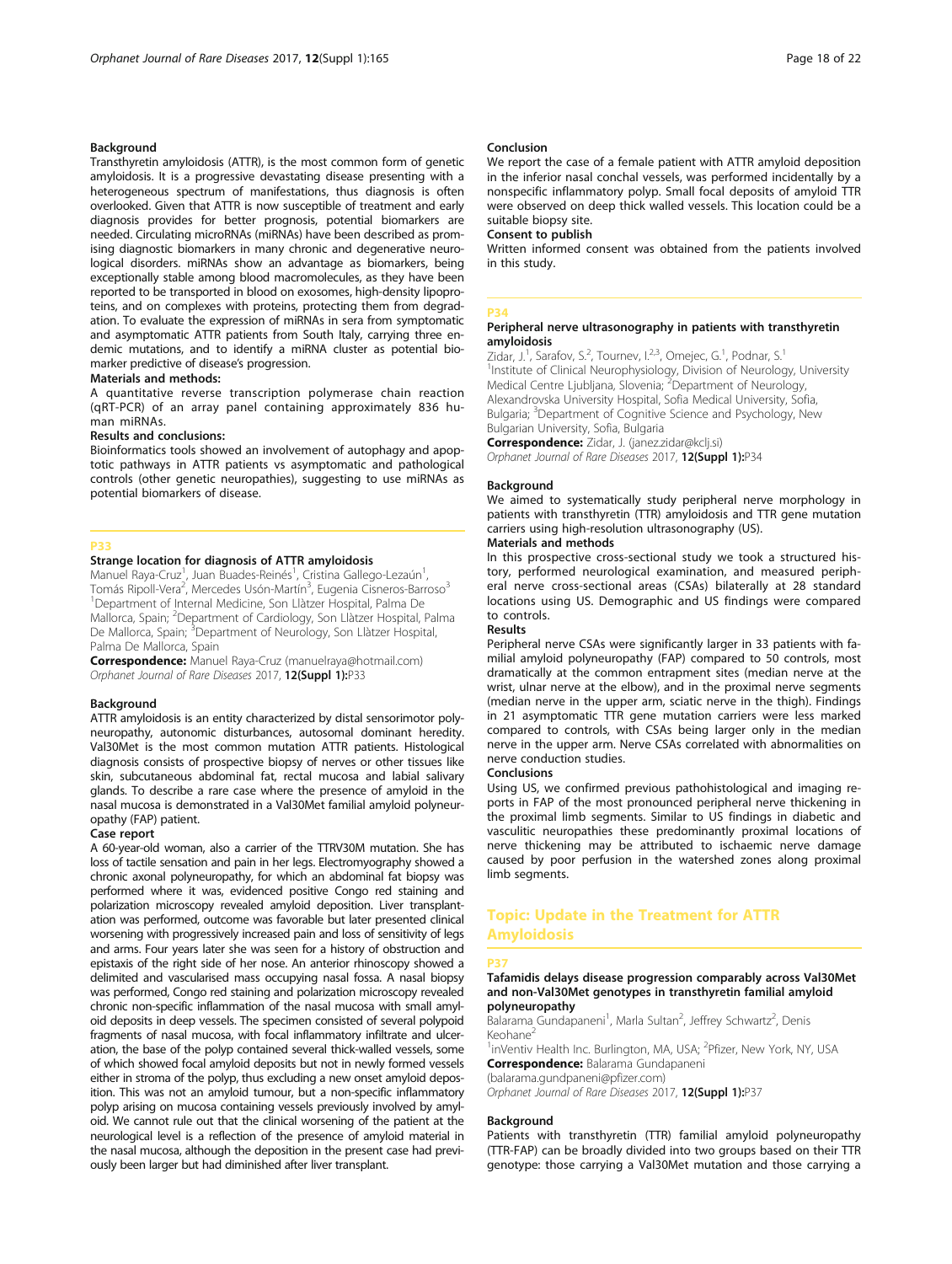non-Val30Met mutation. Recent evidence suggests that the overall prognosis of Val30Met patients is better than that of non-Val30Met patients.

#### Materials and methods

We therefore conducted a post hoc analysis comparing data from Val30Met patients who participated in the 18-month registration trial of tafamidis, a selective kinetic stabilizer of TTR shown to delay neurologic progression and the only medicine approved for the treatment of TTR-FAP, with data from a 12-month, open-label trial of tafamidis that included non-Val30Met patients. The data was comprised of three groups: tafamidis-treated Val30Met (n=64); tafamidis-treated non-Val30Met (n=21); and placebotreated Val30Met ( $n=61$ ). The severity and progression of neurologic impairment was evaluated using the Neuropathy Impairment Score-Lower Limbs (NIS-LL) scale, and a mixed-effects model for repeated measures (MMRM) was used to compare the efficacy of tafamidis versus placebo.

### Results

The baseline characteristics of the three groups showed that non-Val30Met patients were older, had a longer duration of symptoms, and had a higher level of baseline neurologic impairment compared with the Val30Met patients. Following 12 months of treatment, baseline-adjusted changes in NIS-LL were similar in the 2 tafamidistreated groups (mean  $\pm$  standard error: 1.60  $\pm$  0.78 and 1.62  $\pm$  1.43 in the Val30Met and non-Val30Met groups, respectively), but was greater in the Val30Met placebo-treated group (4.72  $\pm$  0.77; p=0.0055 and  $p=0.0592$  versus the Val30Met and non-Val30Met tafamidistreated groups, respectively). The MMRM analysis predicted similar changes in NIS-LL for the Val30Met and non-Val30Met tafamidistreated groups across a range of baseline NIS-LL scores, and the predicted changes for both these groups were consistently smaller than those predicted for the placebo-treated group. The MMRM also predicted that the extent of disease progression increased as baseline NIS-LL increased.

#### Conclusions

This post hoc MMRM analysis demonstrated that tafamidis delayed neurologic progression of TTR-FAP to a similar extent in patients with a Val30Met or non-Val30Met TTR mutation. Sponsored by Pfizer Inc. [ClinicalTrials.gov](http://clinicaltrials.gov) identifiers: NCT00409175; NCT00630864.

#### P39

#### Influence of baseline neurologic severity on disease progression and the associated disease-modifying effects of tafamidis in transthyretin familial amyloid polyneuropathy

Leslie Amass<sup>1</sup>, Huihua Li<sup>1</sup>, Balarama Gundapaneni<sup>2</sup>, Jeffrey Schwartz<sup>1</sup> , Denis Keohane<sup>1</sup>

<sup>1</sup>Pfizer, New York, NY, USA; <sup>2</sup>inVentiv Health Inc. Burlington, MA, USA Correspondence: Leslie Amass (leslie.amass@pfizer.com)

Orphanet Journal of Rare Diseases 2017, 12(Suppl 1):P39

#### Background

A number of factors can influence disease progression in transthyretin familial amyloid polyneuropathy (TTR-FAP), a rare, progressive, and fatal hereditary amyloidosis.

#### Materials and methods

This analysis utilized longitudinal data from 5.5 years of exposure in the clinical trials of tafamidis, a selective TTR stabilizer, to evaluate the impact of baseline neurologic severity on disease progression in TTR-FAP. A linear mixed-effects model was constructed using data from the intent-to-treat Val30Met patients in the tafamidis registration trial and its 2 consecutive open-label extensions. The second extension is ongoing but an interim analysis involving a cleaned and locked database has been conducted (cut-off: December 31, 2014). Groups in the current analysis consisted of patients who received tafamidis during the registration and open-label studies (T-T group), or who received placebo during the registration trial and tafamidis during the open-label extensions (P-T group). This analysis focused on the first 18 months of treatment and disease progression as measured by the Neuropathy Impairment Score-Lower Limbs (NIS-LL).

#### Results

The T-T  $(n=64)$  and P-T  $(n=61)$  groups included approximately equal numbers of men and women (mean age: 39 years) with early stage neurologic disease at baseline (mean NIS-LL ± standard deviation: 8.4  $\pm$  11.4 and 11.4  $\pm$  13.5, respectively). The slopes (rates of change) for NIS-LL from baseline to Month 18 were different across baseline NIS-LL scores (p<0.0001): patients with a lower baseline NIS-LL showed less progression than those with a higher baseline NIS-LL. Neurologic progression in the T-T group was less than in the P-T group across all levels of baseline NIS-LL ( $p=0.0004$ ), and the degree of separation increased with longer durations of treatment. Similar results were seen in the NIS-LL muscle weakness subscale. These findings illustrate that neurologic progression depends strongly on baseline neurologic severity. The disease-modifying effect of tafamidis treatment relative to placebo was seen across the range of baseline levels of neurologic severity and treatment durations. The differences in the slopes of disease progression across groups support an increasing clinical benefit from tafamidis treatment over time.

#### Conclusions

Overall, this analysis supports the value of tafamidis treatment in patients with TTR-FAP. Sponsored by Pfizer Inc. [ClinicalTrials.gov](http://clinicaltrials.gov) identifiers: NCT00409175, NCT00791492, NCT00925002.

#### P40

#### Reasons for discontinuation of TTR stabilizers and/or TTR fibril disrupter: an analysis of baseline demographics of patients with hereditary ATTR (hATTR) amyloidosis in the phase 3 apollo study

Angela Partisano<sup>1</sup>, Hartmut Schmidt<sup>2</sup>, William O'riordan<sup>3</sup>, Taro Yamashita<sup>4</sup> , John L. Berk<sup>5</sup>, Ivaylo Tournev<sup>6</sup>, Michelle Mezei<sup>7</sup>, Violaine Plante-Bordeneuve<sup>8</sup> , Yoshiki Sekijima<sup>9</sup>, Ole Suhr<sup>10</sup>, Giuseppe Vita<sup>11</sup>, Jihong Chen<sup>1</sup>, Jared Gollob<sup>1</sup> , David Adams<sup>12</sup>

<sup>1</sup> Alnylam Pharmaceuticals, Cambridge, MA USA; <sup>2</sup> University Hospital of Muenster, Muenster, Germany; <sup>3</sup>eStudy Site, La Mesa, CA, USA;<br><sup>4</sup>Kumamoto University Hospital, Kumamoto, Japan<sup>, 5</sup>Amyloido Kumamoto University Hospital, Kumamoto, Japan; <sup>5</sup>Amyloidosis Center Boston University, Boston, MA, USA; <sup>6</sup>University Multiprofile Hospital for Active Treatment, Sofia, Bulgaria; <sup>7</sup>Vancouver General Hospital, Vancouver, Canada; <sup>8</sup>CHU Henri Mondor, Creteil, France; <sup>9</sup>Shinshu University Hospital, Nagano, Japan; <sup>10</sup>Umeå University Hospital, Umeå Sweden; <sup>11</sup>Policlinico Universitario G. Martino, Sicily, Italy; <sup>12</sup>National Reference Center for FAP, CHU Bicêtre, APHP, Le Kremlin-Bicêtre, France Correspondence: Angela Partisano (apartisano@alnylam.com) Orphanet Journal of Rare Diseases 2017, 12(Suppl 1):P40

#### Background

hATTR amyloidosis is a rapidly progressive, life-threatening disease. Currently, only tafamidis is approved for hATTR amyloidosis and approval is limited to select countries outside the US. Recent data suggest disease progression may occur with tafamidis (Planté-Bordeneuve. J Neurol 2017). Diflunisal (NSAID) shown to prevent dissociation of TTR tetramers, and doxycycline (TTR fibril disrupter) are sometimes used off-label for hATTR amyloidosis. Patisiran, an investigational RNAi therapeutic targeting hepatic TTR production, is being studied in a Phase 3 trial (APOLLO). This abstracts describe the demographics of patients receiving tafamidis, diflunisal, and/or doxycycline prior to APOLLO enrollment and physicianreported reasons for discontinuation.

#### Materials and methods

APOLLO is a Phase 3 multi-center, international, randomized, doubleblind, placebo-controlled study (NCT01960348) to evaluate the efficacy and safety of patisiran in patients with hATTR amyloidosis with polyneuropathy. Symptomatic patients with documented TTR mutation and NIS 5-130 were eligible. Select exclusion criteria: prior liver transplantation, PND >IIIb, NYHA Class >2. Patients receiving tafamidis/doxycycline or diflunisal were required to discontinue ≥14 or > 3 days before patisiran administration, respectively. Primary endpoint is change from baseline at 18 mos in mNIS+7 composite neurologic impairment score.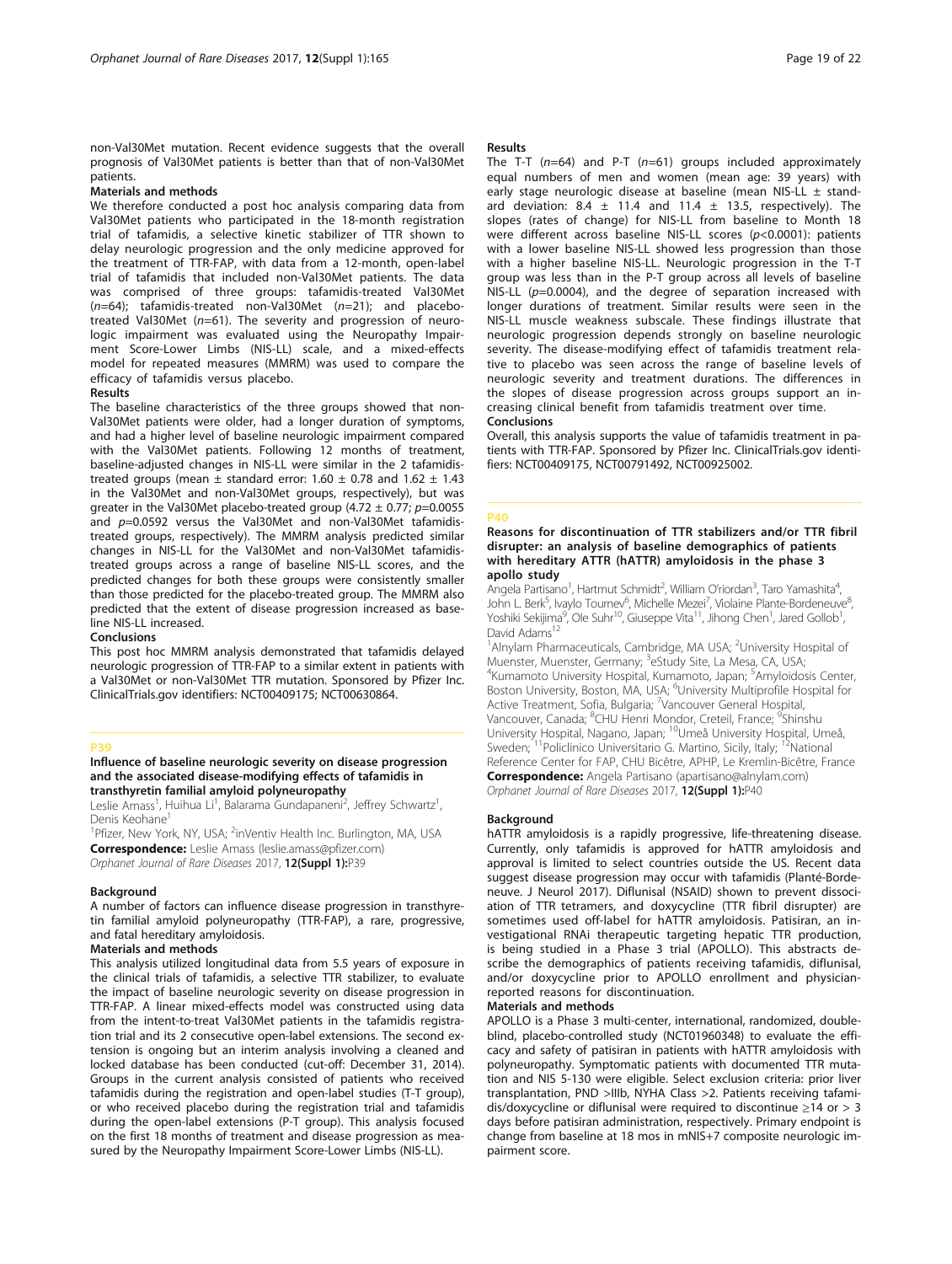#### Results

APOLLO enrolled 225 patients with hATTR amyloidosis with polyneuropathy. Among these, 119 patients were previously treated with tafamidis (62%), diflunisal (33%), or diflunisal/doxycycline combination (5%). Mean age: 61 yrs (range 27-83); males: 76%, V30M: 45%; non-V30M: 55%. Disease severity measures, mean NIS: 58 points (6-142); mean KPS: 71 (60-100); PND I: 23%; PND II: 34%; PND IIIa: 29%; PND IIIb: 15%; NYHA Class 1, 2: 50% each. Physician-reported reasons captured at time of enrollment for patient discontinuation of therapies prior to APOLLO enrollment: clinical study enrollment (72%), disease progression (20%), safety (1%), or other (7%).

#### Conclusions

APOLLO, the largest, controlled study of patients with hATTR amyloidosis with polyneuropathy, includes patients with a wide range of TTR genotypes and neuropathy severity. Of patients previously treated with TTR stabilizers/disrupters, >90% discontinued treatment for APOLLO eligibility or disease progression on therapy. Data highlight significant unmet need in patients with hATTR amyloidosis with polyneuropathy.

#### P41

#### Characteristics of patients with hereditary transthyretin-mediated amyloidosis on the US liver transplant waiting list

Sonalee Agarwal<sup>1</sup>, Danielle Brandman<sup>2</sup>, Saša Živkovic<sup>3</sup>, William Irish<sup>4</sup> , Larry Gache<sup>4</sup>, Anastasia Mcmanus<sup>1</sup>, Jared Gollob<sup>1</sup>, Angela Partisano<sup>1</sup> <sup>1</sup>Alnylam Pharmaceuticals, Cambridge, MA, USA; <sup>2</sup>Hepatology and Liver Transplantation, University of California, San Francisco, CA, USA; <sup>3</sup>Department of Neurology, University of Pittsburgh, Pittsburgh, PA, USA; 4 CTI Clinical Trial & Consulting Services, Cincinnati, OH, USA Correspondence: Sonalee Agarwal (sagarwal@alnylam.com) Orphanet Journal of Rare Diseases 2017, 12(Suppl 1):P41

#### Background

Hereditary transthyretin-mediated amyloidosis (hATTR amyloidosis), formerly known as familial amyloidosis, is an inherited, rapidly progressive, life-threatening, multisystemic disease leading to mortality in 2-15 years. Orthotopic liver transplantation (OLT) is an option for patients with early-onset hATTR amyloidosis and short disease duration. Understanding the outcomes of patients during the waiting period is important given the rapid course of disease progression. This study aims to describe demographic and clinical characteristics of patients with hATTR amyloidosis on the liver transplant waiting list and transplanted list using the OPTN/UNOS liver transplant population-based registry.

#### Materials and methods

Adult patients registered for the first time on the OPTN/UNOS liver transplant waiting list with hATTR amyloidosis (exception diagnosis code of familial amyloidosis) between March 2002 - March 2016 were identified and followed through December 2016. Demographics and clinical outcomes were collected.

#### Results

A total of 225 patients with hATTR amyloidosis were listed for OLT as of March 2016. Characteristics and clinical outcomes of patients are summarized in Table 1. Among the patients listed, 170 (76%) underwent OLT, 18 (8%) did not receive treatment because they were too sick or died prior to organ availability, 21 (9%) withdrew, and 16 (7%) were still waiting as of December 2016. The average time between wait list entry and removal for any reason was 286 days. Of the patients who received OLT, 12% of patients had a functional status ≤50% at initial listing which rose to 23% of patients with a functional status of ≤50% at time of OLT, suggestive of disease progression while awaiting transplant. While majority of patients with hATTR amyloidosis on the OPTN/UNOS transplant list received an OLT in less than 1 year, the functional status of patients deteriorated. Conclusions

These data highlight the significant unmet need in patients with hATTR amyloidosis. If new therapeutic options emerge, there may be more options for patients to manage their disease and potentially provide an alternative to OLT.

Table 1 (abstract P41). Characteristics of Wait List and Liver Transplant Cohort

|                                           | Cohort at listing time<br>$(n=225)$ | Cohort at time of removal<br>for OLT $(n=170)$ |  |  |
|-------------------------------------------|-------------------------------------|------------------------------------------------|--|--|
| Characteristics & Clinical Outcomes       |                                     |                                                |  |  |
| Mean age (SD) years                       | 53.4 (10.7)                         | 53.6 (10.7)                                    |  |  |
| Males                                     | 73.8%                               | 72.4%                                          |  |  |
| Mean mBMI (SD) kg/m <sup>2</sup> x g/L    | 1032.3 (239.2)                      | 1007.1 (261.3)                                 |  |  |
| Mean SCr (SD) mg/dL                       | 1.3(1.4)                            | 1.0(0.4)                                       |  |  |
| Medical condition between listing and OLT |                                     |                                                |  |  |
| ICU                                       |                                     | 6.5%                                           |  |  |
| Hospitalized not in ICU                   |                                     | 3.5%                                           |  |  |
| Not hospitalized                          |                                     | 90%                                            |  |  |

#### P42

#### Cardiac involvement after liver transplantation in patients with Val30Met transthyretin amyloidosis from Majorca focus

Tomas Ripoll-Vera, Juan Buades, Eugenia Cisneros, Yolanda Gomez, Juana Nuñez, Manuel Raya, Cristina Gallego, Maria Asuncion Ferrer, Mercedes Uson, Hernan Andreu, Antonio Figuerola, Jorge Alvarez Hospital Son Llatzer & Idisba, Palma De Mallorca, Spain Correspondence: Tomas Ripoll-Vera (tripoll@hsll.es)

Orphanet Journal of Rare Diseases 2017, 12(Suppl 1):P42

#### Background

Familial amyloid polyneuropathy (FAP) is an autosomal dominant disease caused by mutations in transthyretin (TTR) gene. Val30Met is the most common variant. Although rare worldwide, there are descriptions of some endemic foci, such as in Majorca (Spain). The TTR Val30Met mutation presents classically with peripheral sensory neuropathy and progresses to autonomic and motor neuropathy, with occurrence of cardiac conduction abnormalities late in the disease progression. Orthotopic liver transplantation (OLT) is considered the best treatment. The abnormal TTR protein is synthesized in 95% in the liver, but also in retina and choroid plexus. Thus, it could be some worsening in spite of OLT. There are few published data about cardiac disease in post-OLT FAP patients.

The aim of this study was to investigate the occurrence and development of heart symptoms, arrhythmias, conduction abnormalities, and myocardial involvement in Majorca TTR Val30Met FAP patients who underwent OLT.

#### Materials and methods

Retrospective observational study selecting those patients who underwent OLT, and comparing cardiac involvement prior to OLT and after follow up. Results

The cohort comprised 132 FAP patients (69 males and 63 females). 54(41%) had received an OLT. Thirty-two(60%) were men. The mean age was 42.3±12.6 years at diagnosis. The time to inclusion on the transplant waiting list was 29.56 months. During follow up after OLT (14.4 years) several patients showed disease progression referred to neuropathy, nephropathy (more related to immunosuppression drugs) and cardiopathy (26.4% preOLT vs 61.5% postOLT), specially rhythm disturbances (9 vs 38.5%), atrium-ventricular block (AVB) (9 vs 35%), heart failure (HF) (2 vs 10%), increasing in left ventricular hypertrophy (LVH) (10 vs 13 mm) and diastolic dysfunction (13 vs 53%). Pacemaker were implanted in 31 patients (58.5%), but 21 (39.6%) were prophylactic pre-OLT (an ancient and controversial indication). 14 patients died (26.4%), the majority (10) FAP-related. In some cases a fatal arrhythmia was the probably cause of death. Mortality correlated with neurological worsening after OLT ( $p$  0.025), nephropathy ( $p$  0.008), any cardiac progression ( $p$  0.04) and HF ( $p$  0.014) after OLT.

#### Conclusions

There is a disease progression in FAP patients in spite of OLT, especially after long follow up, related specially to neurological and cardiac involvement. New rhythm abnormalities, AVB, HF and LVH appear after OLT, and confer a bad prognosis.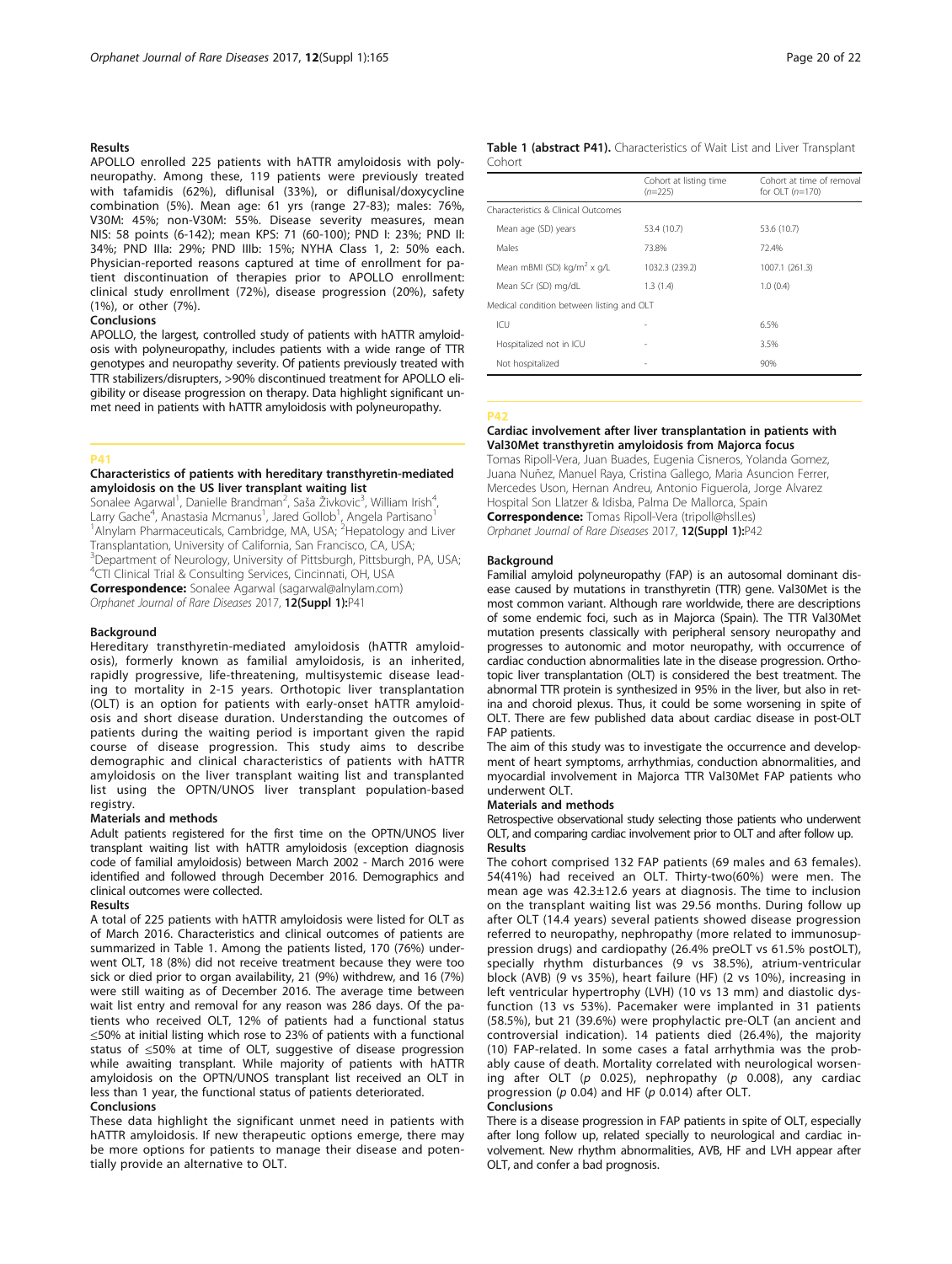#### P43

#### Cardiomyopathy and peripheral polyneuropathy progression in patients with hereditary transthyretin-related amyloidosis associated with Glu89Gln mutation treated with tafamidis

Mariana Gospodinova<sup>1</sup>, Stayko Sarafov<sup>2</sup>, Teodora Chamova<sup>2</sup> , Andrey Kirov<sup>3</sup>, Tihomir Todorov<sup>3</sup>, Albena Todorova<sup>3</sup>, Ivailo Tournev<sup>2</sup> , Ivailo Tournev<sup>4</sup>, Stefan Denchev<sup>1</sup>

<sup>1</sup>Medical Institute, Ministry of Interior, Clinic of Cardiology, Sofia, Bulgaria; 2 University Aleksandrovska Hospital, Clinic of Neurology, Medical University, Sofia, Bulgaria; <sup>3</sup>Department of Chemistry and Biochemistry, Medical University, Medicodiagnostic Lab. Genika, Sofia, Bulgaria; <sup>4</sup>New Bulgarian University, Department of Cognitive Science and Psychology, Sofia, Bulgaria

Correspondence: Mariana Gospodinova (maryvg2009@yahoo.com) Orphanet Journal of Rare Diseases 2017, 12(Suppl 1):P43

#### Background

Patients with hereditary transthyretin-related amyloidosis (ATTR) with Glu89Gln mutation are characterized by mixed phenotype – cardiac and neurological. To evaluate the progression of cardiac involvement in patients with coexisting peripheral polyneuropathy, treated with Tafamidis.

#### Materials and methods

Twenty-seven patients (13 males) at mean age 57±7 years with ATTR were evaluated by clinical exam and Echocardiography. The patients have been diagnosed with Glu89Gln mutation. Tafamidis was initiated after the first assessment. The patients were followed for 23 (12-36) months on average.

#### Results

At the time of first evaluation, cardiac and neurological involvement was found in all the patients. All had signs and symptoms of peripheral polyneuropathy defined as stage 1, NYHA class 3 was found in 3 patients. At the second assessment, all patients remained in first neurological stage. A progression to NYHA class 3 was observed in 6 patients. The echocardiographic measurements revealed significant increase in left ventricular (LV) posterior wall thickness ( $p$ <0,02). Significant changes were found in some left ventricular (LV) diastolic function parameters (e' septal < 0,01, e' lateral < 0,005, a' septal <0,03, a' lateral <0,006, E/e' septal < 0,002, E/e' lateral < 0,0008, left atrium < 0,0005), but not in LV systolic function (EF, s wave, Global Longitudinal Strain –  $p > 0.05$ ). No significant change was found in right ventricular wall thickness.

#### Conclusions

The evaluated cohort is characterized by more advanced cardiac than neurological involvement at baseline. The follow up revealed that all the patients remained in first neurological stage, but some progression in NYHA class was observed. Worsening of LV diastolic function without significant reduction in systolic function was found. Initiation of any treatment at an early stage of heart involvement may be beneficial.

#### **DAA**

#### Long-term treatment of ATTR with tafamidis: the Sicilian experience

Luca Gentile<sup>1</sup>, Claudia Stancanelli<sup>1,2</sup>, Massimo Russo<sup>3</sup>, Giuseppe Vita<sup>1</sup> and Anna Mazzeo<sup>1</sup>

<sup>1</sup>Department of Clinical and Experimental Medicine, University of Messina, Messina, Italy; <sup>2</sup>Biomedical Department of Internal Medicine and Specialistic, University of Palermo, Palermo, Italy; <sup>3</sup>Nemo Sud Clinical Centre, AOU Policlinico, Messina, Italy

Correspondence: Luca Gentile (lucagentile84@yahoo.it) Orphanet Journal of Rare Diseases 2017, 12(Suppl 1):P44

#### Background

Tafamidis is a transthyretin (TTR) stabilizer able to prevent TTR tetramer dissociation. There have been a few encouraging studies on Tafamidis efficacy in early-onset inherited transthyretin amyloidosis (ATTR) due to Val30Met mutation. However, less is known about its efficacy in later disease stages and in non-Val30Met mutations.

,

#### Materials and methods

Here we report the experience on long term Tafamidis treatment in a ATTR population referring to our tertiary care center in Sicily, an endemic area. We studied 21 patients carrying non-Met30 mutations (Glu89Gln: n 11; Phe64Leu: n 8; Thr49Ala: 2), who had undergone Tafamidis treatment from 1 to 6 years. We evaluated modifications of BMI, NIS, FAP stage, NYHA class and CADT.

### Results

Our results confirmed the long term well tolerability of Tafamidis, the effects on body weight preservation and the lower progression of neuropathy in a subgroup of patients.

### Conclusions

Neuropathy and cardiomyopathy progressed in a significant proportion of patients despite treatment, mainly in subjects with poor baseline status.

#### **P45**

#### Long-term, open-label clinical experience with patisiran, an investigational RNAi therapeutic for patients with hereditary transthyretin-mediated (hATTR) amyloidosis with polyneuropathy

Angela M. Partisano<sup>1</sup>, John L. Berk<sup>2</sup>, David Adams<sup>3</sup>, Ole Suhr<sup>4</sup> , Isabel Conceicao<sup>5</sup>, Marcia Waddington Cruz<sup>6</sup>, Hartmut Schmidt<sup>7</sup> Juan Buades<sup>8</sup>, Josep M. Campistol<sup>9</sup>, Jean-Yves Pouget<sup>10</sup> Michael Polydefkis<sup>11</sup>, Marianne Sweetser<sup>1</sup>, Jihong Chen<sup>1</sup> , Jared Gollob<sup>1</sup>, Teresa Coelho<sup>12</sup>

<sup>1</sup> Alnylam Pharmaceuticals, Cambridge, MA, USA; <sup>2</sup> Amyloidosis Center, Boston University, Boston, MA, USA; <sup>3</sup>National Reference Center for FAP, CHU Bicêtre, APHP, Le Kremlin-Bicêtre, France; <sup>4</sup>Umeå University, Umeå Sweden; <sup>5</sup>Centro Hospitalar Lisboa Norte-Hospital de Santa Maria Lisbon, Portugal; <sup>6</sup>Hospital Universitário Clementino Fraga Filho, Federal University of Rio de Janeiro, Rio De Janeiro, Brazil; <sup>7</sup>University of Münster, Münster, Germany; <sup>8</sup>Hospital Son Llatzer, Palma De Mallorca, Spain;<br><sup>9</sup>Hospital Clinic University of Barcolona, Barcolona, Spain; <sup>10</sup>Hônital <sup>9</sup>Hospital Clinic, University of Barcelona, Barcelona, Spain; <sup>10</sup>Hôpital de La Timone, Marseille, France; 11Johns Hopkins University, Baltimore, MD, USA; 12Hospital de Santo António, Centro Hospitalar do Porto, Porto, Portugal

Correspondence: Angela M. Partisano (apartisano@alnylam.com) Orphanet Journal of Rare Diseases 2017, 12(Suppl 1):P45

#### Background

hATTR amyloidosis is a multisystemic, rapidly progressive, lifethreatening disease caused by a mutation in the TTR gene, resulting in deposition of amyloid fibrils in multiple organs. Heterogeneous clinical presentation of hATTR amyloidosis includes sensory, motor and autonomic neuropathy, as well as cardiac involvement, resulting in significant morbidity and mortality. Patisiran, an investigational RNAi therapeutic targeting TTR mRNA, previously reported sustained mean reduction of serum TTR. The objective of this abstract is to describe the long-term safety and efficacy of patisiran in patients with hATTR amyloidosis with polyneuropathy.

#### Materials and methods

Patients with hATTR amyloidosis with polyneuropathy originally dosed on the Phase 2 patisiran study were eligible to roll over onto a Phase 2 OLE study and continue receiving patisiran 0.3mg/kg IV q3W for up to a total of 24 months (NCT01961921). Primary endpoint was safety; secondary objectives included: effects on neurologic impairment (mNIS+7, NIS), QoL, mBMI, mobility, grip strength, autonomic symptoms, and serum TTR levels. Following completion of the study, patients were eligible to continue treatment on a global OLE study (NCT02510261). Results

Phase 2 OLE study included 27 patients; median age 64 years (range: 29-77). Patisiran given for 24 months was generally well tolerated; 7 patients experienced SAEs unrelated to study drug, including 1 patient with fatal gastroesophageal cancer. Another unrelated death (myocardial infarction) occurred after completing dosing, but prior to the final visit. Flushing (22.2%) and infusion-related reactions (22.2%) were the most common related AEs; all were mild in severity and did not result in discontinuations. Sustained mean serum TTR lowering of ~80% was achieved for >24 months (mean maximal TTR lowering: 93%) and resulted in an improvement in neuropathy with a mean